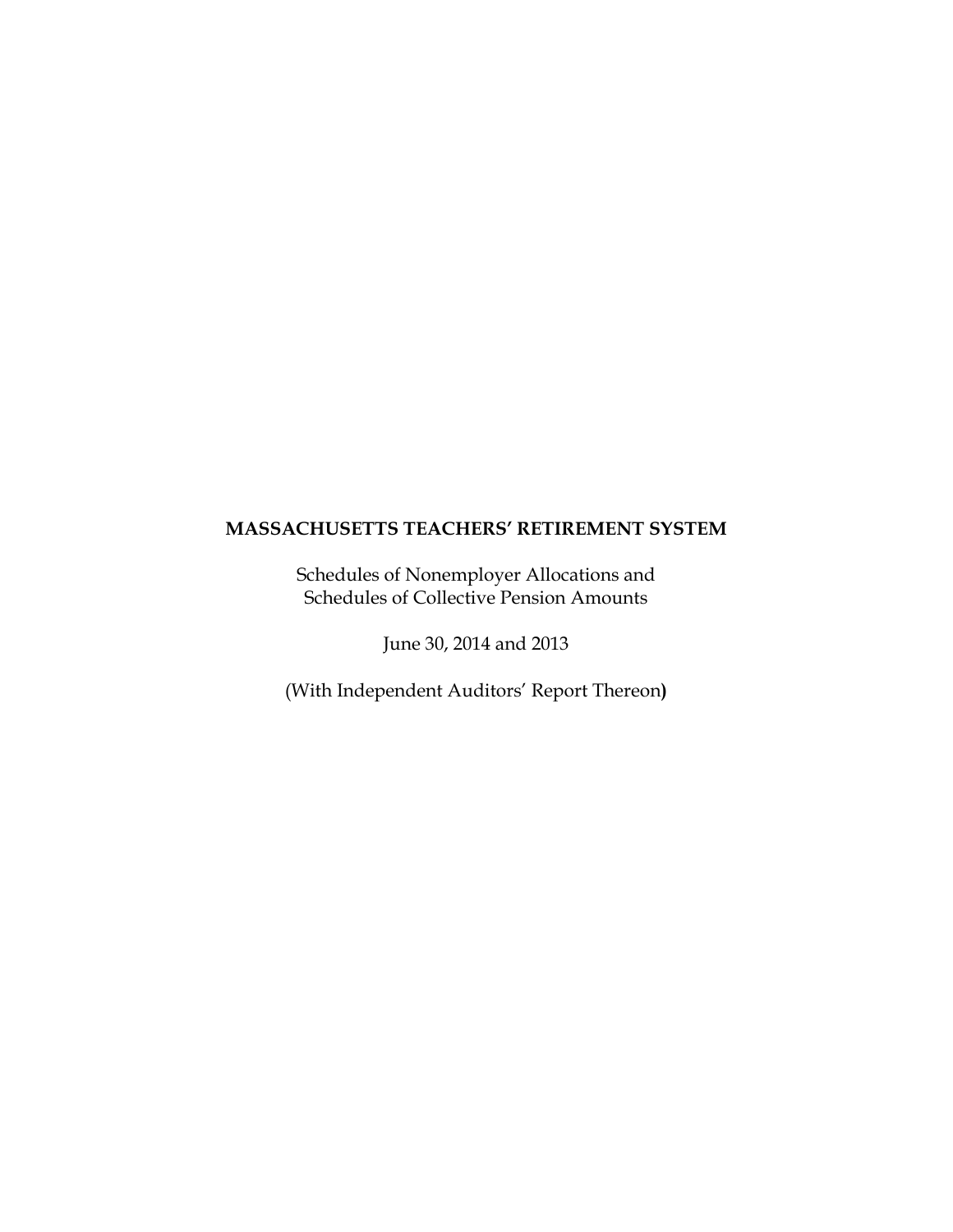

**KPMG LLP** Two Financial Center 60 South Street Boston, MA 02111

### **Independent Auditors' Report**

Mr. Thomas G. Shack III, Comptroller Commonwealth of Massachusetts:

We have audited the accompanying schedules of nonemployer allocations of the Massachusetts Teachers' Retirement System (MTRS) as of and for the years ended June 30, 2014 and June 30, 2013, and the related notes. We have also audited the columns titled net pension liability, total deferred outflows of resources, total deferred inflows of resources, and total employer pension expense (specified column totals) included in the accompanying schedule of collective pension amounts of MTRS as of and for the year ended June 30, 2014, the column titled net pension liability (specified column total) included in the accompanying schedule of collective pension amounts of MTRS as of June 30, 2013, and the related notes.

### *Management's Responsibility for the Schedules*

Management is responsible for the preparation and fair presentation of these schedules in accordance with U.S. generally accepted accounting principles; this includes the design, implementation, and maintenance of internal control relevant to the preparation and fair presentation of the schedules that are free from material misstatement, whether due to fraud or error.

#### *Auditors' Responsibility*

Our responsibility is to express opinions on the schedules of nonemployer allocations and the specified column totals included in the schedules of collective pension amounts based on our audit. We conducted our audit in accordance with auditing standards generally accepted in the United States of America. Those standards require that we plan and perform the audit to obtain reasonable assurance about whether the schedules of nonemployer allocations and the specified column totals included in the schedules of collective pension amounts are free from material misstatement.

An audit involves performing procedures to obtain audit evidence about the amounts and disclosures in the schedule of nonemployer allocations and the specified column totals included in the schedule of collective pension amounts. The procedures selected depend on the auditors' judgment, including the assessment of the risks of material misstatement of the schedule of nonemployer allocations and the specified column totals included in the schedule of collective pension amounts, whether due to fraud or error. In making those risk assessments, the auditor considers internal control relevant to the entity's preparation and fair presentation of the schedule of nonemployer allocations and the specified column totals included in the schedule of collective pension amounts in order to design audit procedures that are appropriate in the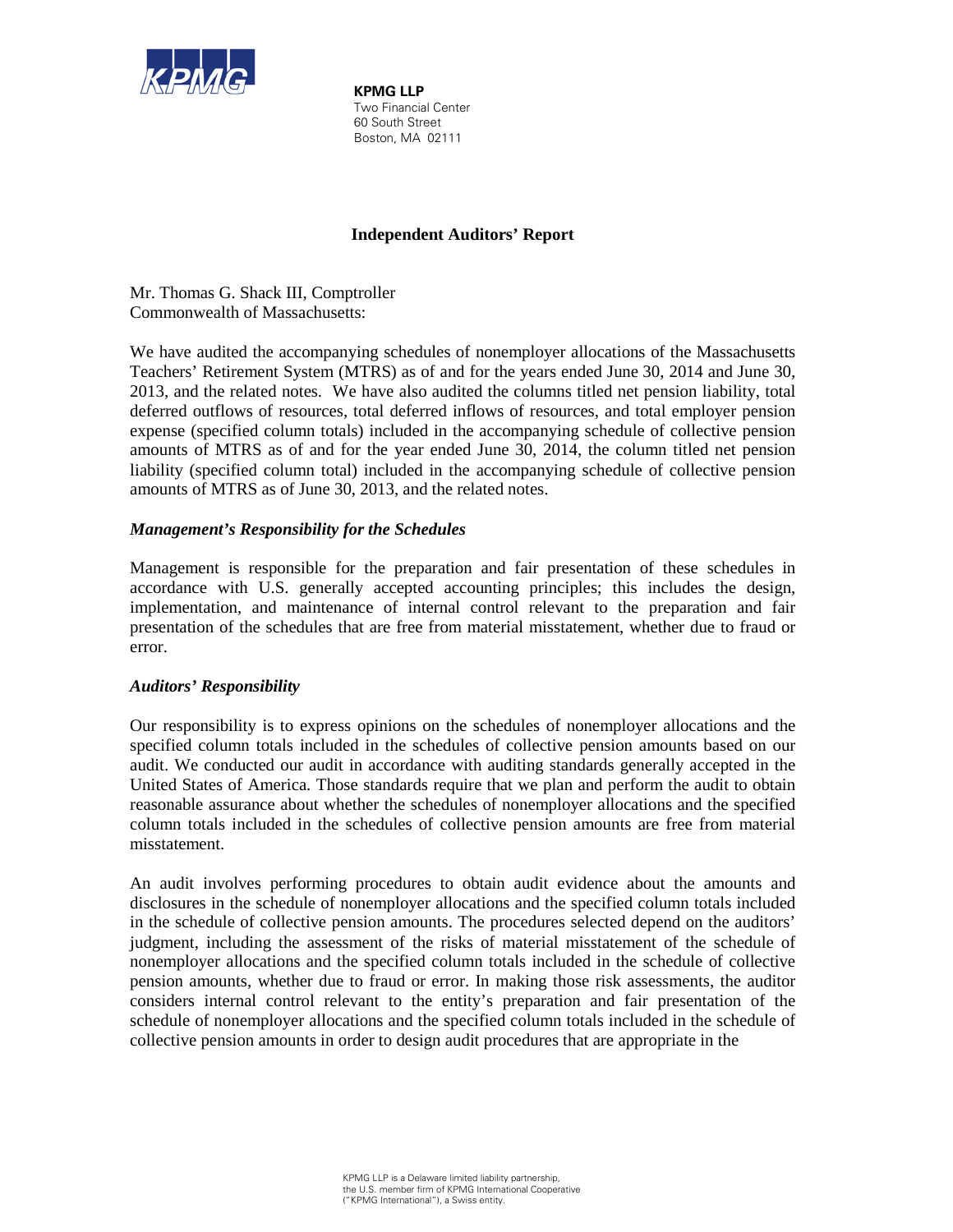

Mr. Thomas G. Shack III, Comptroller Commonwealth of Massachusetts Page 2 of 2

circumstances, but not for the purpose of expressing an opinion on the effectiveness of the entity's internal control. Accordingly, we express no such opinion. An audit also includes evaluating the appropriateness of accounting policies used and the reasonableness of significant accounting estimates made by management, as well as evaluating the overall presentation of the schedule of nonemployer allocations and the specified column totals included in the schedule of collective pension amounts.

We believe that the audit evidence we have obtained is sufficient and appropriate to provide a basis for our audit opinions.

#### *Opinions*

In our opinion, the schedules and related notes referred to above present fairly, in all material respects, the nonemployer allocations, net pension liability, total deferred outflows of resources, total deferred inflows of resources, and total employer pension expense for MTRS as of and for the year ended June 30, 2014 and the nonemployer allocations, and net pension liability as of and for the year ended June 30, 2013 in accordance with U.S. generally accepted accounting principles.

#### *Supplemental and Other Information*

The supplemental schedule of employer allocations of special funding amounts, the supplemental schedule of special funding amounts by employer, and related notes have not been subject to the auditing procedures applied in the audit of the schedule of nonemployer allocations and the schedule of collective pension amounts and accordingly, we do not express an opinion or provide any assurance on them.

#### **Restriction on Use**

Our report is intended solely for information and use of MTRS management and its board, MTRS employers and their auditors and the Commonwealth of Massachusetts, and is not intended to be and should not be used by anyone other than these specified parties.

KPMG LLP

Boston, Massachusetts September 25, 2015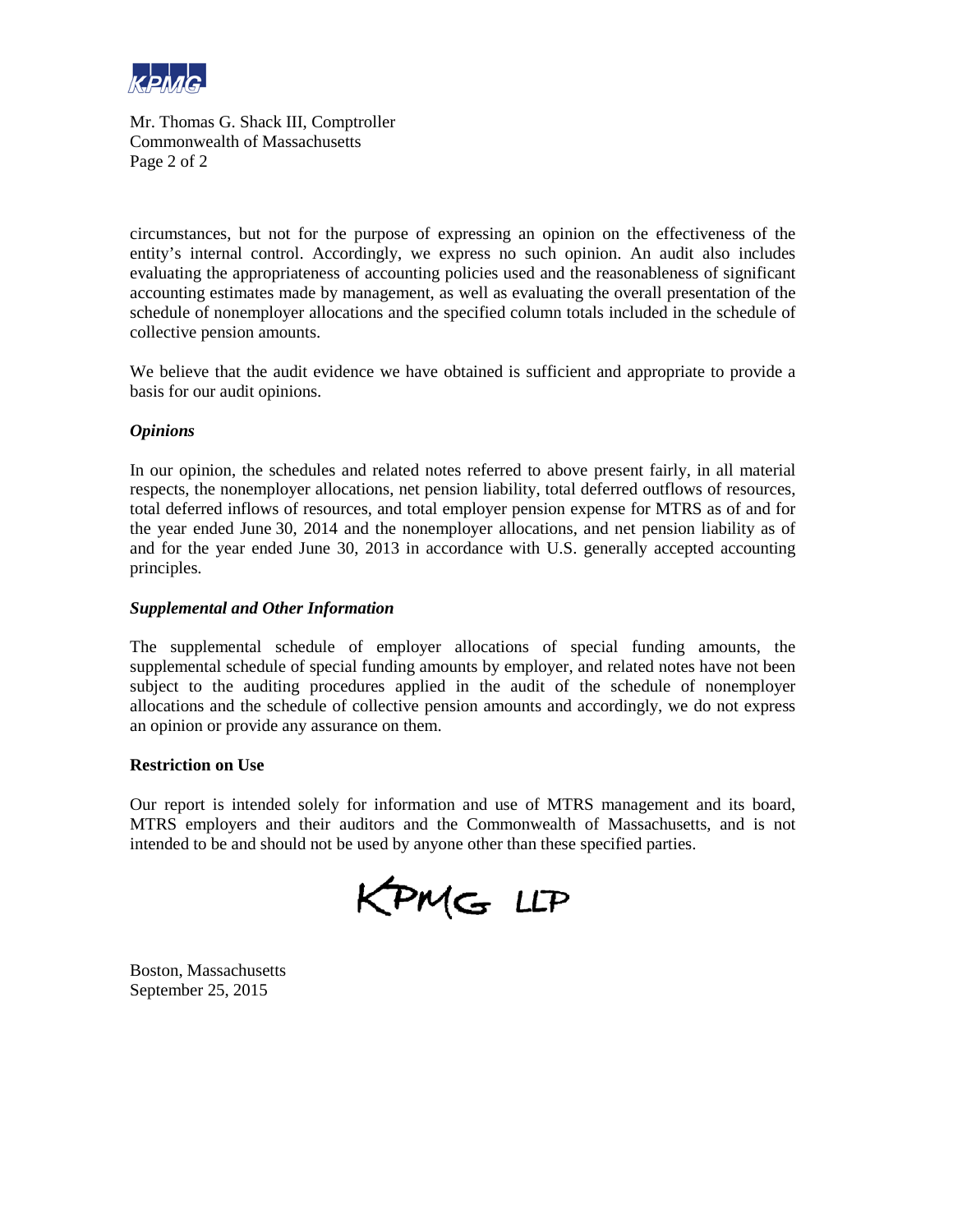## SCHEDULES OF NONEMPLOYER ALLOCATIONS

As of and for the fiscal years ended June 30, 2014 and 2013

|                               | 2014                         |                          | 2013                         |                          |
|-------------------------------|------------------------------|--------------------------|------------------------------|--------------------------|
| Nonemployer                   | Nonemployer<br>Contributions | Allocation<br>Percentage | Nonemployer<br>Contributions | Allocation<br>Percentage |
| Commonwealth of Massachusetts | 937,379,260                  | 100.000%                 | 857,076,770<br>$\mathbb{S}$  | 100.000%                 |

See accompanying notes to schedules of nonemployer allocations and schedules of collective pension amounts.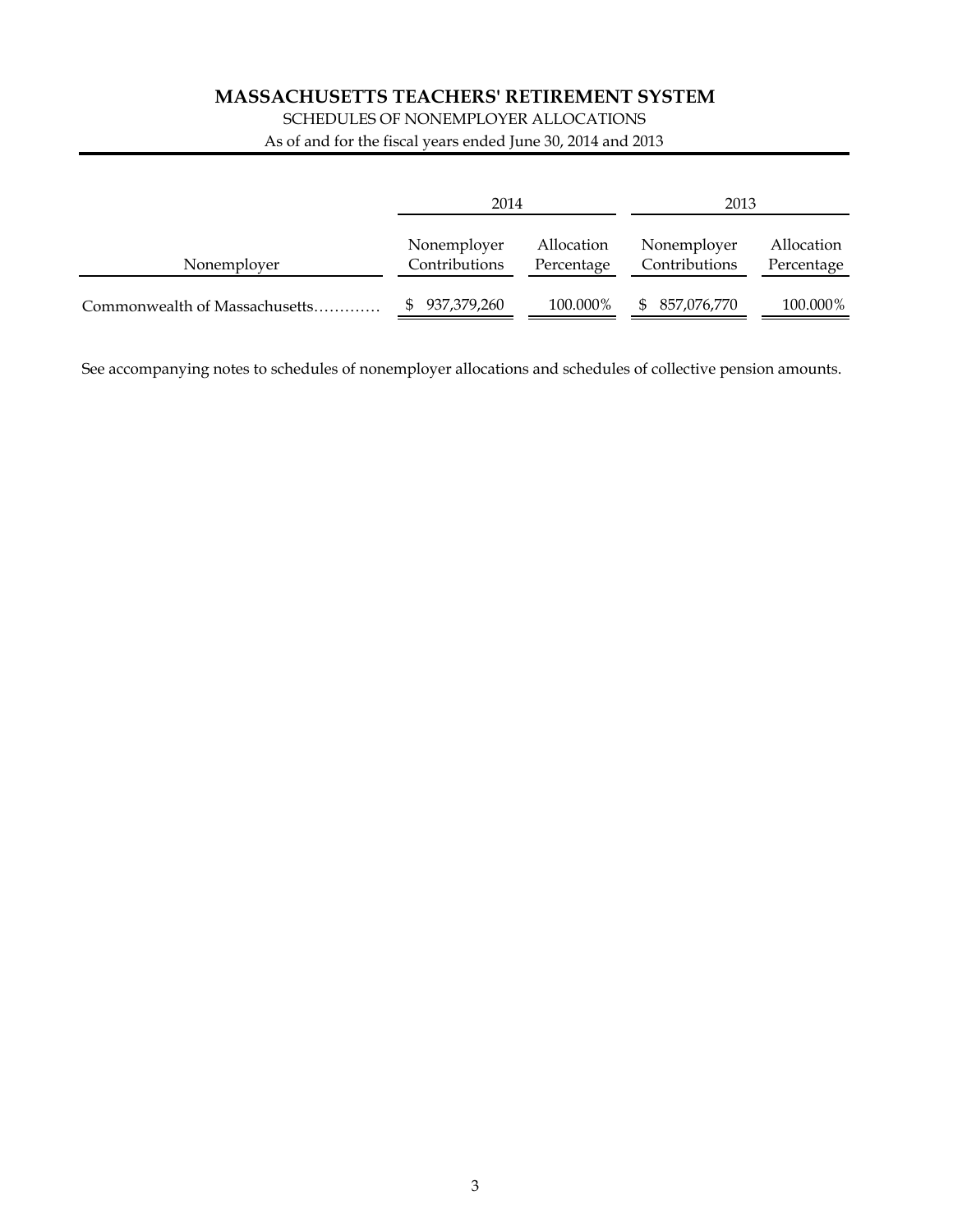SCHEDULES OF COLLECTIVE PENSION AMOUNTS

As of and for the fiscal years ended June 30, 2014 and 2013

|                               |                  |                | 2014 Deferred Outflows of Resources |                |                 | 2014 Deferred Inflows of Resources | 2014 Pension Expense |
|-------------------------------|------------------|----------------|-------------------------------------|----------------|-----------------|------------------------------------|----------------------|
|                               |                  |                |                                     |                | Net Differences |                                    |                      |
|                               |                  |                |                                     |                | Between         |                                    |                      |
|                               | June 30,         | June 30,       |                                     |                | Projected       |                                    |                      |
|                               | 2013             | 2014           |                                     |                | and Actual      |                                    |                      |
|                               |                  |                |                                     |                | Investment      |                                    |                      |
|                               | Net              | Net            |                                     | Total Deferred | Earnings on     | <b>Total Deferred</b>              |                      |
|                               | Pension          | Pension        | Changes of                          | Outflows of    | Pension Plan    | Inflows of                         | Total Employer       |
| Nonemployer                   | Liability        | Liability      | Assumptions                         | Resources      | Investments     | Resources                          | Pension Expense      |
|                               |                  |                |                                     |                |                 |                                    |                      |
| Commonwealth of Massachusetts | \$17,233,698,000 | 15,896,354,000 | 90,295,000                          | 90,295,000     | 1,594,656,000   | 1,594,656,000<br>S.                | 1,104,396,000        |

See accompanying notes to schedules of nonemployer allocations and schedules of collective pension amounts.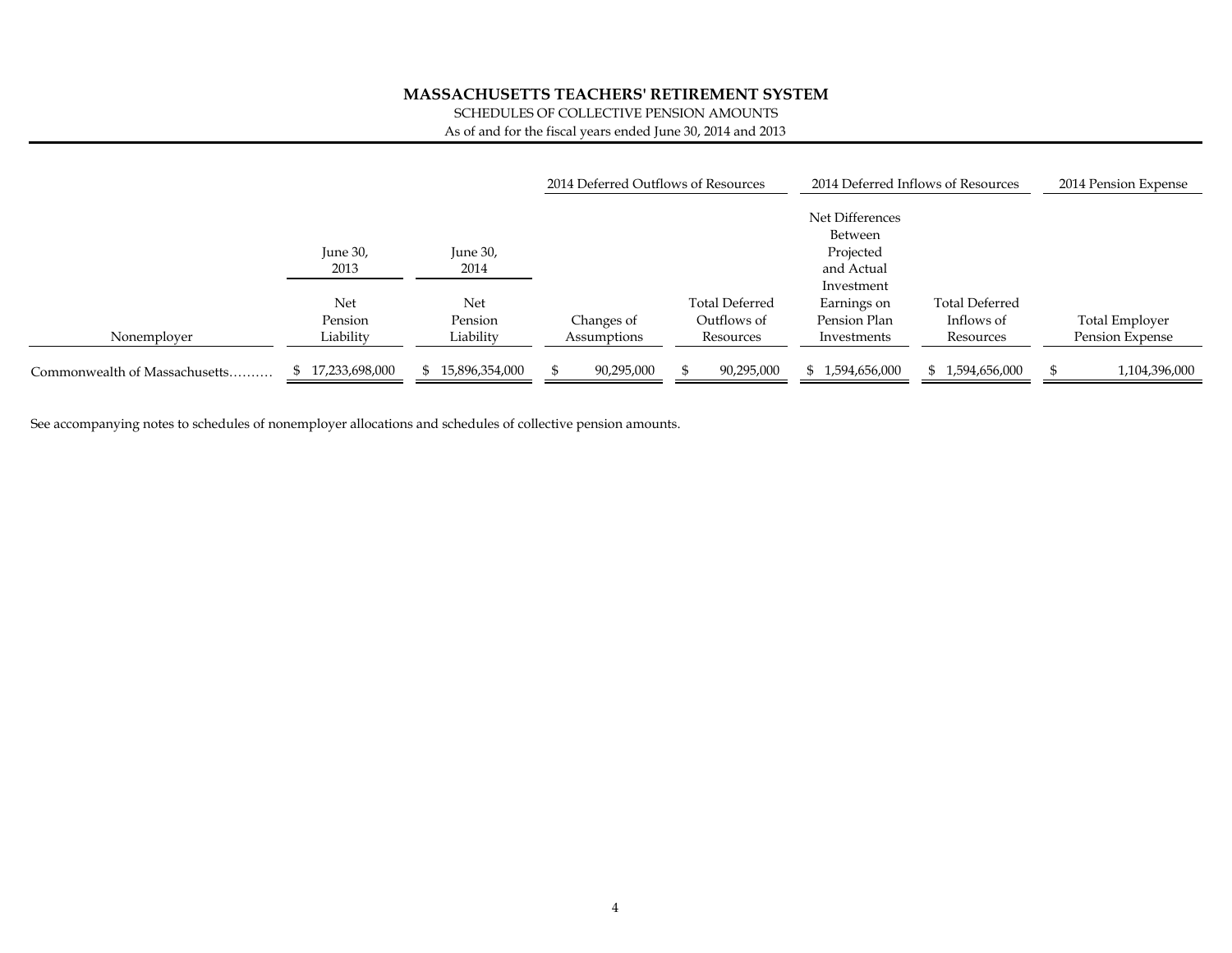#### **NOTE 1 – PLAN DESCRIPTION**

The Massachusetts Teachers' Retirement System (MTRS) is a public employee retirement system (PERS) that administers a cost-sharing multi-employer defined benefit plan, as defined in Governmental Accounting Standards Board (GASB) Statement No. 67, *Financial Reporting for Pension Plans*. MTRS is managed by the Commonwealth on behalf of municipal teachers and municipal teacher retirees. The Commonwealth is a nonemployer contributor and is responsible for all contributions and future benefit requirements of the MTRS. The MTRS covers certified teachers in cities (except Boston), towns, regional school districts, charter schools, educational collaboratives and Quincy College. The MTRS is part of the Commonwealth's reporting entity and does not issue a stand-alone audited financial report.

Management of MTRS is vested in the Massachusetts Teachers' Retirement Board (MTRB), which consists of seven members-two elected by the MTRS members, one who is chosen by the six other MTRB members, the State Treasurer (or their designee), the State Auditor (or their designee), a member appointed by the Governor, and the Commissioner of Education (or their designee), who serves ex-officio as the Chairman of the MTRB.

*Benefits provided.* MTRS provides retirement, disability, survivor and death benefits to members and their beneficiaries. Massachusetts General Laws (MGL) establishes uniform benefit and contribution requirements for all contributory PERS. These requirements provide for superannuation retirement allowance benefits up to a maximum of 80% of a member's highest three-year average annual rate of regular compensation. For employees hired after April 1, 2012, retirement allowances are calculated on the basis of the last five years or any five consecutive years, whichever is greater in terms of compensation. Benefit payments are based upon a member's age, length of creditable service, and group creditable service, and group classification. The authority for amending these provisions rests with the Legislature.

Members become vested after ten years of creditable service. A superannuation retirement allowance may be received upon the completion of twenty years of creditable service or upon reaching the age of 55 with ten years of service. Normal retirement for most employees occurs at age 65. Most employees who joined the system after April 1, 2012 cannot retire prior to age 60.

The MTRS' funding policies have been established by Chapter 32 of the MGL. The Legislature has the authority to amend these policies. The annuity portion of the MTRS retirement allowance is funded by employees, who contribute a percentage of their regular compensation. Costs of administering the plan are funded out of plan assets.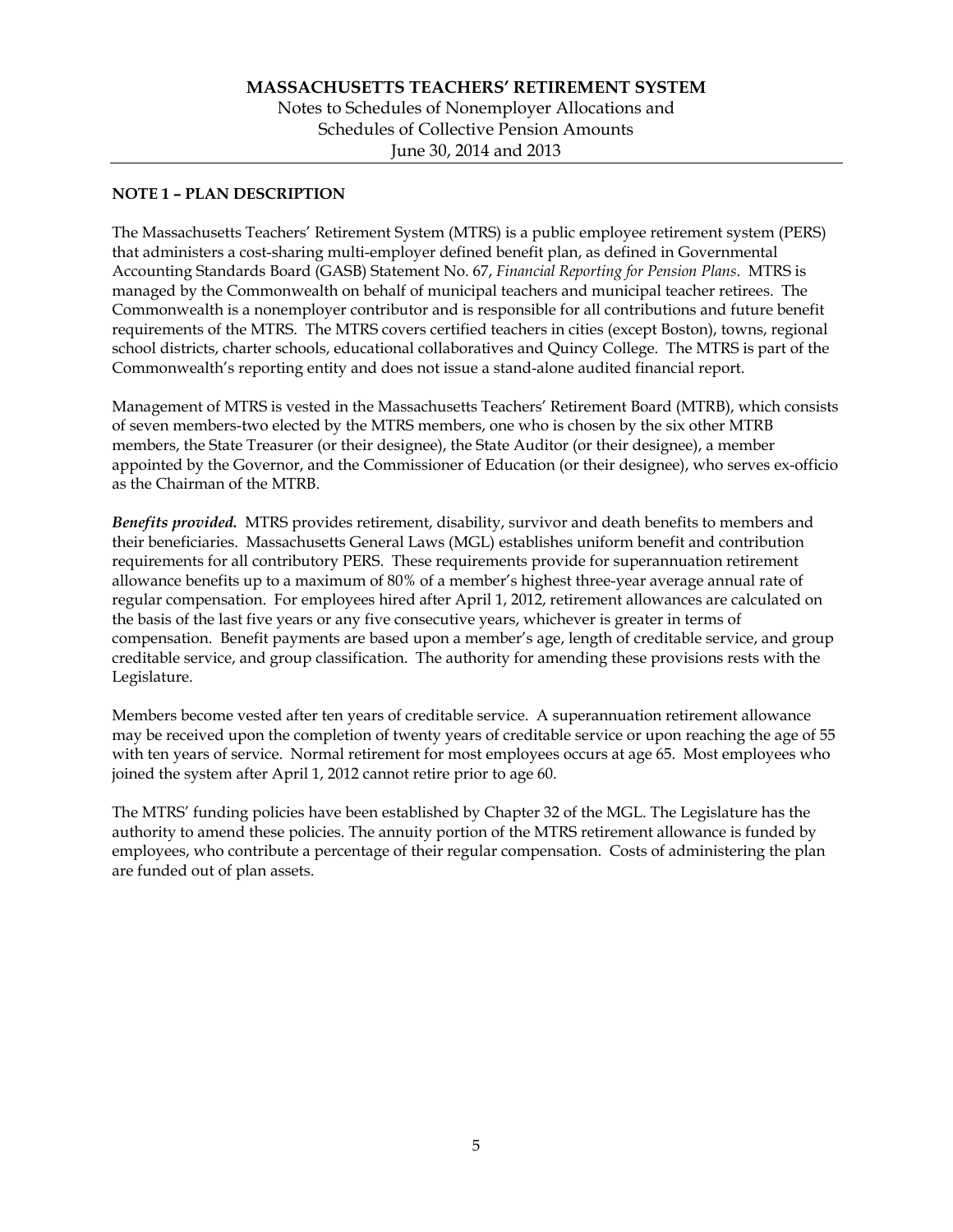#### Notes to Schedules of Nonemployer Allocations and Schedules of Collective Pension Amounts June 30, 2014 and 2013

Member contributions for MTRS vary depending on the most recent date of membership:

| Hire Date             | % of Compensation                                                  |
|-----------------------|--------------------------------------------------------------------|
|                       |                                                                    |
| Prior to $1975$       | 5% of regular compensation                                         |
|                       | 7% of regular compensation                                         |
| 1984 to $6/30/1996$   | 8% of regular compensation                                         |
| $7/1/1996$ to present | 9% of regular compensation                                         |
| $7/1/2001$ to present | 11% of regular compensation (for teachers hired after $7/1/01$ and |
|                       | those accepting provisions of Chapter 114 of the Acts of 2000)     |
| 1979 to present       | An additional 2% of regular compensation in excess of \$30,000     |

#### **NOTE 2 – BASIS OF PRESENTATION**

The Schedules of Nonemployer Allocations and Schedules of Collective Pension Amounts (the Schedules) present amounts that are elements of the financial statements of the MTRS and the Commonwealth of Massachusetts as the nonemployer entity. Accordingly, they do not purport to be a complete presentation of the financial position or changes in financial position of the MTRS or the Commonwealth of Massachusetts. The amounts presented in the Schedules were prepared in accordance with U.S. generally accepted accounting principles. Such preparation requires management of the MTRS to make a number of estimates and assumptions related to the reported amounts. Actual results could differ from those estimates.

#### **NOTE 3 – RECONCILIATION TO FINANCIAL STATEMENTS**

#### *Changes in Total Pension Liability*

Based upon updated actuarial information, the Commonwealth has adjusted certain information as previously reported in the Schedule of Changes in the Massachusetts Teachers' Retirement System Net Pension Liability and Related Ratios (changes in total pension liability) as contained in the required supplemental section of the Commonwealth's 2014 CAFR. The change resulted in a reduction of previously reported differences between expected and actual experience by \$85,597,000 which affected the following elements in the accompanying schedule of pension amounts as of and for the year ending June 30, 2014 (amounts in thousands):

|                                                   |     | (26,337) |
|---------------------------------------------------|-----|----------|
| Interest on pension liabilty and benefit payments |     | 132,934  |
|                                                   |     |          |
|                                                   | \$. | 85,597   |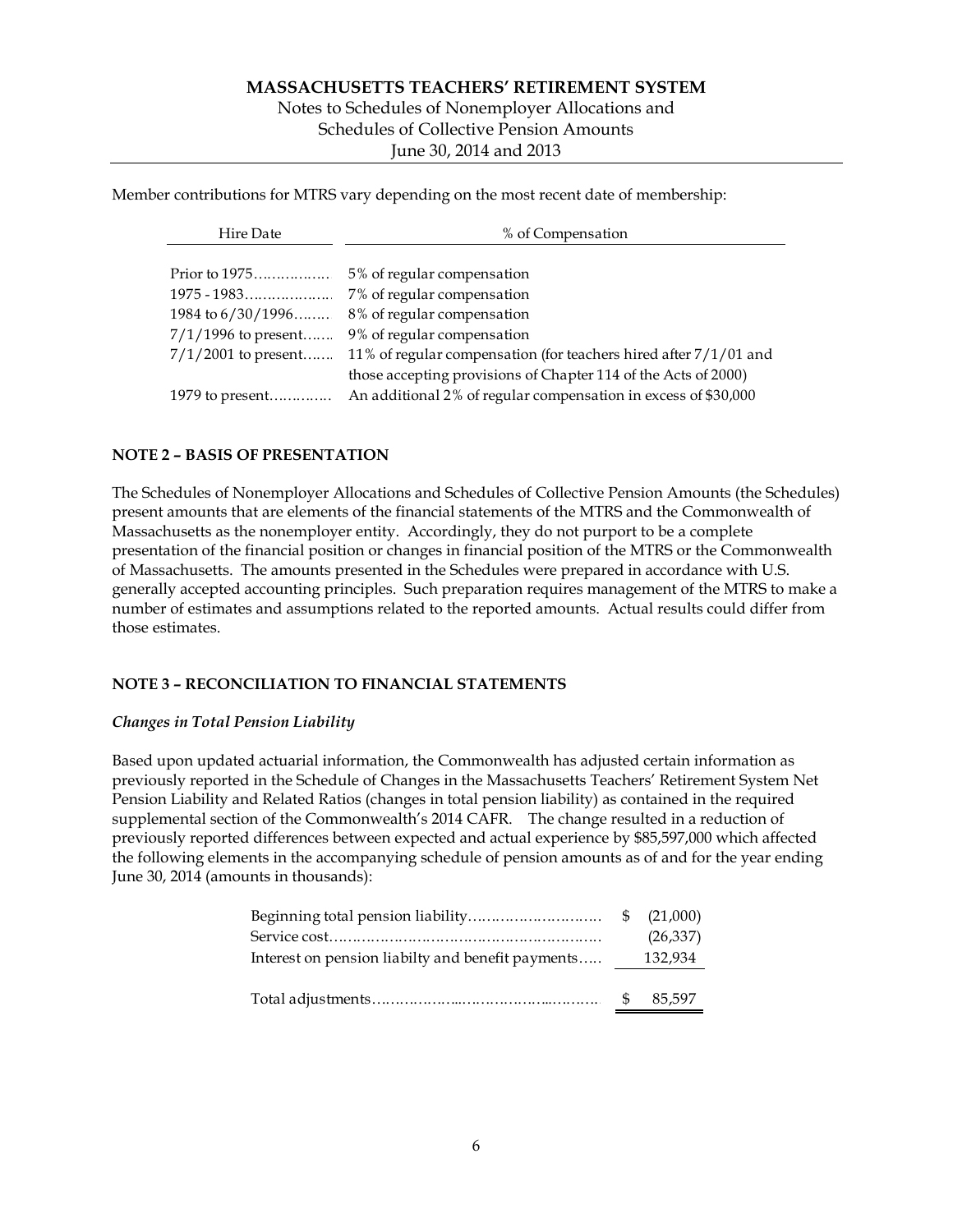#### *Nonemployer contributions*

The current year nonemployer contributions used in the schedules of nonemployer allocations is a component of the MTRS' Pension Trust Fund financial statements contained in the Commonwealth's CAFR. The reconciliation of nonemployer contributions is as follows for the fiscal years ended June 30, 2014 and 2013 (amounts in thousands):

|                                                                         | FY2014      | FY2013    |
|-------------------------------------------------------------------------|-------------|-----------|
| Nonemployer contributions reported in the Statement of Changes in       |             |           |
|                                                                         | \$1,035,418 | \$937,066 |
| Plus:                                                                   |             |           |
| Reclassification of capital gains transferred from the Commonwealth     |             |           |
| directly to MTRS (additional conditional contribution) presented        |             |           |
|                                                                         | 1,443       | 14,857    |
|                                                                         | 50          |           |
| Less:                                                                   |             |           |
| Reclassification of pass-through nonemployer contribution for Boston    |             |           |
|                                                                         | (99, 532)   | (94, 846) |
| Total nonemployer contributions per Schedule of Nonemployer Allocations | 937,379     | \$857,077 |

#### **NOTE 4 – COLLECTIVE NET PENSION LIABILITY**

The collective net pension liability at June 30, 2014 and 2013 were as follows (amounts in thousands):

|                                             | 2014         | 2013         |
|---------------------------------------------|--------------|--------------|
| Less:                                       | \$41,435,000 | \$39,931,000 |
| Plan fiduciary net position                 | 25,538,646   | 22,697,302   |
|                                             | \$15,896,354 | \$17,233,698 |
| Plan fiduciary net position as a percentage | 61.64%       | 56.84%       |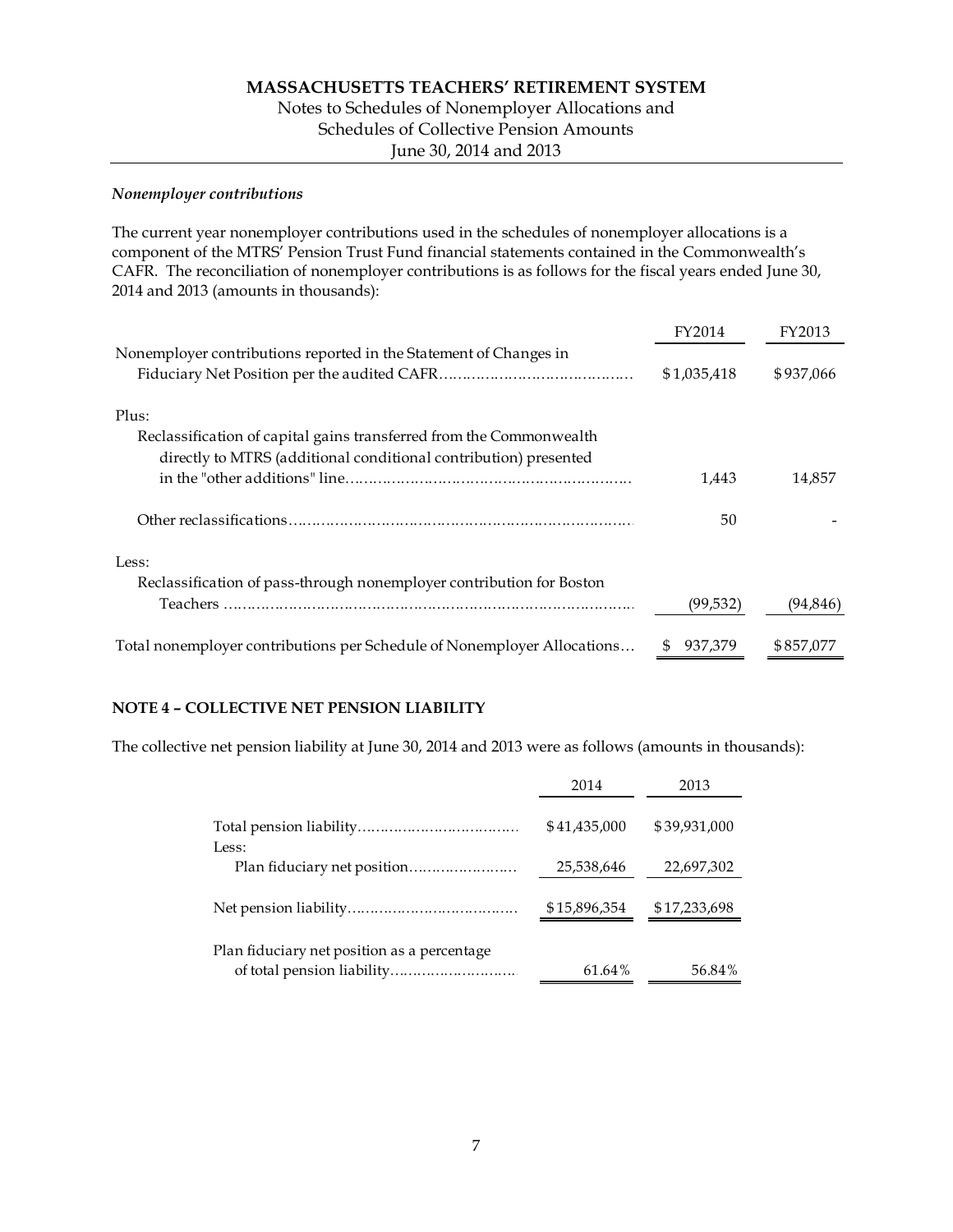#### *Actuarial Assumptions*

The total pension liability for the June 30, 2014 measurement date was determined by an actuarial valuation as of January 1, 2014 rolled forward to June 30, 2014. The total pension liability for the June 30, 2013 measurement date was determined by an actuarial valuation as of January 1, 2014, rolled back to June 30, 2013. This valuation used the following assumptions:

- 1. (a) 8.0% investment rate of return, (b) 3.5% interest rate credited to the annuity savings fund and (c) 3.0% cost of living increase per year.
- 2. Salary increases are based on analyses of past experience but range from 4.0% to 7.5% depending on length of service.
- 3. Mortality rates were as follows:
	- Pre-retirement reflects RP-2000 Employees table adjusted for "white-collar" employment projected 22 years with Scale AA (gender distinct)
	- Post-retirement reflects RP-2000 Healthy Annuitant table adjusted for large annuity amounts and projected 17 years with Scale AA (gender distinct)
	- Disability reflects RP-2000 Healthy Annuitant table adjusted for large annuity amounts and projected 17 years with Scale AA (gender distinct) set forward 3 years for males.

Investment assets of the MTRS are with the Pension Reserves Investment Trust (PRIT) Fund. The longterm expected rate of return on pension plan investments was determined using a building-block method in which best-estimate ranges of expected future rates of return are developed for each major asset class. These ranges are combined to produce the long-term expected rate of return by weighting the expected future rates of return by the target asset allocation percentage. Best estimates of geometric rates of return for each major asset class included in the PRIT Fund's target asset allocation as of June 30, 2014 and 2013 are summarized in the following table:

|                          |            | Long-Term Expected Real |          |
|--------------------------|------------|-------------------------|----------|
|                          |            | Rate of Return          |          |
|                          | Target     |                         |          |
| Asset Class              | Allocation | 2014                    | 2013     |
|                          |            |                         |          |
| Global Equity            | 43.0%      | $7.2\%$                 | 7.70%    |
| Core Fixed Income        | 13.0%      | 2.5%                    | 2.00%    |
| Hedge Funds              | 10.0%      | 5.5%                    | 4.75%    |
| Private Equity           | 10.0%      | 8.8%                    | 9.00%    |
| Real Estate              | 10.0%      | 6.3%                    | $6.00\%$ |
| Value Added Fixed Income | 10.0%      | 6.3%                    | 6.30%    |
| Timber/Natural Resources | 4.0%       | 5.0%                    | 5.00%    |
|                          |            |                         |          |
| Total.                   | 100.0%     |                         |          |
|                          |            |                         |          |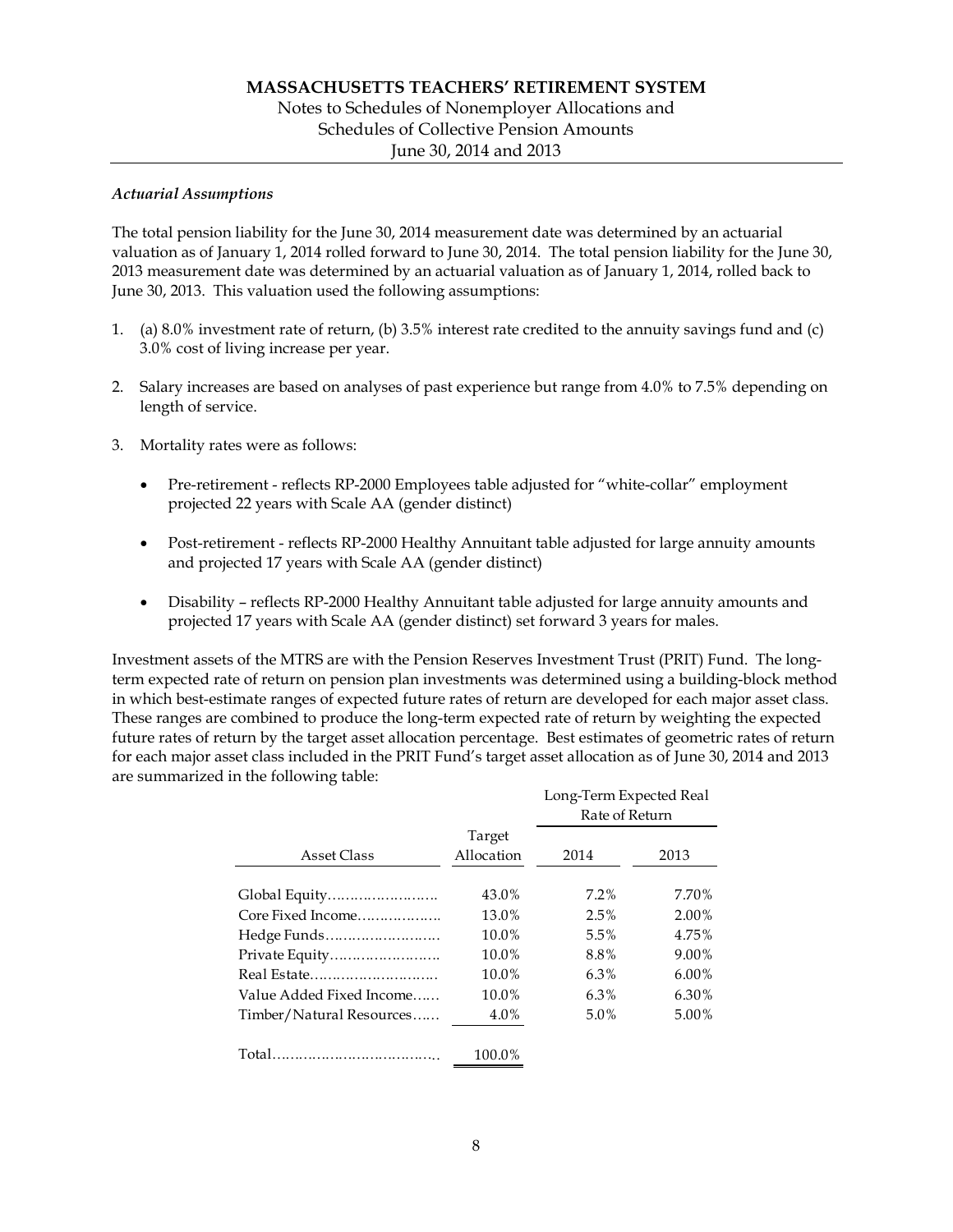#### *Discount Rate*

The discount rate used to measure the total pension liability was 8.0%. The projection of cash flows used to determine the discount rate assumed that plan member contributions will be made at the current contribution rates and the Commonwealth's contributions will be made at rates equal to the difference between actuarially determined contribution rates and the member rates. Based on those assumptions, the net position was projected to be available to make all projected future benefit payments of current plan members. Therefore, the long-term expected rate of return on pension plan investments was applied to all periods of projected benefit payments to determine the total pension liability.

#### *Sensitivity Analysis*

The following illustrates the sensitivity of the collective net pension liability to changes in the discount rate. In particular, the table presents the MTRS collective net pension liability assuming it was calculated using a single discount rate that is one-percentage-point lower or one-percentage-point higher than the current discount rate (amounts in thousands):

| Fiscal Year                        | 1% Decrease              |   | Current Discount         | 1% Increase              |
|------------------------------------|--------------------------|---|--------------------------|--------------------------|
| Ended                              | to $7\%$                 |   | Rate 8%                  | to $9\%$                 |
| June 30, $2013$<br>June 30, $2014$ | 21.427.000<br>20,247,000 | S | 17.234.000<br>15,896,000 | 13.672.000<br>12,200,000 |

#### **NOTE 5 – SPECIAL FUNDING SITUATION**

The Commonwealth is a nonemployer contributor and is required by statute to make all actuarially determined employer contributions on behalf of the member employers. Therefore, these employers are considered to be in a special funding situation as defined by GASB Statement No. 68, *Accounting and Financial Reporting for Pensions* and the Commonwealth is a nonemployer contributing entity in MTRS. Since the employers do not contribute directly to MTRS, there is no net pension liability to recognize for each employer. However, the notes to the financial statements must disclose the portion of the nonemployer contributing entities' share of the collective net pension liability that is associated with the employer. In addition, each employer must recognize its portion of the collective pension expense as both a revenue and pension expense.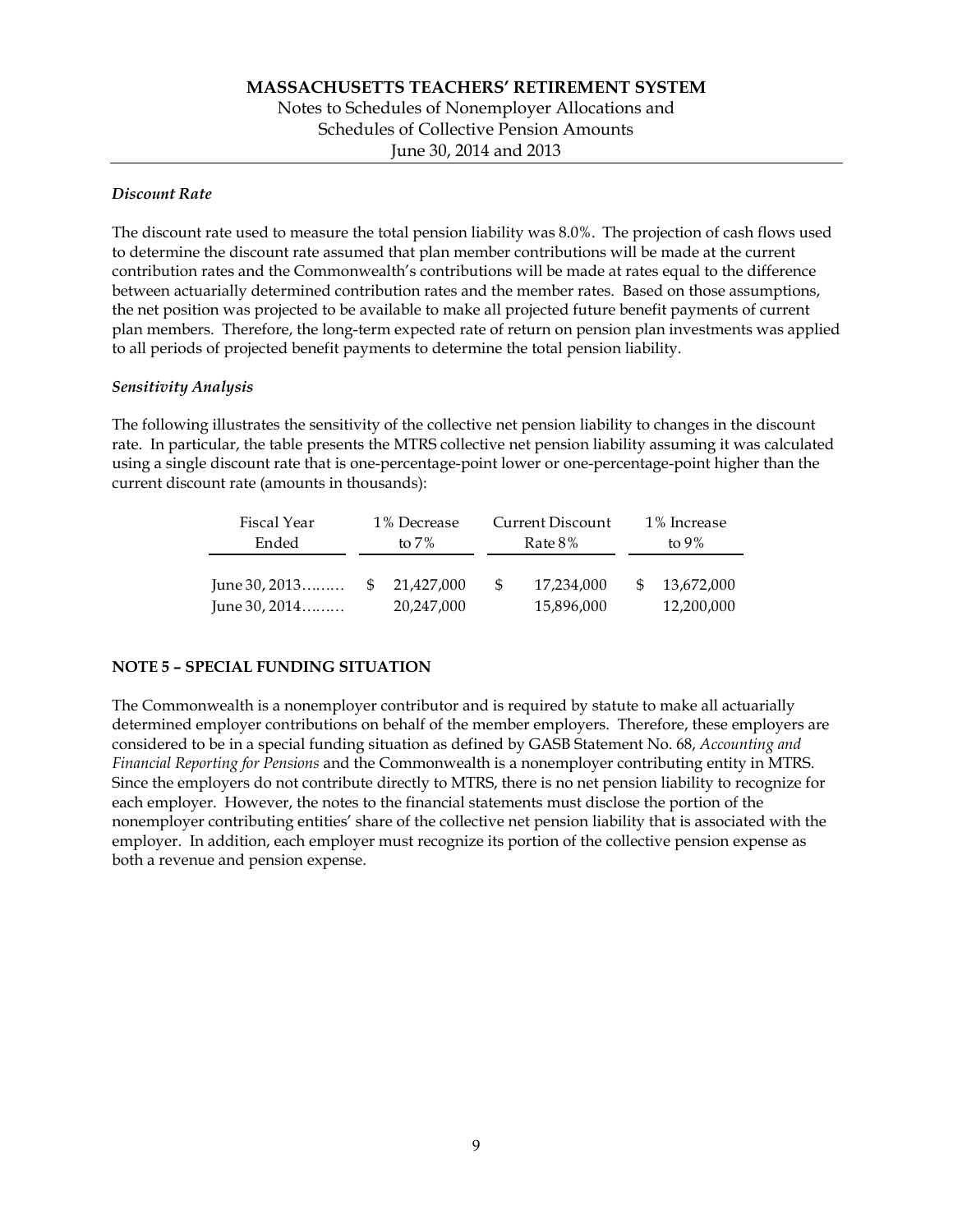#### **NOTE 6 – DEFERRED OUTFLOW AND INFLOW OF RESOURCES**

The following table summarizes the changes in both deferred outflows and deferred inflows of resources (amounts in thousands):

|                                                | Year of<br>Deferral | Amortization<br>Period | Balance<br>July 1,<br>2013 |                          | Additions     | Deletions  |   | Balance<br>June $30r$<br>2014 |
|------------------------------------------------|---------------------|------------------------|----------------------------|--------------------------|---------------|------------|---|-------------------------------|
| <b>Deferred Outflows of Resources:</b>         |                     |                        |                            |                          |               |            |   |                               |
| Change of assumptions                          | 2014                | 6.1 years              |                            | $\overline{\phantom{a}}$ | \$<br>108,000 | \$(17,705) | S | 90,295                        |
| <b>Deferred Inflows of Resources:</b>          |                     |                        |                            |                          |               |            |   |                               |
| Net difference between<br>projected and actual |                     |                        |                            |                          |               |            |   |                               |
| earnings on investments                        | 2014                | 5 years                | S                          | $\overline{\phantom{a}}$ | \$(1,993,320) | \$398,664  |   | \$(1,594,656)                 |

Amounts reported as deferred outflows of resources and deferred inflows of resources related to pensions will be recognized in the collective pension expense as follows (amounts in thousands):

| Fiscal Year    |                  |
|----------------|------------------|
| Ending June 30 |                  |
|                |                  |
| 2015           | \$<br>(380, 959) |
| 2016           | (380, 959)       |
| 2017           | (380, 959)       |
| 2018           | (380, 959)       |
| 2019           | 17,705           |
| Thereafter     | 1,770            |
|                |                  |
| Total          | \$(1,504,361)    |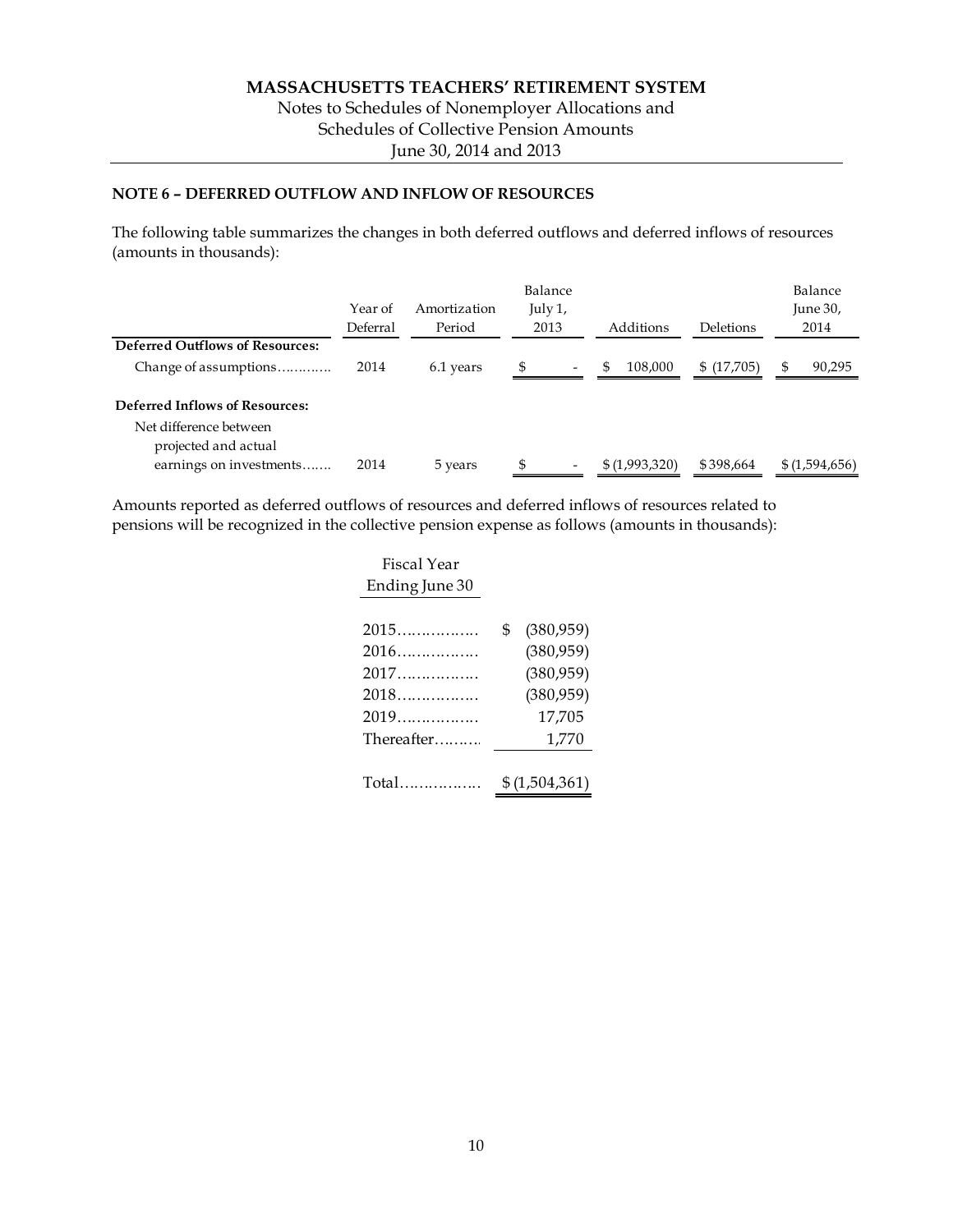#### **NOTE 7 - COLLECTIVE PENSION EXPENSE**

The following table shows the components of pension expense as of June 30, 2014 (amounts in thousands):

|                                                       | 720,712     |
|-------------------------------------------------------|-------------|
| Interest of the total pension liability and cash flow | 3,227,025   |
|                                                       | (653,328)   |
| Projected earnings on plan investments                | (1,778,563) |
| Recognized portion of difference in projected         |             |
| and actual earnings on investments                    | (398, 664)  |
| Recognized portion of assumption change               | 17,705      |
| Transfers and reimbursements from other systems       | (39, 413)   |
| Member make up, redeposits and payments from          |             |
|                                                       | (29, 277)   |
|                                                       | (3,476)     |
|                                                       | 41,675      |
|                                                       |             |
|                                                       | 1,104,396   |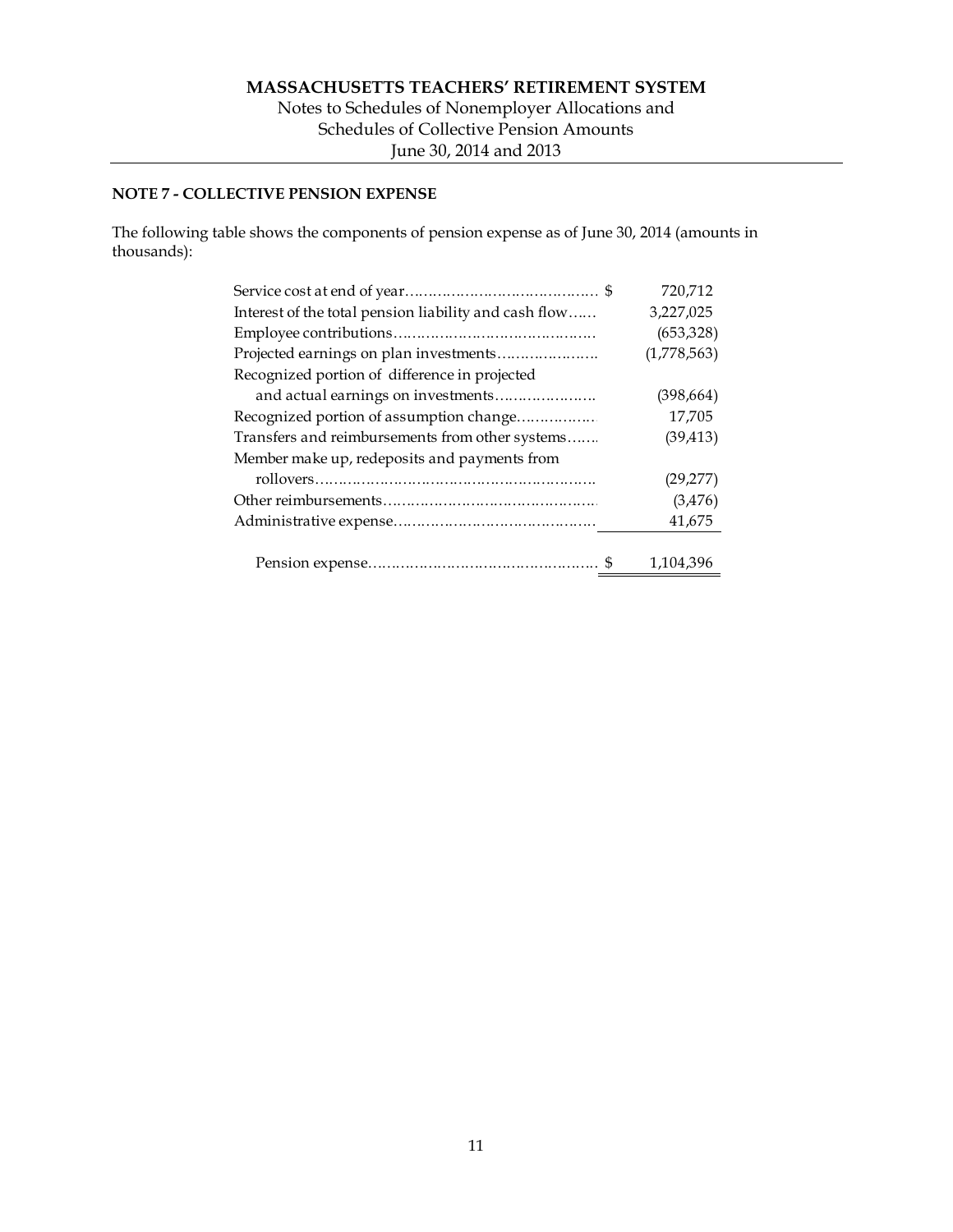# **SUPPLEMENTAL INFORMATION (SEE ACCOMPANYING INDEPENDENT AUDITORS' REPORT)**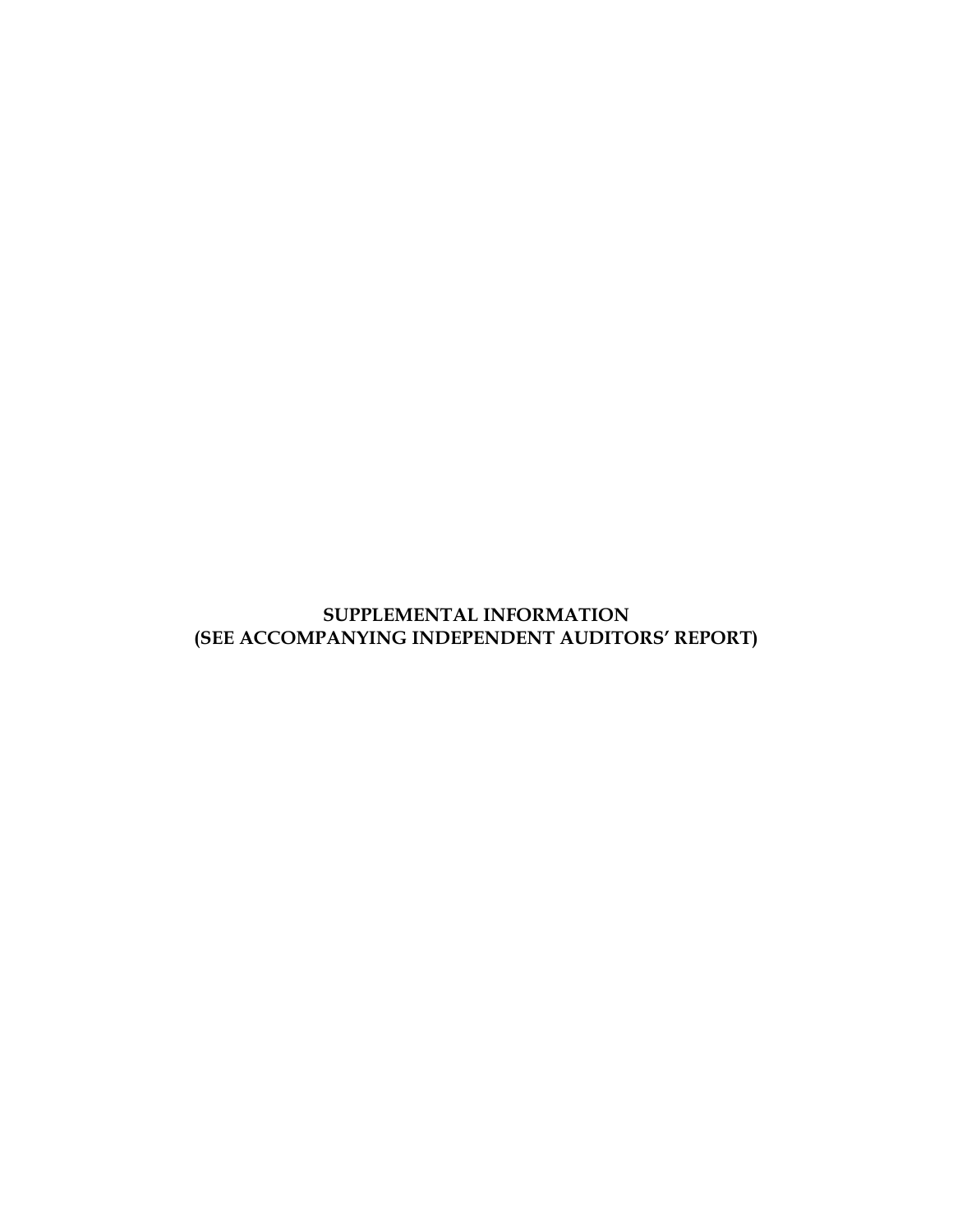### SUPPLEMENTAL SCHEDULE OF EMPLOYER ALLOCATIONS OF SPECIAL FUNDING AMOUNTS

As of and for the fiscal year ended June 30, 2014

| Commonwealth<br>Employer<br>Pension Support<br>Allocation<br>Provided<br>Percentage<br>Employer<br>\$<br>1,738,411<br>0.185454%<br>0.226537%<br>2,123,511<br>2,804,001<br>0.299132%<br>820,699<br>0.087552%<br>1,227,113<br>0.130909%<br>3,851,548<br>0.410885% |
|-----------------------------------------------------------------------------------------------------------------------------------------------------------------------------------------------------------------------------------------------------------------|
|                                                                                                                                                                                                                                                                 |
|                                                                                                                                                                                                                                                                 |
|                                                                                                                                                                                                                                                                 |
|                                                                                                                                                                                                                                                                 |
|                                                                                                                                                                                                                                                                 |
|                                                                                                                                                                                                                                                                 |
|                                                                                                                                                                                                                                                                 |
| 2,197,394<br>0.234419%                                                                                                                                                                                                                                          |
| 1,633,550<br>0.174268%                                                                                                                                                                                                                                          |
| 1,959,649<br>0.209056%                                                                                                                                                                                                                                          |
| 6,925,775<br>0.738844%                                                                                                                                                                                                                                          |
| 0.489839%                                                                                                                                                                                                                                                       |
| 4,591,653                                                                                                                                                                                                                                                       |
| 1,950,703<br>0.208102%                                                                                                                                                                                                                                          |
| 2,592,137<br>0.276530%                                                                                                                                                                                                                                          |
| 1,474,039<br>0.157251%                                                                                                                                                                                                                                          |
| 400,623<br>0.042739%                                                                                                                                                                                                                                            |
| 1,445,256<br>0.154181%                                                                                                                                                                                                                                          |
| 5,469,072<br>0.583443%                                                                                                                                                                                                                                          |
| 2,253,612<br>0.240416%                                                                                                                                                                                                                                          |
| 764,650<br>0.081573%                                                                                                                                                                                                                                            |
| 5,704,365<br>0.608544%                                                                                                                                                                                                                                          |
| 3,094,347<br>0.330106%                                                                                                                                                                                                                                          |
| 2,123,401<br>0.226525%                                                                                                                                                                                                                                          |
| 0.235922%<br>2,211,486                                                                                                                                                                                                                                          |
| 3,776,694<br>0.402899%                                                                                                                                                                                                                                          |
| 788,532<br>0.084121%                                                                                                                                                                                                                                            |
| 0245-BERKSHIRE HILLS REGIONAL SCHOOL DISTRICT<br>1,519,841<br>0.162137%                                                                                                                                                                                         |
| 266,910<br>0.028474%                                                                                                                                                                                                                                            |
| 563,339<br>0.060097%                                                                                                                                                                                                                                            |
| 3,981,747<br>0.424774%                                                                                                                                                                                                                                          |
| 639,891<br>0.068264%                                                                                                                                                                                                                                            |
| 5,346,057<br>0.570320%                                                                                                                                                                                                                                          |
| 1,597,309<br>0.170402%                                                                                                                                                                                                                                          |
| 1,322,027<br>0.141034%                                                                                                                                                                                                                                          |
| 1,163,360<br>0.124108%                                                                                                                                                                                                                                          |
| 2,177,178<br>0.232262%                                                                                                                                                                                                                                          |
| 606,615<br>0.064714%                                                                                                                                                                                                                                            |
| 865,967<br>0.092382%                                                                                                                                                                                                                                            |
| 303,884<br>0.032418%                                                                                                                                                                                                                                            |
| 5,599,831<br>0.597392%                                                                                                                                                                                                                                          |
| 560,901<br>0.059837%                                                                                                                                                                                                                                            |
| 4,688,083<br>0.500127%                                                                                                                                                                                                                                          |
| 336,946<br>0.035946%                                                                                                                                                                                                                                            |
| 471,901<br>0.050343%                                                                                                                                                                                                                                            |
| 1,443,556<br>0.153999%                                                                                                                                                                                                                                          |
| 17,281,440<br>1.843591%                                                                                                                                                                                                                                         |
| 282,504<br>0.030138%                                                                                                                                                                                                                                            |
| 9,502,310<br>1.013710%                                                                                                                                                                                                                                          |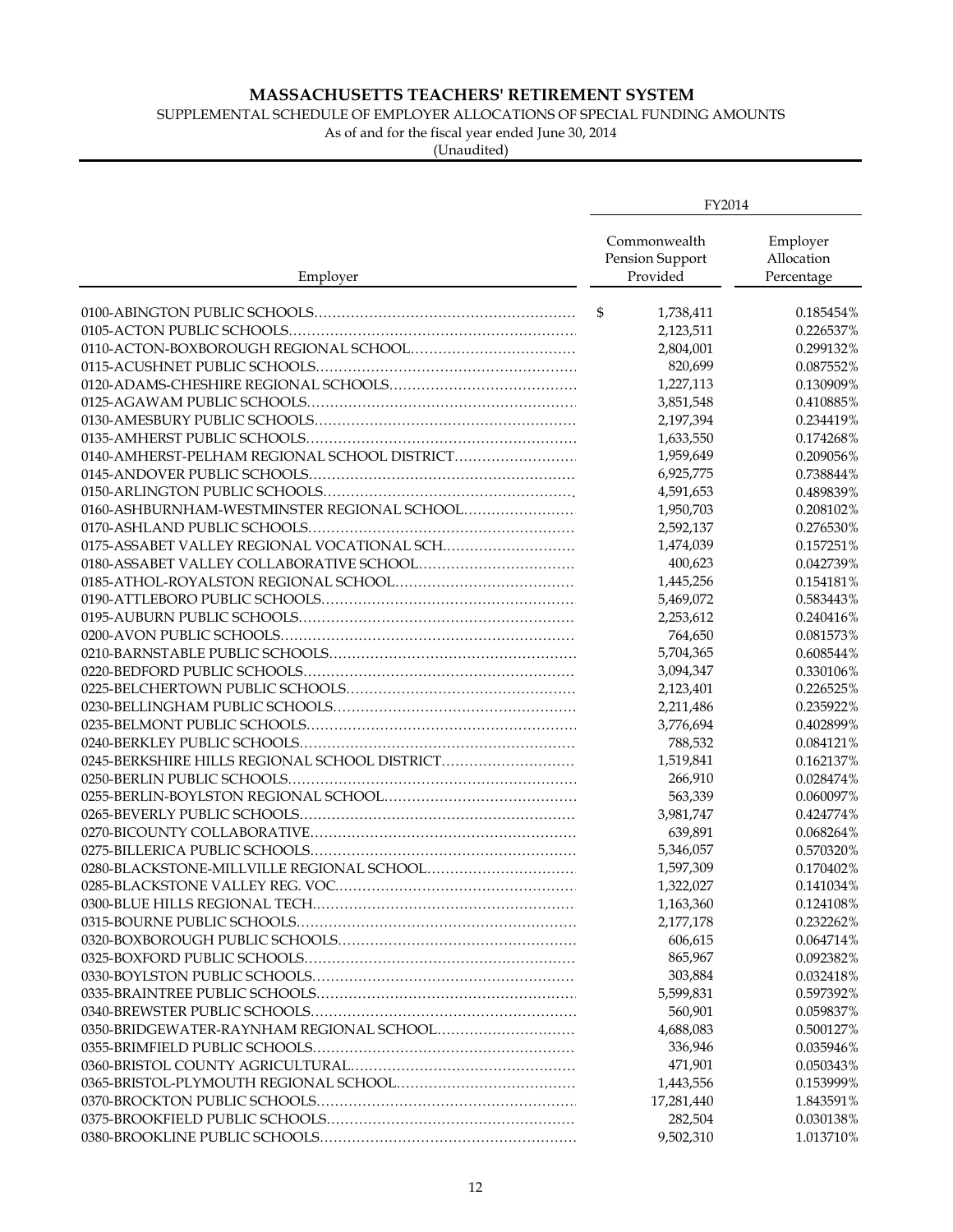### SUPPLEMENTAL SCHEDULE OF EMPLOYER ALLOCATIONS OF SPECIAL FUNDING AMOUNTS

As of and for the fiscal year ended June 30, 2014

|          | FY2014                                      |                                      |
|----------|---------------------------------------------|--------------------------------------|
| Employer | Commonwealth<br>Pension Support<br>Provided | Employer<br>Allocation<br>Percentage |
|          | 4,435,684                                   | 0.473201%                            |
|          | 10,546,951                                  | 1.125153%                            |
|          | 3,354,159                                   | 0.357823%                            |
|          | 882,056                                     | 0.094098%                            |
|          | 442,014                                     | 0.047154%                            |
|          | 221,391                                     | 0.023618%                            |
|          | 1,001,607                                   | 0.106852%                            |
|          | 1,707,337                                   | 0.182139%                            |
|          | 683,121                                     | 0.072876%                            |
|          | 1,947,480                                   | 0.207758%                            |
|          | 1,039,296                                   | 0.110873%                            |
|          | 213,479                                     | 0.022774%                            |
|          |                                             |                                      |
|          | 4,646,605                                   | 0.495702%                            |
|          | 5,332,329                                   | 0.568855%                            |
|          | 153,700                                     | 0.016397%                            |
|          | 7,832,402                                   | 0.835564%                            |
|          | 168,460                                     | 0.017971%                            |
|          | 1,689,692                                   | 0.180257%                            |
|          | 1,742,855                                   | 0.185928%                            |
|          | 2,789,760                                   | 0.297613%                            |
|          | 1,756,761                                   | 0.187412%                            |
|          | 180,261                                     | 0.019230%                            |
|          | 833,801                                     | 0.088950%                            |
|          | 3,754,068                                   | 0.400485%                            |
|          | 3,759,245                                   | 0.401038%                            |
|          | 3,444,702                                   | 0.367482%                            |
|          | 426,915                                     | 0.045543%                            |
|          | 3,964,618                                   | 0.422947%                            |
|          | 2,712,072                                   | 0.289325%                            |
|          | 1,331,158                                   | 0.142008%                            |
|          | 680,946                                     | 0.072644%                            |
|          | 1,723,979                                   | 0.183915%                            |
|          | 2,611,858                                   | 0.278634%                            |
|          | 3,331,467                                   | 0.355402%                            |
|          | 3,127,315                                   | 0.333623%                            |
|          | 1,738,111                                   | 0.185422%                            |
|          | 2,808,534                                   | 0.299616%                            |
|          | 314,716                                     | 0.033574%                            |
|          | 1,386,037                                   | 0.147863%                            |
|          | 3,461,369                                   | 0.369260%                            |
|          | 352,283                                     | 0.037582%                            |
|          | 543,279                                     | 0.057957%                            |
|          | 218,699                                     | 0.023331%                            |
|          | 633,016                                     | 0.067530%                            |
|          | 6,394,247                                   | 0.682141%                            |
|          | 1,724,918                                   | 0.184015%                            |
|          | 9,245,484                                   | 0.986312%                            |
|          |                                             |                                      |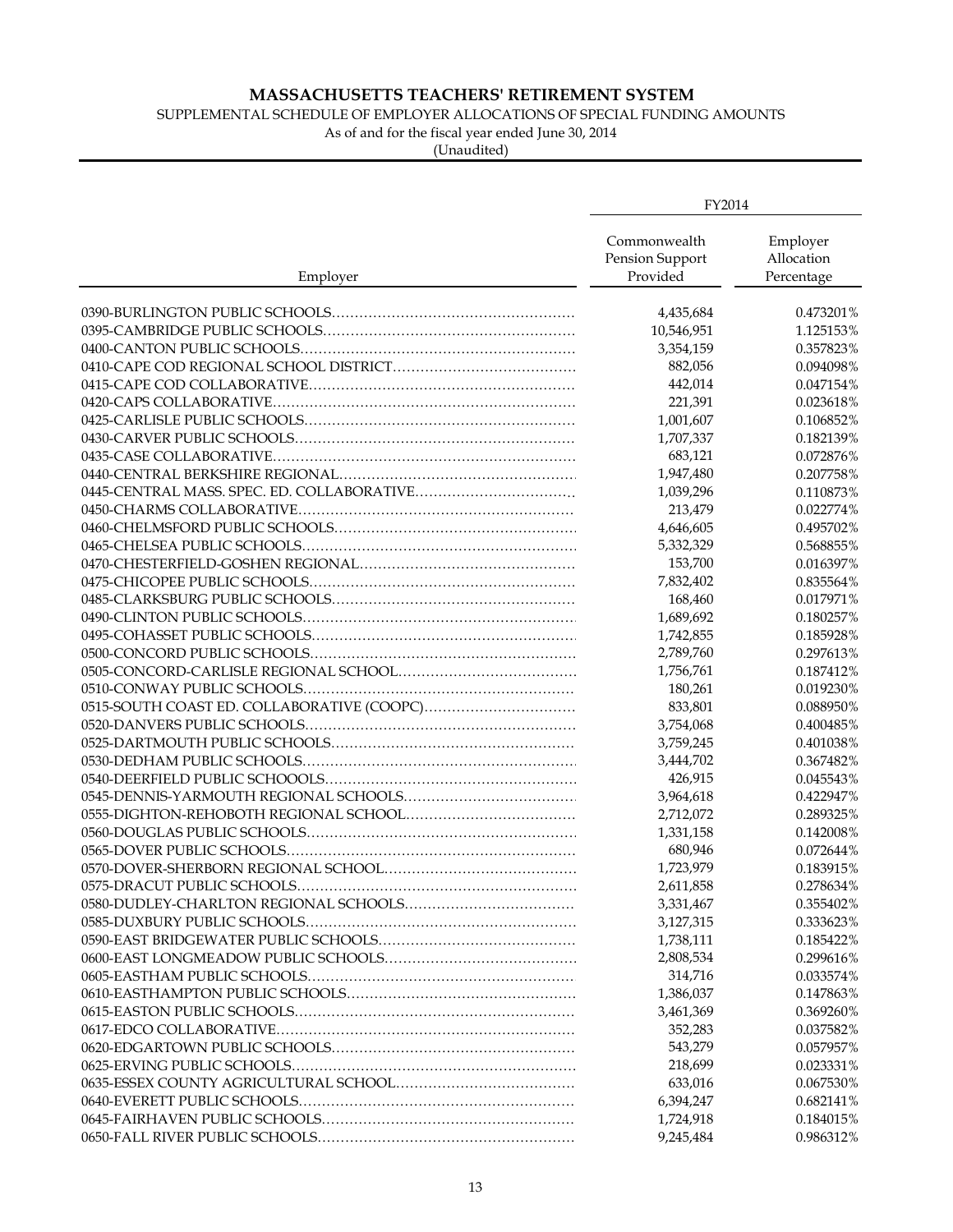### SUPPLEMENTAL SCHEDULE OF EMPLOYER ALLOCATIONS OF SPECIAL FUNDING AMOUNTS

As of and for the fiscal year ended June 30, 2014

|                                               | FY2014                                      |                                      |
|-----------------------------------------------|---------------------------------------------|--------------------------------------|
| Employer                                      | Commonwealth<br>Pension Support<br>Provided | Employer<br>Allocation<br>Percentage |
|                                               | 4,079,152                                   | 0.435166%                            |
|                                               | 4,786,352                                   | 0.510610%                            |
|                                               | 424,912                                     | 0.045330%                            |
|                                               | 100,847                                     | 0.010758%                            |
|                                               | 3,022,876                                   | 0.322482%                            |
|                                               | 9,672,378                                   | 1.031853%                            |
|                                               | 5,475,922                                   | 0.584174%                            |
| 0690-FRANKLIN COUNTY REGIONAL SCHOOL DISTRICT | 708,762                                     | 0.075611%                            |
|                                               | 2,406,548                                   | 0.256731%                            |
|                                               | 772,217                                     | 0.082380%                            |
|                                               | 2,226,703                                   | 0.237546%                            |
|                                               | 1,015,020                                   | 0.108283%                            |
|                                               | 1,384,250                                   | 0.147672%                            |
|                                               |                                             |                                      |
|                                               | 1,147,740                                   | 0.122441%                            |
|                                               | 3,277,812                                   | 0.349678%                            |
|                                               | 6,039                                       | 0.000644%                            |
|                                               | 2,634,200                                   | 0.281017%                            |
|                                               | 898,913                                     | 0.095896%                            |
|                                               | 1,797,230                                   | 0.191729%                            |
|                                               | 1,984,716                                   | 0.211730%                            |
|                                               | 496,518                                     | 0.052969%                            |
|                                               | 2,676,024                                   | 0.285479%                            |
|                                               | 2,747,825                                   | 0.293139%                            |
|                                               | 1,499,865                                   | 0.160006%                            |
|                                               | 2,377,811                                   | 0.253666%                            |
|                                               | 567,610                                     | 0.060553%                            |
|                                               | 490,367                                     | 0.052313%                            |
|                                               | 2,218,194                                   | 0.236638%                            |
|                                               | 3,229,284                                   | 0.344501%                            |
|                                               | 825,640                                     | 0.088080%                            |
| 0840-COLLABORATIVE FOR EDUCATIONAL SERVICES   | 2,612,749                                   | 0.278729%                            |
|                                               | 54,452                                      | 0.005809%                            |
|                                               | 2,749,548                                   | 0.293323%                            |
|                                               | 1,290,908                                   | 0.137715%                            |
|                                               | 455,650                                     | 0.048609%                            |
|                                               | 6,582,351                                   | 0.702208%                            |
|                                               | 98,270                                      | 0.010483%                            |
|                                               | 4,067,355                                   | 0.433907%                            |
|                                               | 1,117,234                                   | 0.119187%                            |
|                                               | 202,733                                     | 0.021628%                            |
|                                               | 3,224,083                                   | 0.343946%                            |
|                                               | 6,242,653                                   | 0.665969%                            |
|                                               | 1,107,594                                   | 0.118159%                            |
|                                               | 3,784,288                                   | 0.403709%                            |
|                                               | 3,338,410                                   | 0.356143%                            |
|                                               | 1,299,525                                   | 0.138634%                            |
|                                               | 1,939,600                                   | 0.206917%                            |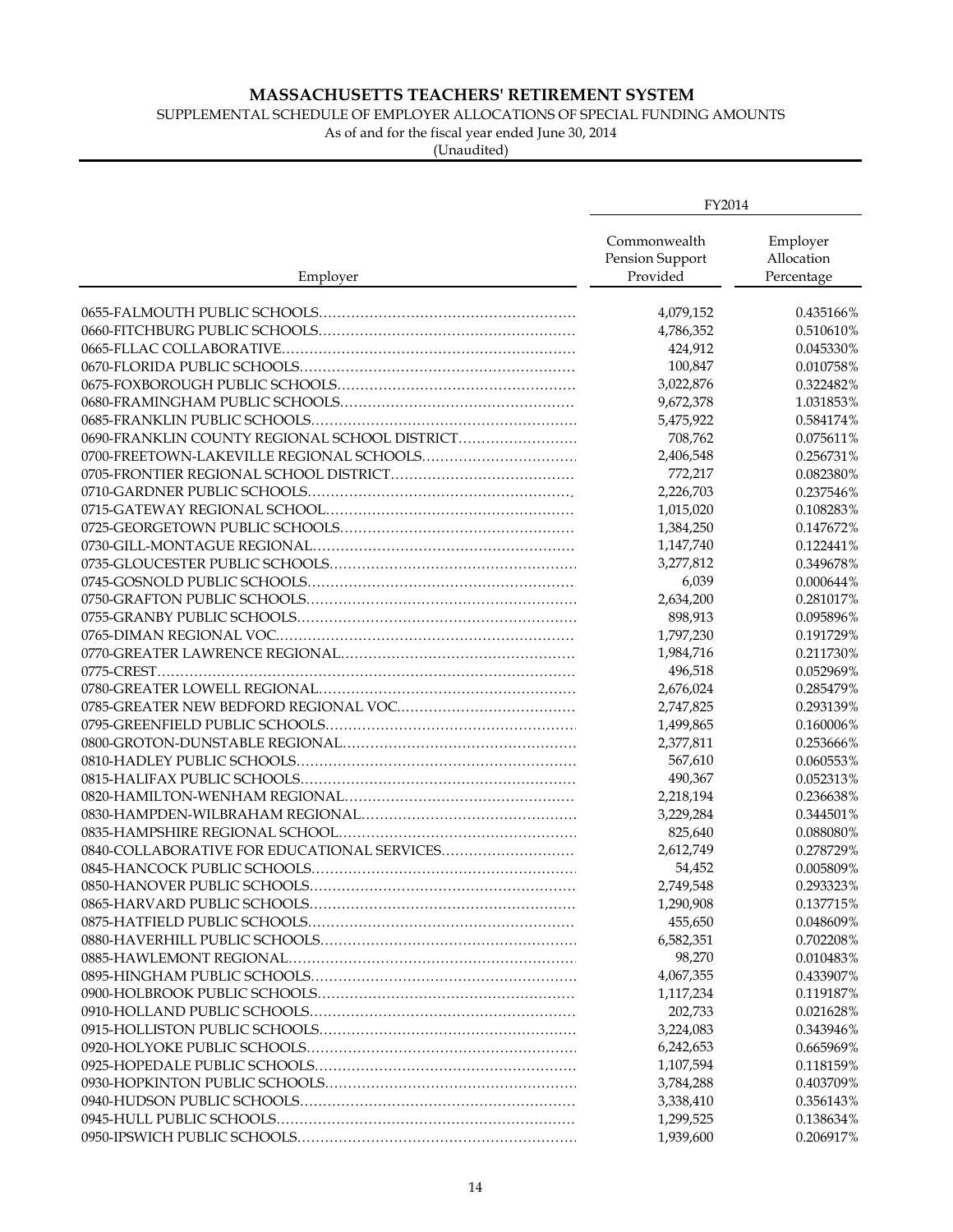### SUPPLEMENTAL SCHEDULE OF EMPLOYER ALLOCATIONS OF SPECIAL FUNDING AMOUNTS

As of and for the fiscal year ended June 30, 2014

|          | FY2014                                      |                                      |
|----------|---------------------------------------------|--------------------------------------|
| Employer | Commonwealth<br>Pension Support<br>Provided | Employer<br>Allocation<br>Percentage |
|          | 1,629,172                                   | 0.173801%                            |
|          | 755,582                                     | 0.080606%                            |
|          | 1,080,911                                   | 0.115312%                            |
|          | 213,662                                     | 0.022793%                            |
|          | 13,266,657                                  | 1.415292%                            |
|          | 877,437                                     | 0.093605%                            |
|          | 1,460,333                                   | 0.155789%                            |
|          | 983,299                                     | 0.104899%                            |
|          | 5,644,580                                   | 0.602166%                            |
|          | 173,865                                     | 0.018548%                            |
|          | 8,769,251                                   | 0.935507%                            |
|          |                                             | 0.219302%                            |
|          | 2,055,691                                   |                                      |
|          | 2,124,129                                   | 0.226603%                            |
|          | 1,448,877                                   | 0.154567%                            |
|          | 2,977,852                                   | 0.317678%                            |
|          | 14,175,975                                  | 1.512299%                            |
|          | 614,324                                     | 0.065536%                            |
|          | 2,574,248                                   | 0.274622%                            |
|          | 1,449,830                                   | 0.154668%                            |
|          | 12,975,441                                  | 1.384225%                            |
|          | 2,359,629                                   | 0.251726%                            |
|          | 6,839,825                                   | 0.729675%                            |
|          | 1,800,977                                   | 0.192129%                            |
|          | 4,389,778                                   | 0.468303%                            |
|          | 3,304,266                                   | 0.352500%                            |
|          | 488,515                                     | 0.052115%                            |
|          | 1,438,169                                   | 0.153425%                            |
|          | 4,406,229                                   | 0.470058%                            |
|          | 4,983,026                                   | 0.531591%                            |
|          | 2,220,603                                   | 0.236895%                            |
|          | 1,958,143                                   | 0.208896%                            |
|          | 501,484                                     | 0.053498%                            |
|          | 1,454,834                                   | 0.155202%                            |
|          | 2,946,057                                   | 0.314287%                            |
|          | 5,323,759                                   | 0.567941%                            |
|          | 2,488,368                                   | 0.265460%                            |
|          | 2,975,931                                   | 0.317473%                            |
|          | 2,083,567                                   | 0.222276%                            |
|          | 986,233                                     | 0.105212%                            |
|          | 6,858,849                                   | 0.731705%                            |
|          | 2,832,414                                   | 0.302163%                            |
|          | 812,899                                     | 0.086720%                            |
|          | 4,060,718                                   | 0.433199%                            |
|          | 1,778,150                                   | 0.189694%                            |
|          | 1,367,604                                   | 0.145897%                            |
|          | 4,121,588                                   | 0.439693%                            |
|          | 1,406,148                                   | 0.150008%                            |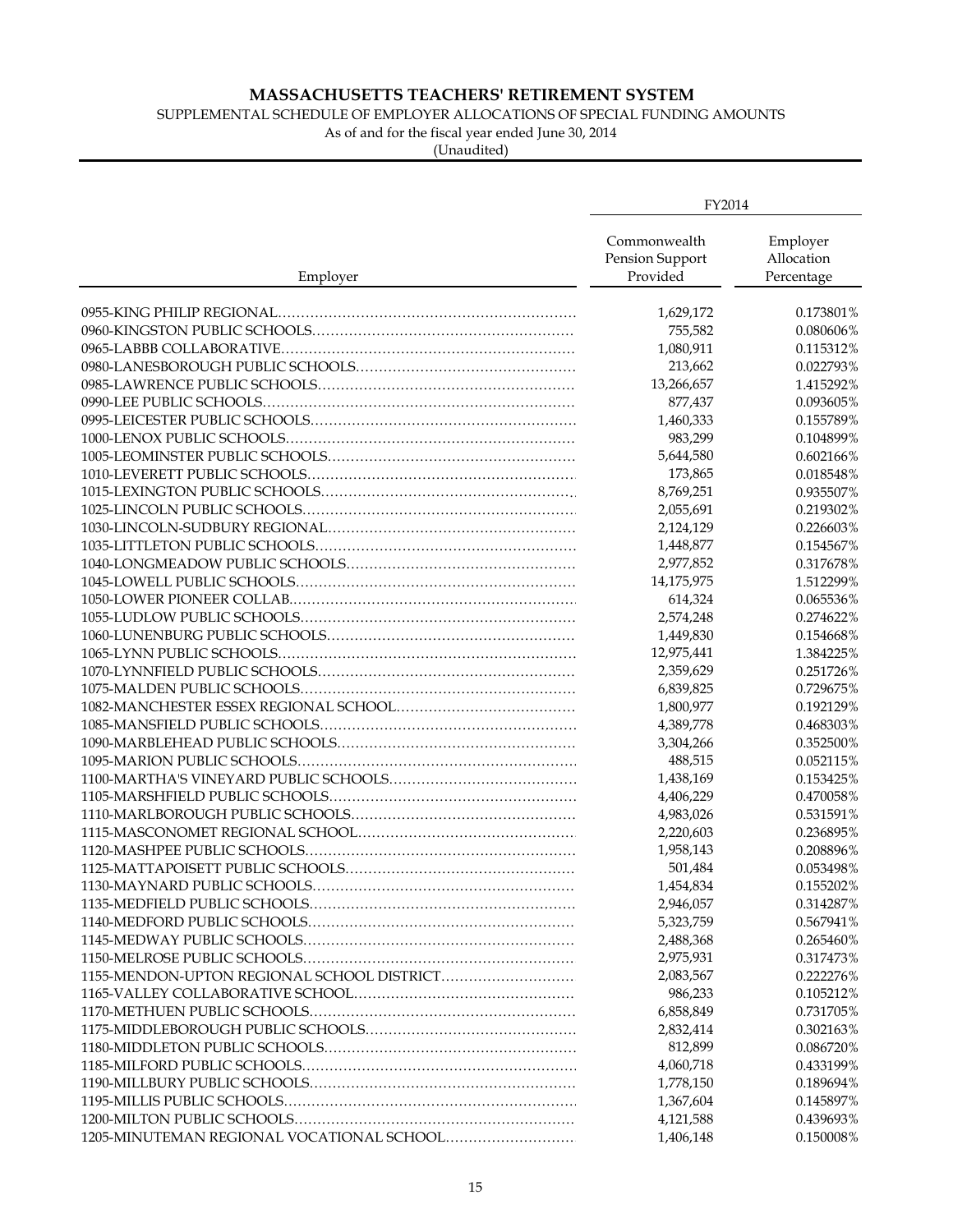### SUPPLEMENTAL SCHEDULE OF EMPLOYER ALLOCATIONS OF SPECIAL FUNDING AMOUNTS

As of and for the fiscal year ended June 30, 2014

|                                              | FY2014                                      |                                      |
|----------------------------------------------|---------------------------------------------|--------------------------------------|
| Employer                                     | Commonwealth<br>Pension Support<br>Provided | Employer<br>Allocation<br>Percentage |
|                                              | 1,091,086                                   | 0.116397%                            |
|                                              | 4,271                                       | 0.000456%                            |
|                                              | 1,024,596                                   | 0.109304%                            |
| 1225-MONTACHUSETT REGIONAL VOCATIONAL SCHOOL | 1,498,010                                   | 0.159808%                            |
|                                              | 761,771                                     | 0.081266%                            |
|                                              | 153,731                                     | 0.016400%                            |
|                                              | 2,000,967                                   | 0.213464%                            |
| 1245-NARRAGANSETT REGIONAL SCHOOL DISTRICT   | 1,213,042                                   | 0.129408%                            |
|                                              | 3,639,402                                   | 0.388253%                            |
|                                              | 808,852                                     | 0.086289%                            |
|                                              | 4,885,180                                   | 0.521153%                            |
|                                              | 2,110,204                                   | 0.225117%                            |
|                                              | 5,938,614                                   | 0.633534%                            |
|                                              | 11,220,250                                  | 1.196981%                            |
|                                              | 186,136                                     | 0.019857%                            |
|                                              | 2,479,531                                   | 0.264517%                            |
|                                              | 15,343,192                                  | 1.636818%                            |
|                                              | 971,856                                     | 0.103678%                            |
|                                              | 650,477                                     | 0.069393%                            |
|                                              | 1,597,205                                   | 0.170390%                            |
|                                              | 3,876,258                                   | 0.413521%                            |
|                                              | 3,938,712                                   | 0.420183%                            |
|                                              | 574,330                                     | 0.061270%                            |
|                                              | 3,185,806                                   | 0.339863%                            |
|                                              | 2,607,239                                   | 0.278141%                            |
|                                              | 602,276                                     | 0.064251%                            |
|                                              |                                             | 0.098277%                            |
|                                              | 921,230                                     |                                      |
|                                              | 2,994,035                                   | 0.319405%                            |
|                                              | 2,053,548                                   | 0.219073%                            |
|                                              | 1,613,099                                   | 0.172086%                            |
|                                              | 2,251,376                                   | 0.240178%                            |
| 1385-NORTHEAST METRO REGIONAL VOCATIONAL SCH | 1,639,343                                   | 0.174886%                            |
|                                              | 665,631                                     | 0.071010%                            |
|                                              | 2,375,818                                   | 0.253453%                            |
|                                              | 2,381,399                                   | 0.254049%                            |
|                                              | 3,741,515                                   | 0.399146%                            |
|                                              | 590,528                                     | 0.062998%                            |
|                                              | 756,818                                     | 0.080738%                            |
|                                              | 1,185,791                                   | 0.126501%                            |
|                                              | 531,460                                     | 0.056696%                            |
|                                              | 297,652                                     | 0.031754%                            |
|                                              | 144,384                                     | 0.015403%                            |
|                                              | 1,718,702                                   | 0.183352%                            |
|                                              | 1,384,389                                   | 0.147687%                            |
|                                              | 1,040,108                                   | 0.110959%                            |
|                                              | 5,771,909                                   | 0.615750%                            |
|                                              | 157,778                                     | 0.016832%                            |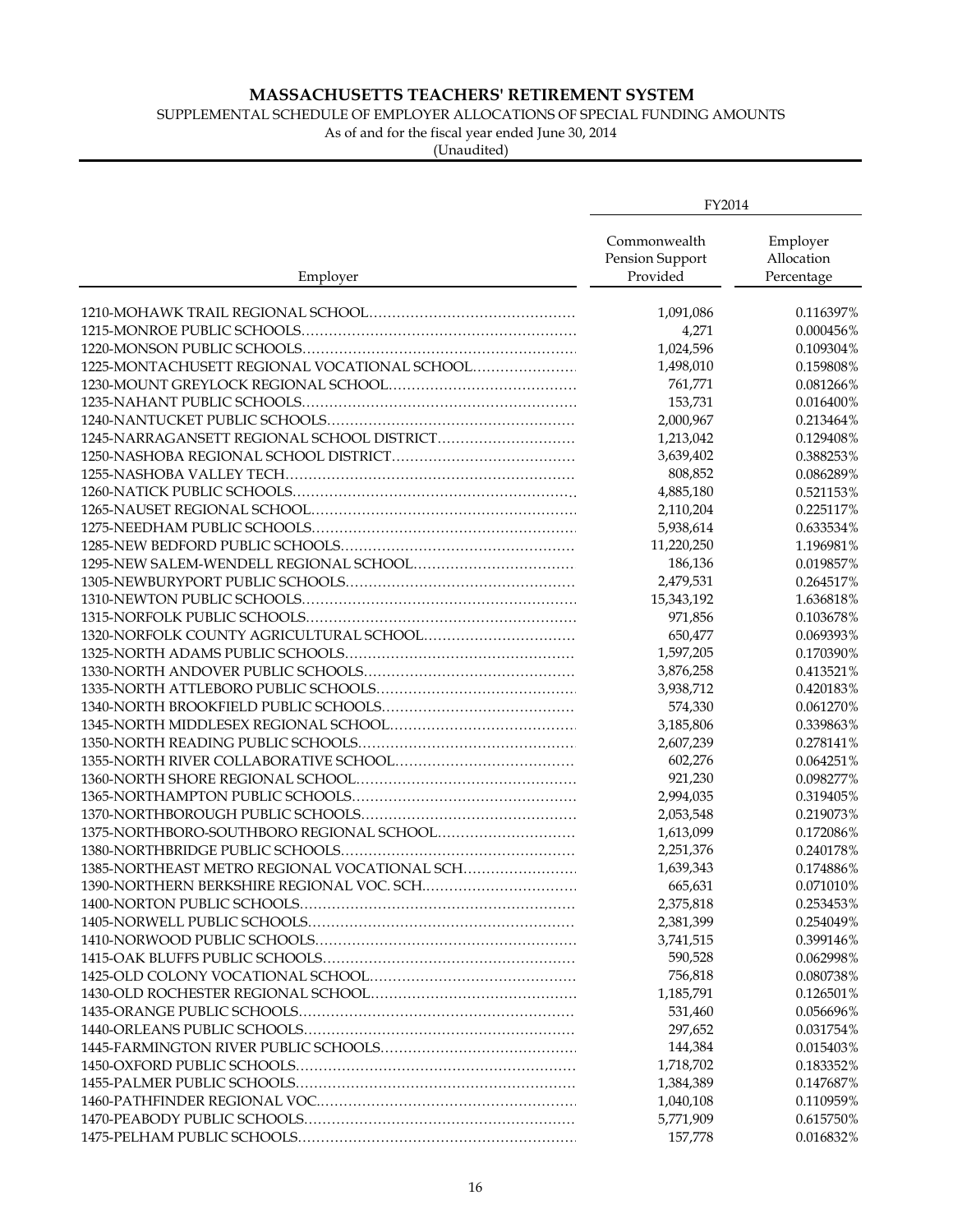### SUPPLEMENTAL SCHEDULE OF EMPLOYER ALLOCATIONS OF SPECIAL FUNDING AMOUNTS

As of and for the fiscal year ended June 30, 2014

|                                             | FY2014                                      |                                      |
|---------------------------------------------|---------------------------------------------|--------------------------------------|
| Employer                                    | Commonwealth<br>Pension Support<br>Provided | Employer<br>Allocation<br>Percentage |
|                                             | 2,876,689                                   | 0.306886%                            |
|                                             | 2,749,297                                   | 0.293296%                            |
|                                             | 104,545                                     | 0.011153%                            |
|                                             | 473,701                                     | 0.050535%                            |
|                                             | 1,020,524                                   | 0.108870%                            |
|                                             | 5,964,624                                   | 0.636308%                            |
|                                             | 677,215                                     | 0.072246%                            |
|                                             | 7,768,411                                   | 0.828737%                            |
|                                             | 212,822                                     | 0.022704%                            |
|                                             | 265,382                                     | 0.028311%                            |
|                                             | 248,872                                     | 0.026550%                            |
|                                             | 2,262,854                                   | 0.241402%                            |
|                                             | 1,251,144                                   | 0.133473%                            |
|                                             | 9,819,174                                   | 1.047514%                            |
|                                             | 602,741                                     | 0.064301%                            |
|                                             | 744,301                                     | 0.079402%                            |
|                                             |                                             |                                      |
|                                             | 3,454,501                                   | 0.368528%                            |
|                                             | 3,985,303                                   | 0.425154%                            |
|                                             | 460,625                                     | 0.049140%                            |
|                                             | 7,302,427                                   | 0.779026%                            |
|                                             | 202,513                                     | 0.021604%                            |
|                                             | 527,389                                     | 0.056262%                            |
|                                             | 2,075,936                                   | 0.221462%                            |
|                                             | 1,168,999                                   | 0.124709%                            |
|                                             | 94,523                                      | 0.010084%                            |
|                                             | 5,731,563                                   | 0.611446%                            |
|                                             | 3,043,025                                   | 0.324631%                            |
|                                             | 2,743,045                                   | 0.292629%                            |
|                                             | 46,079                                      | 0.004916%                            |
|                                             | 3,539,835                                   | 0.377631%                            |
|                                             | 2,132,930                                   | 0.227542%                            |
|                                             | 984,940                                     | 0.105074%                            |
|                                             | 3,920,489                                   | 0.418239%                            |
|                                             | 1,904,987                                   | 0.203225%                            |
|                                             | 536,656                                     | 0.057251%                            |
|                                             | 490,797                                     | 0.052358%                            |
|                                             | 5,085,742                                   | 0.542549%                            |
|                                             | 172,123                                     | 0.018362%                            |
|                                             | 1,935,307                                   | 0.206459%                            |
|                                             | 1,671,235                                   | 0.178288%                            |
|                                             | 6,052,431                                   | 0.645676%                            |
|                                             | 1,941,350                                   | 0.207104%                            |
|                                             | 1,125,202                                   | 0.120037%                            |
|                                             | 864,348                                     | 0.092209%                            |
| 1760-SOUTH SHORE EDUCATIONAL COLLABORATIVE  | 1,141,327                                   | 0.121757%                            |
| 1765-SOUTHERN WORCESTER COUNTY REGIONAL SCH | 1,432,095                                   | 0.152776%                            |
|                                             | 454,042                                     | 0.048437%                            |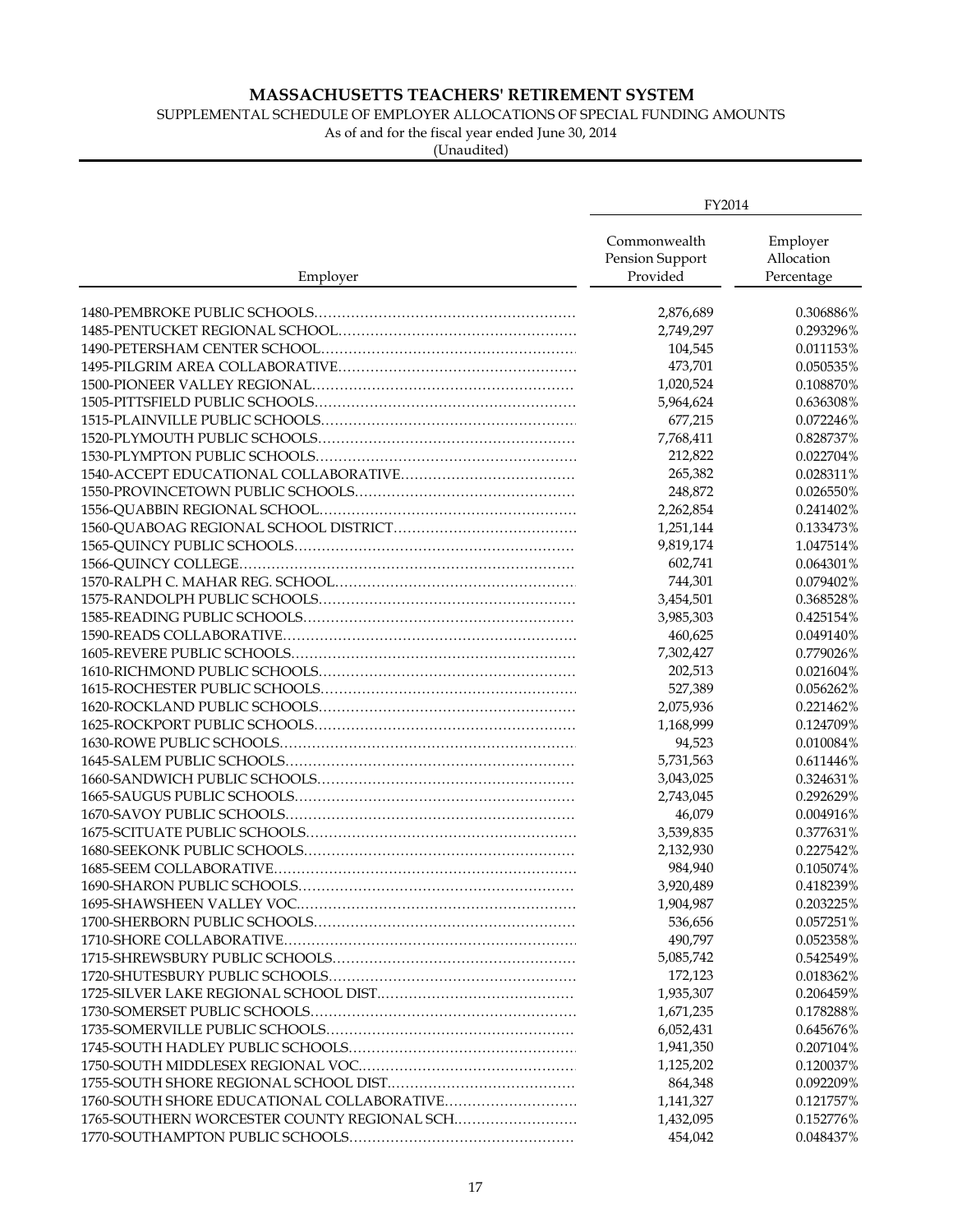### SUPPLEMENTAL SCHEDULE OF EMPLOYER ALLOCATIONS OF SPECIAL FUNDING AMOUNTS

As of and for the fiscal year ended June 30, 2014

|                                             | FY2014                                      |                                      |
|---------------------------------------------|---------------------------------------------|--------------------------------------|
| Employer                                    | Commonwealth<br>Pension Support<br>Provided | Employer<br>Allocation<br>Percentage |
|                                             | 1,704,724                                   | 0.181861%                            |
|                                             | 2,047,254                                   | 0.218402%                            |
| 1785-SOUTHEASTERN REGIONAL VOC. SCHOOL DIST | 1,418,335                                   | 0.151309%                            |
|                                             | 155,434                                     | 0.016582%                            |
|                                             | 948,532                                     | 0.101190%                            |
|                                             | 260,803                                     | 0.027823%                            |
|                                             | 1,635,020                                   | 0.174425%                            |
|                                             | 1,148,811                                   | 0.122556%                            |
| 1820-SPENCER-EAST BROOKFIELD PUBLIC SCHOOLS | 1,471,036                                   | 0.156931%                            |
|                                             | 25,360,275                                  | 2.705444%                            |
|                                             | 2,449,711                                   | 0.261336%                            |
|                                             | 3,961,314                                   | 0.422595%                            |
|                                             | 925,028                                     | 0.098682%                            |
|                                             | 3,201,902                                   | 0.341580%                            |
|                                             | 214,290                                     | 0.022861%                            |
|                                             |                                             | 0.150380%                            |
|                                             | 1,409,635                                   | 0.270316%                            |
|                                             | 2,533,887                                   |                                      |
|                                             | 1,891,358                                   | 0.201771%                            |
|                                             | 1,948,236                                   | 0.207839%                            |
|                                             | 6,698,860                                   | 0.714637%                            |
|                                             | 401,475                                     | 0.042829%                            |
|                                             | 3,261,105                                   | 0.347896%                            |
|                                             | 491,540                                     | 0.052438%                            |
|                                             | 644,148                                     | 0.068718%                            |
|                                             | 1,399,976                                   | 0.149350%                            |
|                                             | 2,915,192                                   | 0.310994%                            |
|                                             | 218,956                                     | 0.023358%                            |
|                                             | 1,858,238                                   | 0.198238%                            |
|                                             | 936,659                                     | 0.099923%                            |
|                                             | 564,900                                     | 0.060264%                            |
|                                             | 1,840,257                                   | 0.196319%                            |
|                                             | 6,112,644                                   | 0.652099%                            |
|                                             | 3,148,645                                   | 0.335899%                            |
|                                             | 133,215                                     | 0.014211%                            |
|                                             | 4,147,507                                   | 0.442458%                            |
|                                             | 6,492,192                                   | 0.692590%                            |
|                                             | 1,074,918                                   | 0.114673%                            |
|                                             | 2,629,931                                   | 0.280562%                            |
|                                             | 3,304,042                                   | 0.352477%                            |
|                                             | 3,394,038                                   | 0.362077%                            |
|                                             | 1,669,342                                   | 0.178086%                            |
|                                             | 6,668,201                                   | 0.711366%                            |
|                                             | 227,342                                     | 0.024253%                            |
|                                             | 981,152                                     | 0.104670%                            |
|                                             | 1,140,082                                   | 0.121624%                            |
|                                             | 3,773,034                                   | 0.402509%                            |
|                                             | 4,098,430                                   | 0.437222%                            |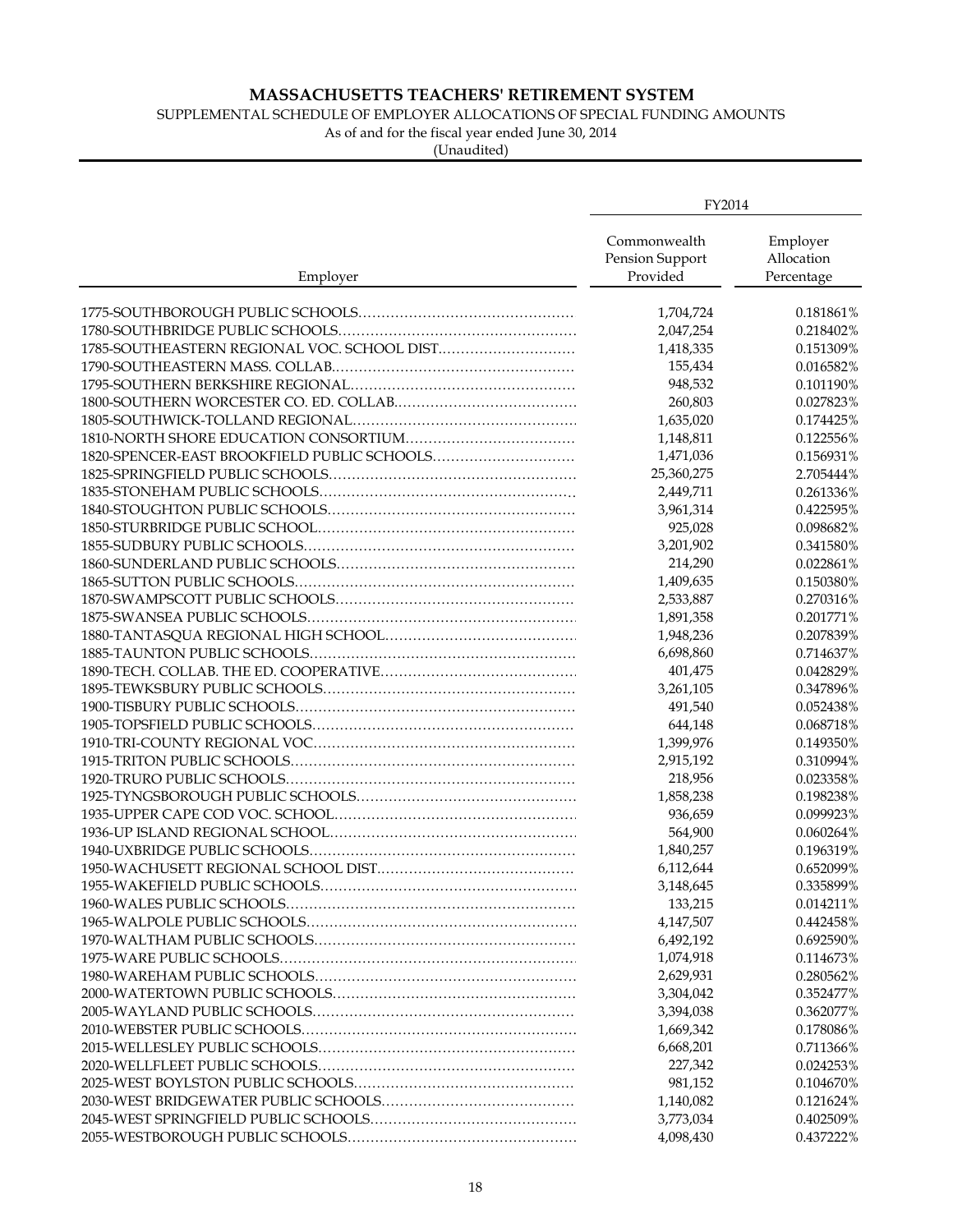### SUPPLEMENTAL SCHEDULE OF EMPLOYER ALLOCATIONS OF SPECIAL FUNDING AMOUNTS

As of and for the fiscal year ended June 30, 2014

|                                              | FY2014                                      |                                      |
|----------------------------------------------|---------------------------------------------|--------------------------------------|
| Employer                                     | Commonwealth<br>Pension Support<br>Provided | Employer<br>Allocation<br>Percentage |
|                                              | 5,601,693                                   | 0.597591%                            |
|                                              | 4,972,350                                   | 0.530452%                            |
|                                              | 133,579                                     | 0.014250%                            |
|                                              | 3,442,227                                   | 0.367218%                            |
|                                              | 1,543,254                                   | 0.164635%                            |
|                                              | 3,726,868                                   | 0.397584%                            |
|                                              | 6,150,037                                   | 0.656088%                            |
|                                              | 157,737                                     | 0.016827%                            |
|                                              | 3,403,688                                   | 0.363107%                            |
|                                              | 188,618                                     | 0.020122%                            |
|                                              | 463,046                                     | 0.049398%                            |
|                                              | 3,600,857                                   | 0.384141%                            |
|                                              | 1,410,781                                   | 0.150503%                            |
|                                              | 4,602,491                                   | 0.490996%                            |
|                                              | 1,758,356                                   | 0.187582%                            |
|                                              | 1,631,621                                   | 0.174062%                            |
|                                              |                                             | 0.527098%                            |
|                                              | 4,940,905<br>25,709,947                     |                                      |
|                                              |                                             | 2.742748%                            |
|                                              | 75,861                                      | 0.008093%                            |
|                                              | 988,210                                     | 0.105423%                            |
|                                              | 1,605,063                                   | 0.171229%                            |
|                                              | 1,035,180                                   | 0.110433%                            |
|                                              | 2,467,133                                   | 0.263195%                            |
|                                              | 8,490                                       | 0.000906%                            |
|                                              | 398,394                                     | 0.042501%                            |
|                                              | 346,947                                     | 0.037012%                            |
|                                              | 608,529                                     | 0.064918%                            |
|                                              | 262,117                                     | 0.027963%                            |
|                                              | 151,946                                     | 0.016210%                            |
| 4030-BENJAMIN FRANKLIN CLASSICAL CHARTER SCH | 337,579                                     | 0.036013%                            |
|                                              | 562,479                                     | 0.060005%                            |
| 4040-LOWELL MIDDLESEX ACADEMY CHARTER SCH    | 114,325                                     | 0.012196%                            |
|                                              | 993,014                                     | 0.105935%                            |
|                                              | 216,243                                     | 0.023069%                            |
|                                              | 404,430                                     | 0.043145%                            |
|                                              | 486,144                                     | 0.051862%                            |
|                                              | 486,621                                     | 0.051913%                            |
|                                              | 350,519                                     | 0.037394%                            |
| 4090-LAWRENCE FAMILY DEVELOPMENT CHARTER SCH | 532,978                                     | 0.056858%                            |
|                                              | 310,386                                     | 0.033112%                            |
|                                              | 966,332                                     | 0.103089%                            |
|                                              | 373,753                                     | 0.039872%                            |
| 4120-PROSPECT HILL ACADEMY CHARTER SCHOOL    | 1,271,686                                   | 0.135664%                            |
|                                              | 556,944                                     | 0.059415%                            |
|                                              | 1,186,616                                   | 0.126589%                            |
|                                              | 1,039,089                                   | 0.110850%                            |
|                                              | 842,395                                     | 0.089867%                            |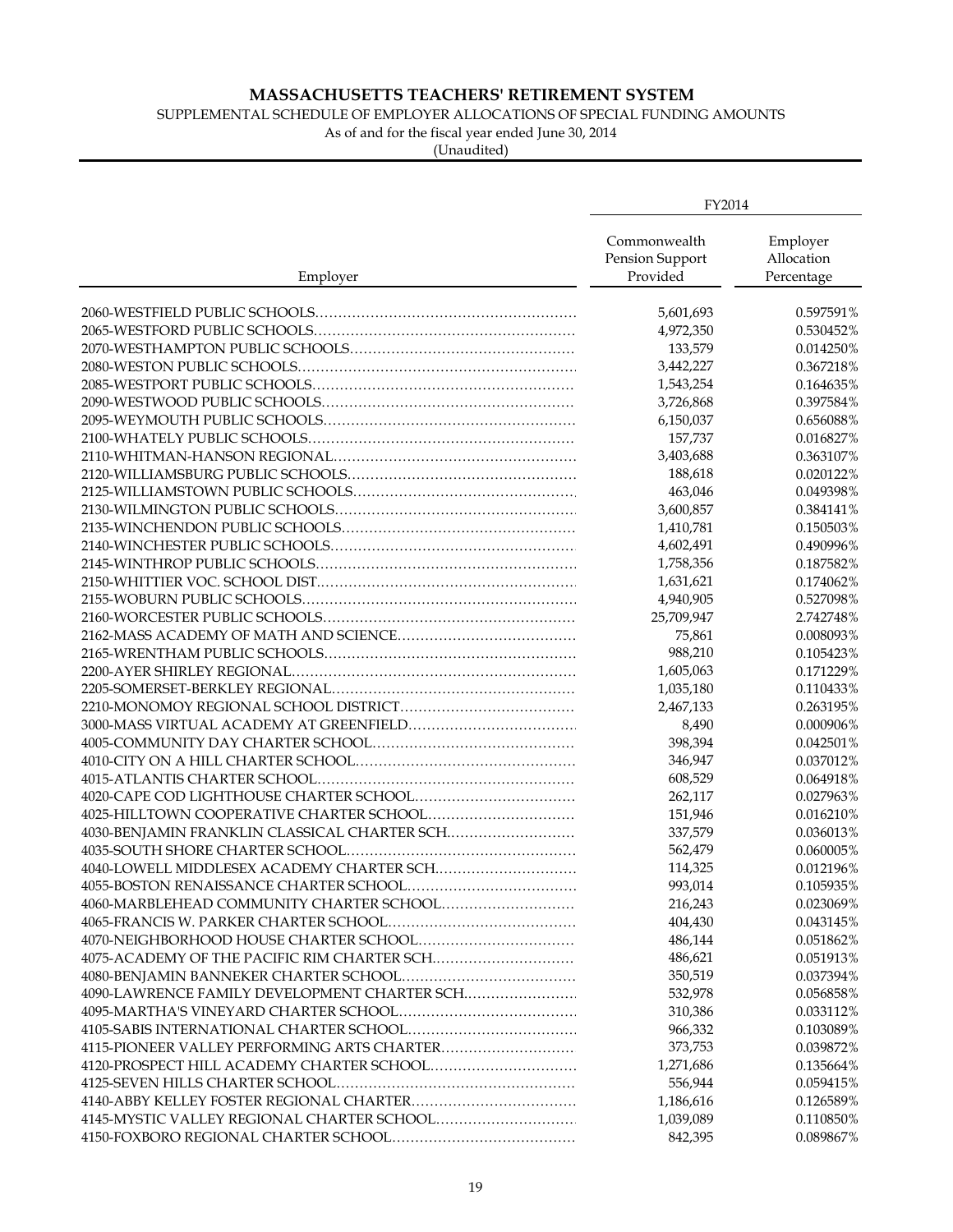### SUPPLEMENTAL SCHEDULE OF EMPLOYER ALLOCATIONS OF SPECIAL FUNDING AMOUNTS

As of and for the fiscal year ended June 30, 2014

|                                                       | FY2014                                      |                                      |
|-------------------------------------------------------|---------------------------------------------|--------------------------------------|
| Employer                                              | Commonwealth<br>Pension Support<br>Provided | Employer<br>Allocation<br>Percentage |
|                                                       | 399,031                                     | 0.042569%                            |
|                                                       | 735,365                                     | 0.078449%                            |
|                                                       | 890,529                                     | 0.095002%                            |
|                                                       | 220,022                                     | 0.023472%                            |
|                                                       | 226,106                                     | 0.024121%                            |
|                                                       | 821,800                                     | 0.087670%                            |
|                                                       | 439,594                                     | 0.046896%                            |
|                                                       | 225,795                                     | 0.024088%                            |
|                                                       | 308,152                                     | 0.032874%                            |
| 4240-NORTH CENTRAL CHARTER ESSENTIAL SCHOOL           | 344,755                                     | 0.036779%                            |
|                                                       | 597,638                                     | 0.063756%                            |
|                                                       | 580,797                                     | 0.061960%                            |
|                                                       | 203,866                                     | 0.021749%                            |
|                                                       | 462,187                                     | 0.049306%                            |
|                                                       | 340,847                                     | 0.036362%                            |
|                                                       | 397,966                                     | 0.042455%                            |
| 4285-BERKSHIRE ARTS AND TECHNOLOGY CHARTER            | 288,011                                     | 0.030725%                            |
| 4290-HELEN Y. DAVIS LEADERSHIP ACADEMY CHARTER PUBLIC | 237,880                                     | 0.025377%                            |
|                                                       | 182,878                                     | 0.019510%                            |
|                                                       | 747,884                                     | 0.079785%                            |
| 4305-ADVANCED MATH & SCIENCE ACADEMY CHARTER SCHOOL   | 833,572                                     | 0.088926%                            |
| 4310-COMMUNITY CHARTER SCHOOL OF CAMBRIDGE            | 390,851                                     | 0.041696%                            |
|                                                       | 476,487                                     | 0.050832%                            |
| 4320-MARTIN LUTHER KING JR. CHARTER SCHOOL            | 345,787                                     | 0.036889%                            |
|                                                       | 236,829                                     | 0.025265%                            |
| 4330-PIONEER VALLEY CHINESE IMMERSION CHARTER         | 290,000                                     | 0.030937%                            |
|                                                       | 554,967                                     | 0.059204%                            |
|                                                       | 371,972                                     | 0.039682%                            |
| 4430-GLOBAL LEARNING CHARTER PUBLIC SCHOOL            | 405,197                                     | 0.043227%                            |
| 4435-DORCHESTER COLLEGIATE ACADEMY CHARTER            | 208,349                                     | 0.022227%                            |
|                                                       | 294,228                                     | 0.031388%                            |
|                                                       | 66,322                                      | 0.007075%                            |
|                                                       | 158,884                                     | 0.016950%                            |
|                                                       | 132,819                                     | 0.014169%                            |
| 4530-MATCH - COMMUNITY DAY CHARTER SCHOOL             | 230,457                                     | 0.024585%                            |
|                                                       | 362,145                                     | 0.038634%                            |
| 4540-EXCEL ACADEMY CHARTER SCHOOL-CHELSEA             | 171,021                                     | 0.018245%                            |
| 4545-EXCEL ACADEMY CHARTER SCHOOL-BOSTON II           | 121,822                                     | 0.012996%                            |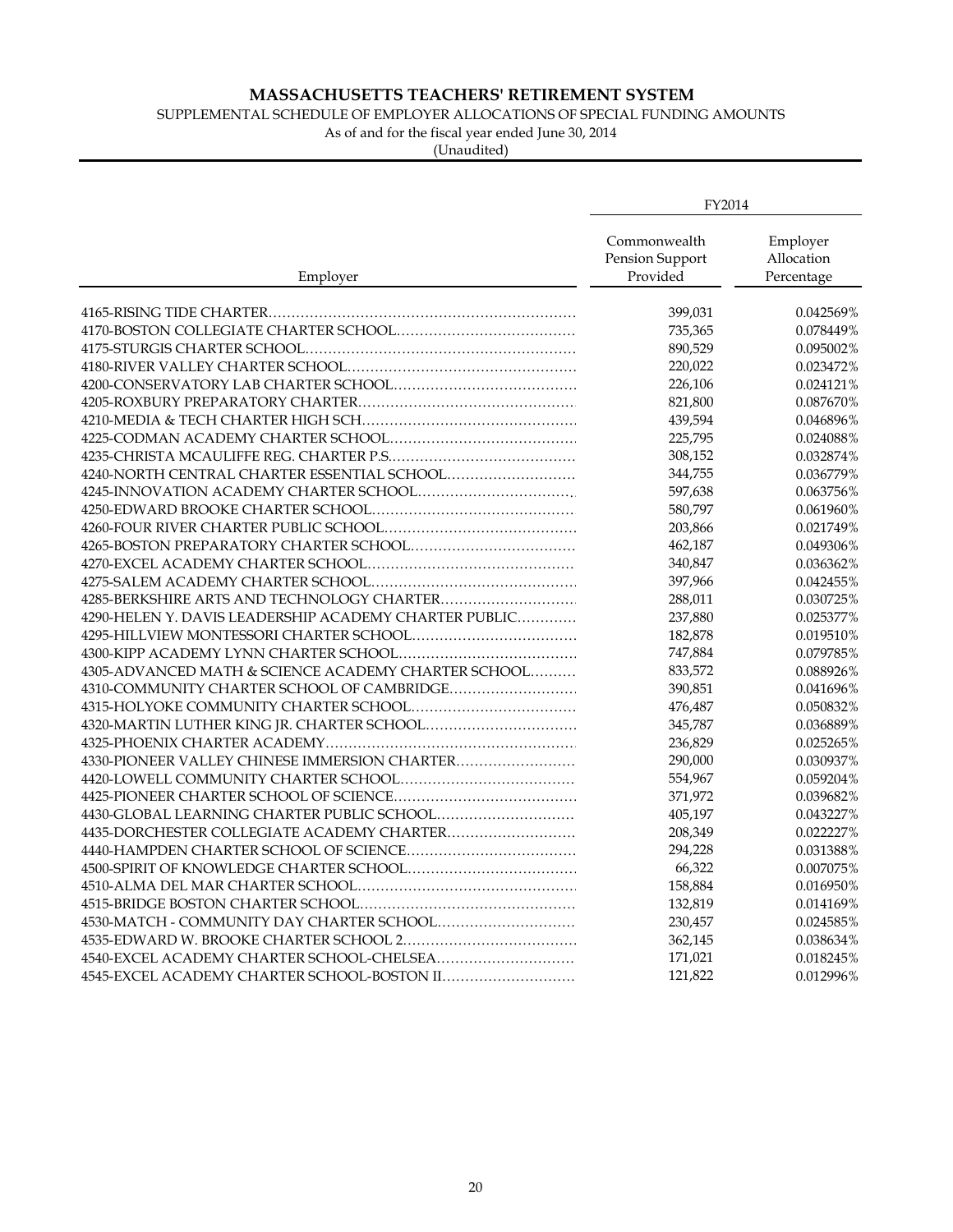### SUPPLEMENTAL SCHEDULE OF EMPLOYER ALLOCATIONS OF SPECIAL FUNDING AMOUNTS

As of and for the fiscal year ended June 30, 2014

(Unaudited)

|                                                 | FY2014                                      |                                      |
|-------------------------------------------------|---------------------------------------------|--------------------------------------|
| Employer                                        | Commonwealth<br>Pension Support<br>Provided | Employer<br>Allocation<br>Percentage |
|                                                 | 161,579                                     | 0.017237%                            |
|                                                 | 294,912                                     | 0.031461%                            |
|                                                 | 147,327                                     | 0.015717%                            |
|                                                 | 152,930                                     | 0.016315%                            |
|                                                 | 187,930                                     | 0.020048%                            |
| 4580-PAULO FREIRE SOCIAL JUSTICE CHARTER SCHOOL | 141,031                                     | 0.015045%                            |
| 4585-CITY ON A HILL CHARTER 2.                  | 112,654                                     | 0.012018%                            |
|                                                 | 162,059                                     | 0.017289%                            |
|                                                 | 134,468                                     | 0.014345%                            |
| 4605-BAY STATE ACADEMY CHARTER PUBLIC SCHOOL    | 106,178                                     | 0.011327%                            |
|                                                 | 8,394                                       | 0.000895%                            |
|                                                 | 2,293                                       | 0.000245%                            |
| Totals.                                         | 937.379.260                                 | 100.000000%                          |

See accompanying notes to supplemental schedules.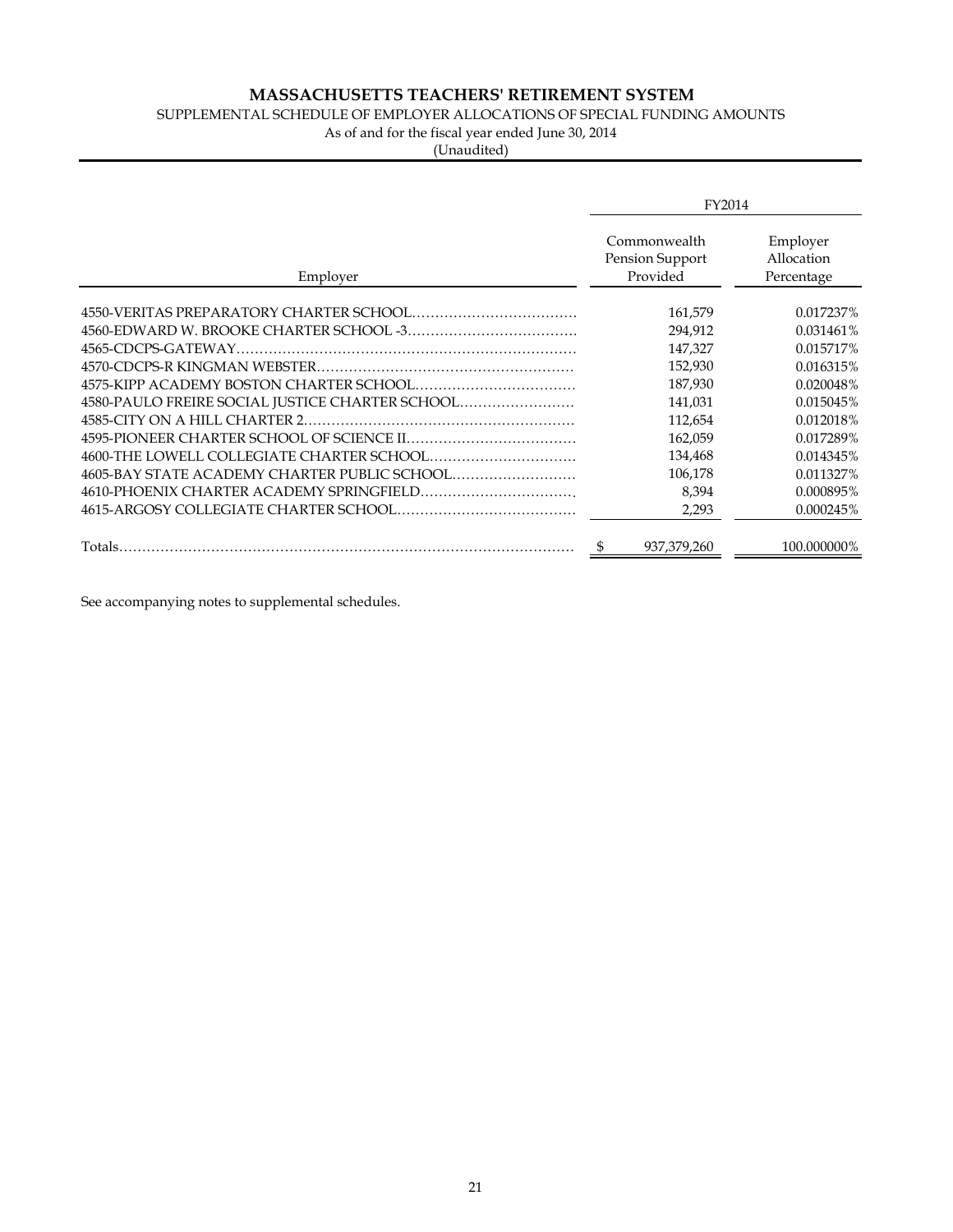SUPPLEMENTAL SCHEDULE OF SPECIAL FUNDING AMOUNTS BY EMPLOYER

As of and for the fiscal year ended June 30, 2014

|                                               | FY2014                                                                                                   |                                                                                  |
|-----------------------------------------------|----------------------------------------------------------------------------------------------------------|----------------------------------------------------------------------------------|
| Employer                                      | Commonwealth's<br>Proportionate Share<br>of the Net Pension<br>Liability Associated<br>with the District | <b>Employer Pension</b><br>Expense and<br>Revenue for<br>Commonwealth<br>Support |
|                                               | \$<br>29,480,494                                                                                         | \$<br>2,048,151                                                                  |
|                                               | 36,011,120                                                                                               | 2,501,865                                                                        |
|                                               | 47,551,083                                                                                               | 3,303,602                                                                        |
|                                               | 13,917,650                                                                                               | 966,926                                                                          |
|                                               | 20,809,744                                                                                               | 1,445,753                                                                        |
|                                               | 65,315,680                                                                                               | 4,537,794                                                                        |
|                                               | 37,264,050                                                                                               | 2,588,912                                                                        |
|                                               | 27,702,223                                                                                               | 1,924,606                                                                        |
| 0140-AMHERST-PELHAM REGIONAL SCHOOL DISTRICT  | 33,232,301                                                                                               | 2,308,807                                                                        |
|                                               | 117,449,333                                                                                              | 8,159,769                                                                        |
|                                               | 77,866,611                                                                                               | 5,409,767                                                                        |
|                                               | 33,080,603                                                                                               | 2,298,268                                                                        |
|                                               | 43,958,225                                                                                               | 3,053,989                                                                        |
|                                               | 24,997,190                                                                                               | 1,736,675                                                                        |
|                                               | 6,793,883                                                                                                | 472,004                                                                          |
|                                               | 24,509,083                                                                                               | 1,702,764                                                                        |
|                                               | 92,746,143                                                                                               | 6,443,520                                                                        |
|                                               | 38,217,418                                                                                               | 2,655,147                                                                        |
|                                               | 12,967,154                                                                                               | 900,890                                                                          |
|                                               | 96,736,302                                                                                               | 6,720,735                                                                        |
|                                               | 52,474,843                                                                                               | 3,645,679                                                                        |
|                                               | 36,009,269                                                                                               | 2,501,737                                                                        |
|                                               | 37,503,034                                                                                               | 2,605,516                                                                        |
|                                               | 64,046,291                                                                                               | 4,449,603                                                                        |
|                                               | 13,372,157                                                                                               | 929,028                                                                          |
| 0245-BERKSHIRE HILLS REGIONAL SCHOOL DISTRICT | 25,773,917                                                                                               | 1,790,638                                                                        |
|                                               | 4,526,343                                                                                                | 314,467                                                                          |
|                                               | 9,553,267                                                                                                | 663,711                                                                          |
|                                               | 67,523,649                                                                                               | 4,691,192                                                                        |
|                                               | 10,851,458                                                                                               | 753,903                                                                          |
|                                               | 90,660,017                                                                                               | 6,298,586                                                                        |
|                                               | 27,087,642                                                                                               | 1,881,909                                                                        |
|                                               | 22,419,332                                                                                               | 1,557,579                                                                        |
|                                               | 19,728,607                                                                                               | 1,370,641                                                                        |
|                                               | 36,921,229                                                                                               | 2,565,095                                                                        |
|                                               | 10,287,148                                                                                               | 714,698                                                                          |
|                                               | 14,685,326                                                                                               | 1,020,260                                                                        |
|                                               | 5,153,351                                                                                                | 358,028                                                                          |
|                                               | 94,963,590                                                                                               | 6,597,576                                                                        |
|                                               | 9,511,918                                                                                                | 660,839                                                                          |
|                                               | 79,501,888                                                                                               | 5,523,378                                                                        |
|                                               | 5,714,036                                                                                                | 396,981                                                                          |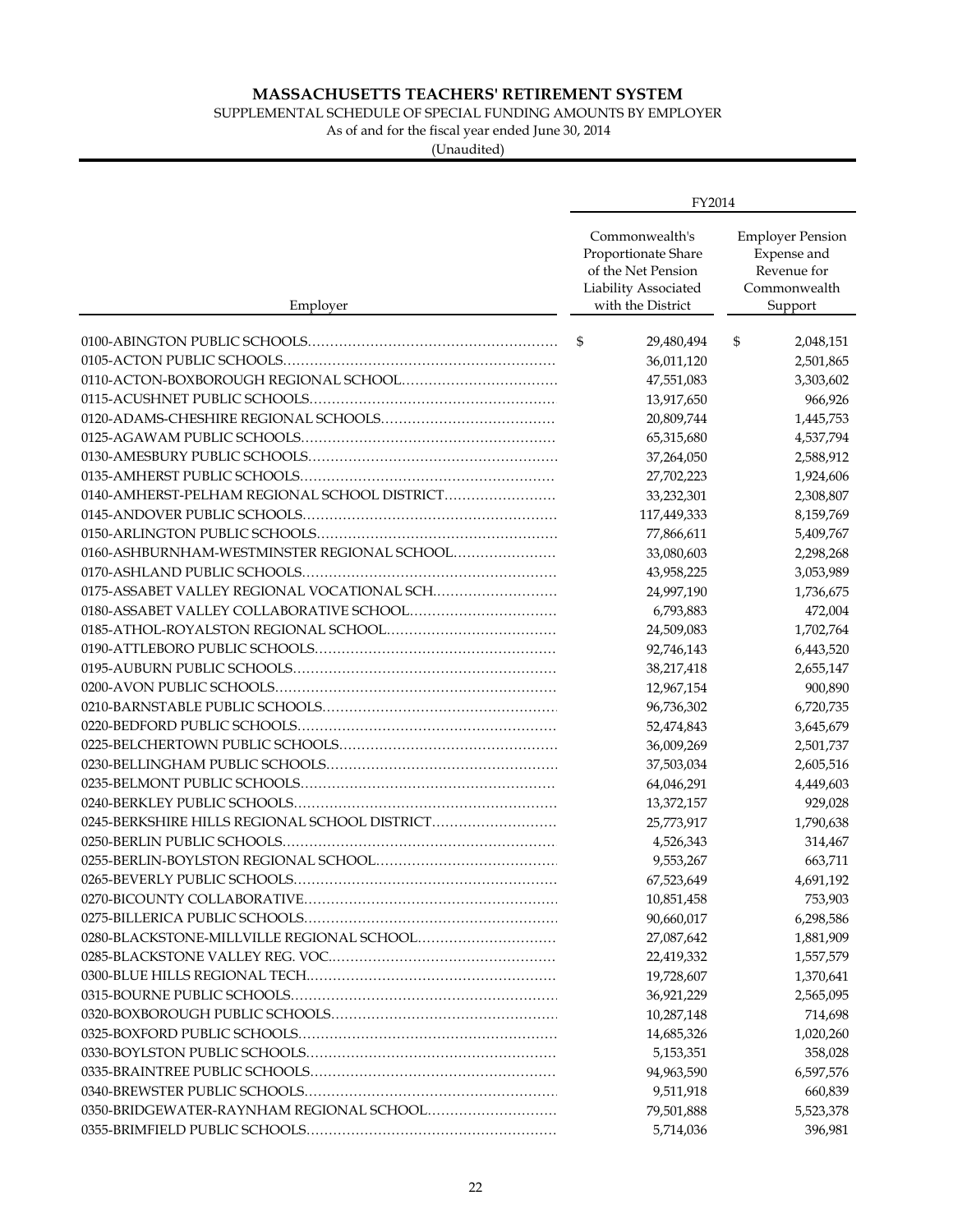SUPPLEMENTAL SCHEDULE OF SPECIAL FUNDING AMOUNTS BY EMPLOYER

As of and for the fiscal year ended June 30, 2014

|                                            | FY2014                                                                                                   |                                                                                  |
|--------------------------------------------|----------------------------------------------------------------------------------------------------------|----------------------------------------------------------------------------------|
| Employer                                   | Commonwealth's<br>Proportionate Share<br>of the Net Pension<br>Liability Associated<br>with the District | <b>Employer Pension</b><br>Expense and<br>Revenue for<br>Commonwealth<br>Support |
|                                            |                                                                                                          |                                                                                  |
|                                            | 8,002,634                                                                                                | 555,981                                                                          |
|                                            | 24,480,247                                                                                               | 1,700,760                                                                        |
|                                            | 293,063,758<br>4,790,784                                                                                 | 20,360,546<br>332,839                                                            |
|                                            |                                                                                                          |                                                                                  |
|                                            | 161,142,974                                                                                              | 11,195,376                                                                       |
|                                            | 75,221,631                                                                                               | 5,226,008                                                                        |
|                                            | 178,858,308                                                                                              | 12,426,145                                                                       |
|                                            | 56,880,811                                                                                               | 3,951,783                                                                        |
|                                            | 14,958,173                                                                                               | 1,039,216                                                                        |
|                                            | 7,495,802                                                                                                | 520,769                                                                          |
|                                            | 3,754,413                                                                                                | 260,837                                                                          |
|                                            | 16,985,552                                                                                               | 1,180,068                                                                        |
|                                            | 28,953,522                                                                                               | 2,011,540                                                                        |
|                                            | 11,584,563                                                                                               | 804,835                                                                          |
|                                            | 33,025,932                                                                                               | 2,294,470                                                                        |
|                                            | 17,624,690                                                                                               | 1,224,472                                                                        |
|                                            | 3,620,242                                                                                                | 251,516                                                                          |
|                                            | 78,798,501                                                                                               | 5,474,510                                                                        |
|                                            | 90,427,207                                                                                               | 6,282,412                                                                        |
|                                            | 2,606,482                                                                                                | 181,085                                                                          |
|                                            | 132,824,180                                                                                              | 9,227,933                                                                        |
|                                            | 2,856,791                                                                                                | 198,475                                                                          |
|                                            | 28,654,302                                                                                               | 1,990,752                                                                        |
|                                            | 29,555,851                                                                                               | 2,053,387                                                                        |
|                                            | 47,309,570                                                                                               | 3,286,823                                                                        |
|                                            | 29,791,673                                                                                               | 2,069,770                                                                        |
|                                            | 3,056,923                                                                                                | 212,379                                                                          |
| 0515-SOUTH COAST ED. COLLABORATIVE (COOPC) | 14,139,839                                                                                               | 982,363                                                                          |
|                                            | 63,662,584                                                                                               | 4,422,945                                                                        |
|                                            | 63,750,390                                                                                               | 4,429,046                                                                        |
|                                            | 58,416,266                                                                                               | 4,058,458                                                                        |
|                                            | 7,239,746                                                                                                | 502,980                                                                          |
|                                            | 67,233,170                                                                                               | 4,671,011                                                                        |
|                                            | 45,992,122                                                                                               | 3,195,293                                                                        |
|                                            | 22,574,170                                                                                               | 1,568,336                                                                        |
|                                            | 11,547,676                                                                                               | 802,272                                                                          |
|                                            | 29,235,743                                                                                               | 2,031,147                                                                        |
|                                            | 44,292,663                                                                                               | 3,077,224                                                                        |
|                                            | 56,495,993                                                                                               | 3,925,048                                                                        |
|                                            | 53,033,926                                                                                               | 3,684,521                                                                        |
|                                            | 29,475,401                                                                                               | 2,047,798                                                                        |
|                                            | 47,627,944                                                                                               | 3,308,942                                                                        |
|                                            |                                                                                                          |                                                                                  |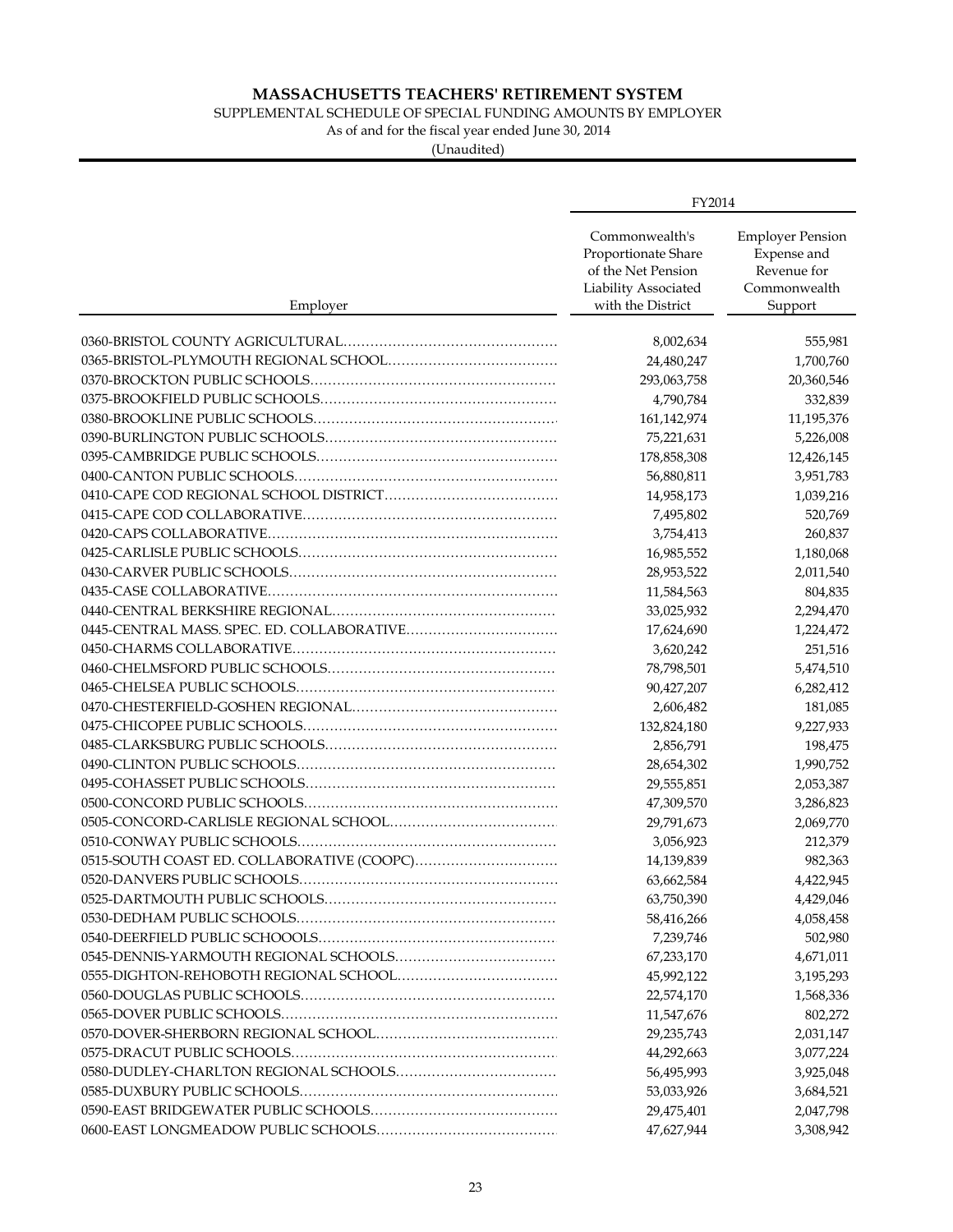SUPPLEMENTAL SCHEDULE OF SPECIAL FUNDING AMOUNTS BY EMPLOYER

As of and for the fiscal year ended June 30, 2014

|                                               | FY2014                                                                                                   |                                                                                  |
|-----------------------------------------------|----------------------------------------------------------------------------------------------------------|----------------------------------------------------------------------------------|
| Employer                                      | Commonwealth's<br>Proportionate Share<br>of the Net Pension<br>Liability Associated<br>with the District | <b>Employer Pension</b><br>Expense and<br>Revenue for<br>Commonwealth<br>Support |
|                                               |                                                                                                          | 370,790                                                                          |
|                                               | 5,337,042<br>23,504,822                                                                                  | 1,632,993                                                                        |
|                                               | 58,698,919                                                                                               | 4,078,096                                                                        |
|                                               | 5,974,116                                                                                                | 415,051                                                                          |
|                                               | 9,213,084                                                                                                | 640,077                                                                          |
|                                               | 3,708,757                                                                                                | 257,665                                                                          |
|                                               | 10,734,879                                                                                               | 745,804                                                                          |
|                                               |                                                                                                          |                                                                                  |
|                                               | 108,435,522                                                                                              | 7,533,536<br>2,032,254                                                           |
|                                               | 29,251,667                                                                                               | 10,892,790                                                                       |
|                                               | 156,787,637                                                                                              |                                                                                  |
|                                               | 69,175,470                                                                                               | 4,805,952                                                                        |
|                                               | 81,168,374                                                                                               | 5,639,156                                                                        |
|                                               | 7,205,777<br>1,710,185                                                                                   | 500,620                                                                          |
|                                               |                                                                                                          | 118,815                                                                          |
|                                               | 51,262,819                                                                                               | 3,561,474                                                                        |
|                                               | 164,027,046                                                                                              | 11,395,746                                                                       |
|                                               | 92,862,306                                                                                               | 6,451,590                                                                        |
| 0690-FRANKLIN COUNTY REGIONAL SCHOOL DISTRICT | 12,019,392                                                                                               | 835,045                                                                          |
| 0700-FREETOWN-LAKEVILLE REGIONAL SCHOOLS      | 40,810,946                                                                                               | 2,835,332                                                                        |
|                                               | 13,095,491                                                                                               | 909,807                                                                          |
|                                               | 37,761,081                                                                                               | 2,623,444                                                                        |
|                                               | 17,213,016                                                                                               | 1,195,871                                                                        |
|                                               | 23,474,527                                                                                               | 1,630,888                                                                        |
|                                               | 19,463,717                                                                                               | 1,352,238                                                                        |
|                                               | 55,586,097                                                                                               | 3,861,833                                                                        |
|                                               | 102,407                                                                                                  | 7,115                                                                            |
|                                               | 44,671,532                                                                                               | 3,103,546                                                                        |
|                                               | 15,244,031                                                                                               | 1,059,076                                                                        |
|                                               | 30,477,958                                                                                               | 2,117,450                                                                        |
|                                               | 33,657,392                                                                                               | 2,338,341                                                                        |
| 0775-CREST.                                   | 8,420,102                                                                                                | 584,985                                                                          |
|                                               | 45,380,810                                                                                               | 3,152,823                                                                        |
|                                               | 46,598,426                                                                                               | 3,237,416                                                                        |
|                                               | 25,435,157                                                                                               | 1,767,102                                                                        |
|                                               | 40,323,618                                                                                               | 2,801,475                                                                        |
|                                               | 9,625,695                                                                                                | 668,743                                                                          |
|                                               | 8,315,784                                                                                                | 577,737                                                                          |
|                                               | 37,616,788                                                                                               | 2,613,419                                                                        |
|                                               | 54,763,151                                                                                               | 3,804,659                                                                        |
|                                               | 14,001,446                                                                                               | 972,748                                                                          |
| 0840-COLLABORATIVE FOR EDUCATIONAL SERVICES   | 44,307,776                                                                                               | 3,078,274                                                                        |
|                                               | 923,420                                                                                                  | 64,154                                                                           |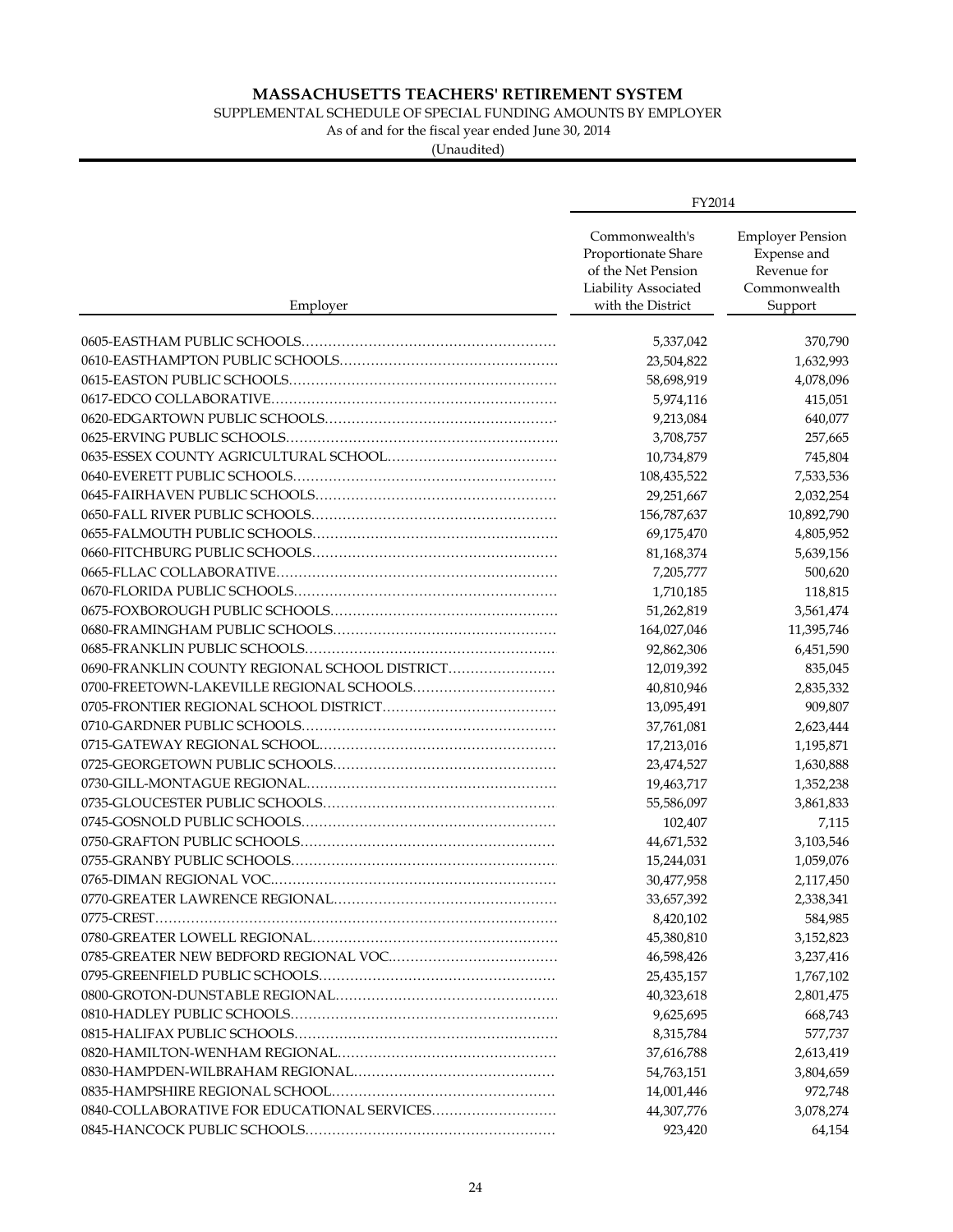### SUPPLEMENTAL SCHEDULE OF SPECIAL FUNDING AMOUNTS BY EMPLOYER

As of and for the fiscal year ended June 30, 2014

|          | FY2014                                                                                                   |                                                                                  |
|----------|----------------------------------------------------------------------------------------------------------|----------------------------------------------------------------------------------|
| Employer | Commonwealth's<br>Proportionate Share<br>of the Net Pension<br>Liability Associated<br>with the District | <b>Employer Pension</b><br>Expense and<br>Revenue for<br>Commonwealth<br>Support |
|          | 46,627,648                                                                                               | 3,239,446                                                                        |
|          | 21,891,593                                                                                               | 1,520,914                                                                        |
|          | 7,727,044                                                                                                | 536,835                                                                          |
|          | 111,625,445                                                                                              | 7,755,155                                                                        |
|          | 1,666,493                                                                                                | 115,779                                                                          |
|          | 68,975,411                                                                                               | 4,792,053                                                                        |
|          | 18,946,387                                                                                               | 1,316,296                                                                        |
|          |                                                                                                          |                                                                                  |
|          | 3,438,011<br>54,674,950                                                                                  | 238,855<br>3,798,531                                                             |
|          |                                                                                                          |                                                                                  |
|          | 105,864,752                                                                                              | 7,354,932                                                                        |
|          | 18,782,898                                                                                               | 1,304,938                                                                        |
|          | 64,175,075                                                                                               | 4,458,550                                                                        |
|          | 56,613,738                                                                                               | 3,933,228                                                                        |
|          | 22,037,721                                                                                               | 1,531,066                                                                        |
|          | 32,892,302                                                                                               | 2,285,186                                                                        |
|          | 27,627,987                                                                                               | 1,919,449                                                                        |
|          | 12,813,374                                                                                               | 890,207                                                                          |
|          | 18,330,401                                                                                               | 1,273,501                                                                        |
|          | 3,623,335                                                                                                | 251,730                                                                          |
|          | 224,979,881                                                                                              | 15,630,432                                                                       |
|          | 14,879,839                                                                                               | 1,033,774                                                                        |
|          | 24,764,765                                                                                               | 1,720,527                                                                        |
|          | 16,675,071                                                                                               | 1,158,497                                                                        |
|          | 95,722,448                                                                                               | 6,650,298                                                                        |
|          | 2,948,449                                                                                                | 204,843                                                                          |
|          | 148,711,543                                                                                              | 10,331,705                                                                       |
|          | 34,861,016                                                                                               | 2,421,962                                                                        |
|          | 36,021,609                                                                                               | 2,502,594                                                                        |
|          | 24,570,481                                                                                               | 1,707,029                                                                        |
|          | 50,499,290                                                                                               | 3,508,428                                                                        |
|          | 240,400,372                                                                                              | 16,701,768                                                                       |
|          | 10,417,880                                                                                               | 723,780                                                                          |
|          | 43,654,865                                                                                               | 3,032,913                                                                        |
|          | 24,586,652                                                                                               | 1,708,153                                                                        |
|          | 220,041,360                                                                                              | 15,287,329                                                                       |
|          | 40,015,290                                                                                               | 2,780,054                                                                        |
|          | 115,991,777                                                                                              | 8,058,505                                                                        |
|          | 30,541,499                                                                                               | 2,121,865                                                                        |
|          | 74,443,153                                                                                               | 5,171,923                                                                        |
|          | 56,034,714                                                                                               | 3,893,000                                                                        |
|          | 8,284,374                                                                                                | 575,555                                                                          |
|          | 24,388,902                                                                                               | 1,694,414                                                                        |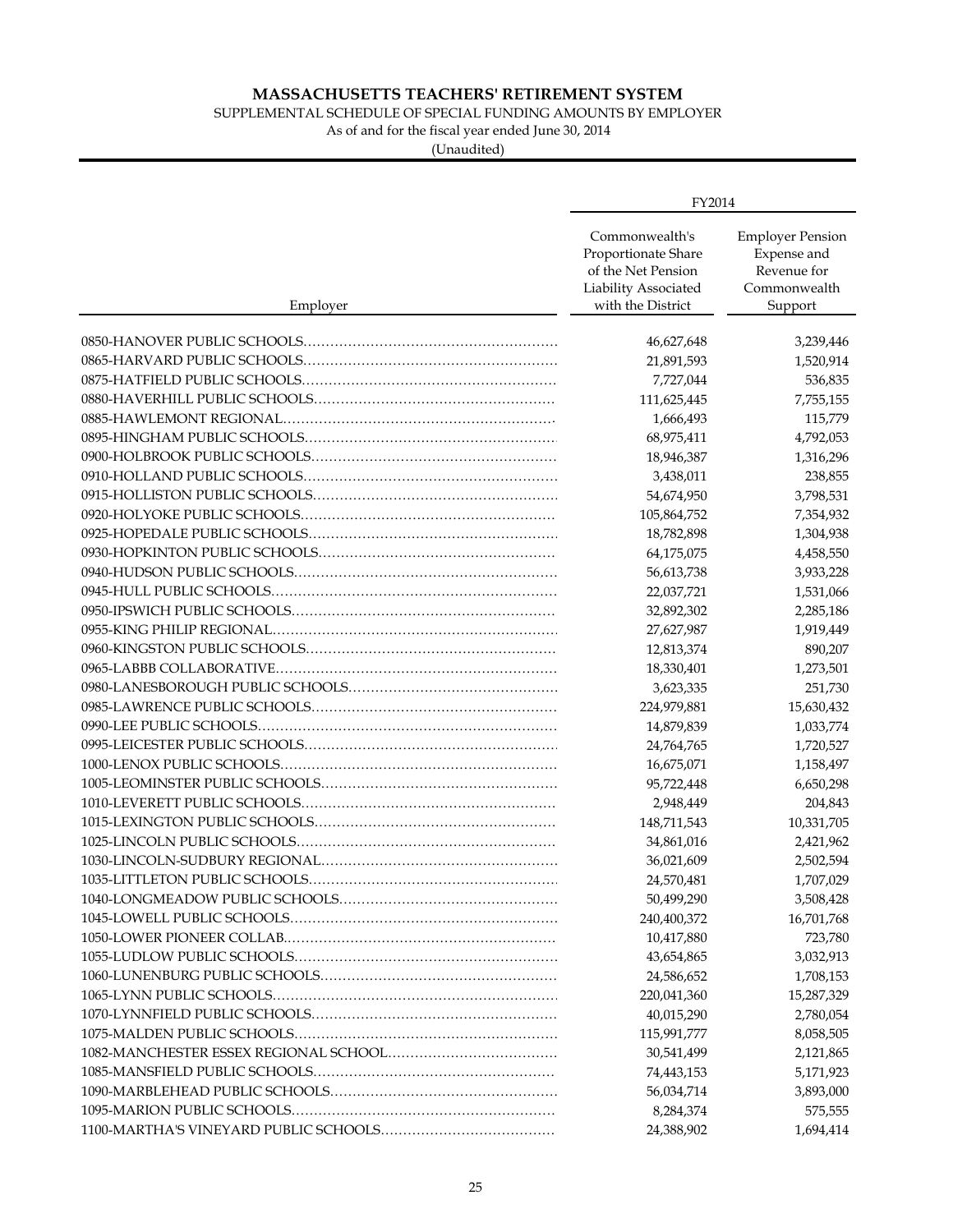SUPPLEMENTAL SCHEDULE OF SPECIAL FUNDING AMOUNTS BY EMPLOYER

As of and for the fiscal year ended June 30, 2014

|                                              | FY2014                                                                                                   |                                                                                  |
|----------------------------------------------|----------------------------------------------------------------------------------------------------------|----------------------------------------------------------------------------------|
| Employer                                     | Commonwealth's<br>Proportionate Share<br>of the Net Pension<br>Liability Associated<br>with the District | <b>Employer Pension</b><br>Expense and<br>Revenue for<br>Commonwealth<br>Support |
|                                              |                                                                                                          |                                                                                  |
|                                              | 74,722,138                                                                                               | 5,191,306                                                                        |
|                                              | 84,503,622                                                                                               | 5,870,872                                                                        |
|                                              | 37,657,633                                                                                               | 2,616,256                                                                        |
|                                              | 33,206,774                                                                                               | 2,307,034                                                                        |
|                                              | 8,504,310                                                                                                | 590,835                                                                          |
|                                              | 24,671,504                                                                                               | 1,714,048                                                                        |
|                                              | 49,960,101                                                                                               | 3,470,968                                                                        |
|                                              | 90,281,874                                                                                               | 6,272,315                                                                        |
|                                              | 42,198,485                                                                                               | 2,931,731                                                                        |
|                                              | 50,466,709                                                                                               | 3,506,164                                                                        |
| 1155-MENDON-UPTON REGIONAL SCHOOL DISTRICT   | 35, 333, 746                                                                                             | 2,454,805                                                                        |
|                                              | 16,724,835                                                                                               | 1,161,955                                                                        |
|                                              | 116,314,384                                                                                              | 8,080,918                                                                        |
|                                              | 48,032,907                                                                                               | 3,337,077                                                                        |
|                                              | 13,785,388                                                                                               | 957,737                                                                          |
|                                              | 68,862,848                                                                                               | 4,784,232                                                                        |
|                                              | 30,154,396                                                                                               | 2,094,971                                                                        |
|                                              | 23,192,239                                                                                               | 1,611,276                                                                        |
|                                              | 69,895,098                                                                                               | 4,855,948                                                                        |
| 1205-MINUTEMAN REGIONAL VOCATIONAL SCHOOL    | 23,845,878                                                                                               | 1,656,688                                                                        |
|                                              | 18,502,953                                                                                               | 1,285,489                                                                        |
|                                              | 72,429                                                                                                   | 5,032                                                                            |
|                                              | 17,375,400                                                                                               | 1,207,152                                                                        |
| 1225-MONTACHUSETT REGIONAL VOCATIONAL SCHOOL | 25,403,702                                                                                               | 1,764,917                                                                        |
|                                              | 12,918,341                                                                                               | 897,499                                                                          |
|                                              | 2,607,021                                                                                                | 181,122                                                                          |
|                                              | 33,932,995                                                                                               | 2,357,488                                                                        |
| 1245-NARRAGANSETT REGIONAL SCHOOL DISTRICT   | 20,571,130                                                                                               | 1,429,175                                                                        |
|                                              | 61,718,049                                                                                               | 4,287,849                                                                        |
|                                              | 13,716,749                                                                                               | 952,968                                                                          |
|                                              | 82,844,322                                                                                               | 5,755,593                                                                        |
|                                              | 35,785,470                                                                                               | 2,486,188                                                                        |
|                                              | 100,708,775                                                                                              | 6,996,722                                                                        |
|                                              | 190,276,316                                                                                              | 13,219,409                                                                       |
|                                              | 3,156,556                                                                                                | 219,301                                                                          |
|                                              | 42,048,610                                                                                               | 2,921,319                                                                        |
|                                              | 260,194,376                                                                                              | 18,076,952                                                                       |
|                                              | 16,481,016                                                                                               | 1,145,015                                                                        |
|                                              | 11,030,973                                                                                               | 766,375                                                                          |
|                                              | 27,085,866                                                                                               | 1,881,785                                                                        |
|                                              | 65,734,720                                                                                               | 4,566,906                                                                        |
|                                              | 66,793,835                                                                                               | 4,640,488                                                                        |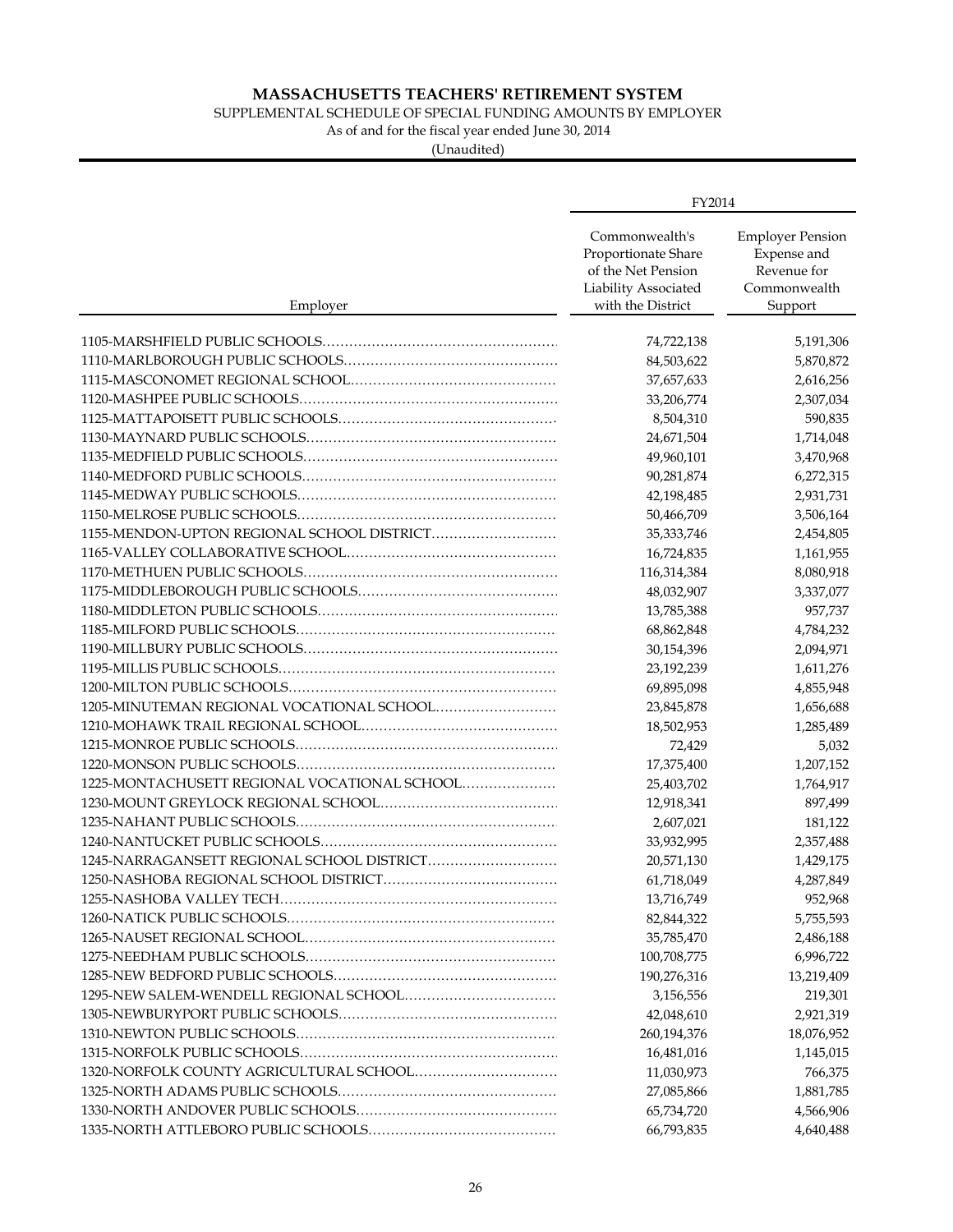SUPPLEMENTAL SCHEDULE OF SPECIAL FUNDING AMOUNTS BY EMPLOYER

As of and for the fiscal year ended June 30, 2014

|                                              | FY2014                                                                                                   |                                                                                  |
|----------------------------------------------|----------------------------------------------------------------------------------------------------------|----------------------------------------------------------------------------------|
| Employer                                     | Commonwealth's<br>Proportionate Share<br>of the Net Pension<br>Liability Associated<br>with the District | <b>Employer Pension</b><br>Expense and<br>Revenue for<br>Commonwealth<br>Support |
|                                              |                                                                                                          |                                                                                  |
|                                              | 9,739,654<br>54,025,835                                                                                  | 676,661                                                                          |
|                                              |                                                                                                          | 3,753,434                                                                        |
|                                              | 44,214,335                                                                                               | 3,071,782                                                                        |
|                                              | 10,213,579                                                                                               | 709,586                                                                          |
|                                              | 15,622,483                                                                                               | 1,085,369                                                                        |
|                                              | 50,773,729                                                                                               | 3,527,495                                                                        |
|                                              | 34,824,664                                                                                               | 2,419,437                                                                        |
|                                              | 27,355,405                                                                                               | 1,900,511                                                                        |
|                                              | 38,179,506                                                                                               | 2,652,514                                                                        |
| 1385-NORTHEAST METRO REGIONAL VOCATIONAL SCH | 27,800,463                                                                                               | 1,931,432                                                                        |
|                                              | 11,287,975                                                                                               | 784,230                                                                          |
|                                              | 40,289,825                                                                                               | 2,799,128                                                                        |
|                                              | 40,384,465                                                                                               | 2,805,703                                                                        |
|                                              | 63,449,721                                                                                               | 4,408,157                                                                        |
|                                              | 10,014,351                                                                                               | 695,745                                                                          |
|                                              | 12,834,347                                                                                               | 891,664                                                                          |
|                                              | 20,108,988                                                                                               | 1,397,068                                                                        |
|                                              | 9,012,647                                                                                                | 626,152                                                                          |
|                                              | 5,047,663                                                                                                | 350,685                                                                          |
|                                              | 2,448,504                                                                                                | 170,109                                                                          |
|                                              | 29,146,253                                                                                               | 2,024,930                                                                        |
|                                              | 23,476,883                                                                                               | 1,631,052                                                                        |
|                                              | 17,638,462                                                                                               | 1,225,429                                                                        |
|                                              | 97,881,742                                                                                               | 6,800,314                                                                        |
|                                              | 2,675,651                                                                                                | 185,890                                                                          |
|                                              | 48,783,743                                                                                               | 3,389,241                                                                        |
|                                              | 46,623,392                                                                                               | 3,239,151                                                                        |
|                                              | 1,772,913                                                                                                | 123,173                                                                          |
|                                              | 8,033,157                                                                                                | 558,102                                                                          |
|                                              | 17,306,343                                                                                               | 1,202,355                                                                        |
|                                              | 101,149,847                                                                                              | 7,027,365                                                                        |
|                                              | 11,484,417                                                                                               | 797,878                                                                          |
|                                              | 131,739,010                                                                                              | 9,152,541                                                                        |
|                                              | 3,609,093                                                                                                | 250,741                                                                          |
|                                              | 4,500,421                                                                                                | 312,666                                                                          |
|                                              | 4,220,445                                                                                                | 293,215                                                                          |
|                                              | 38,374,144                                                                                               | 2,666,036                                                                        |
|                                              | 21,217,269                                                                                               | 1,474,065                                                                        |
|                                              | 166,516,454                                                                                              | 11,568,697                                                                       |
|                                              | 10,221,459                                                                                               | 710,134                                                                          |
|                                              | 12,622,081                                                                                               | 876,917                                                                          |
|                                              | 58,582,439                                                                                               | 4,070,003                                                                        |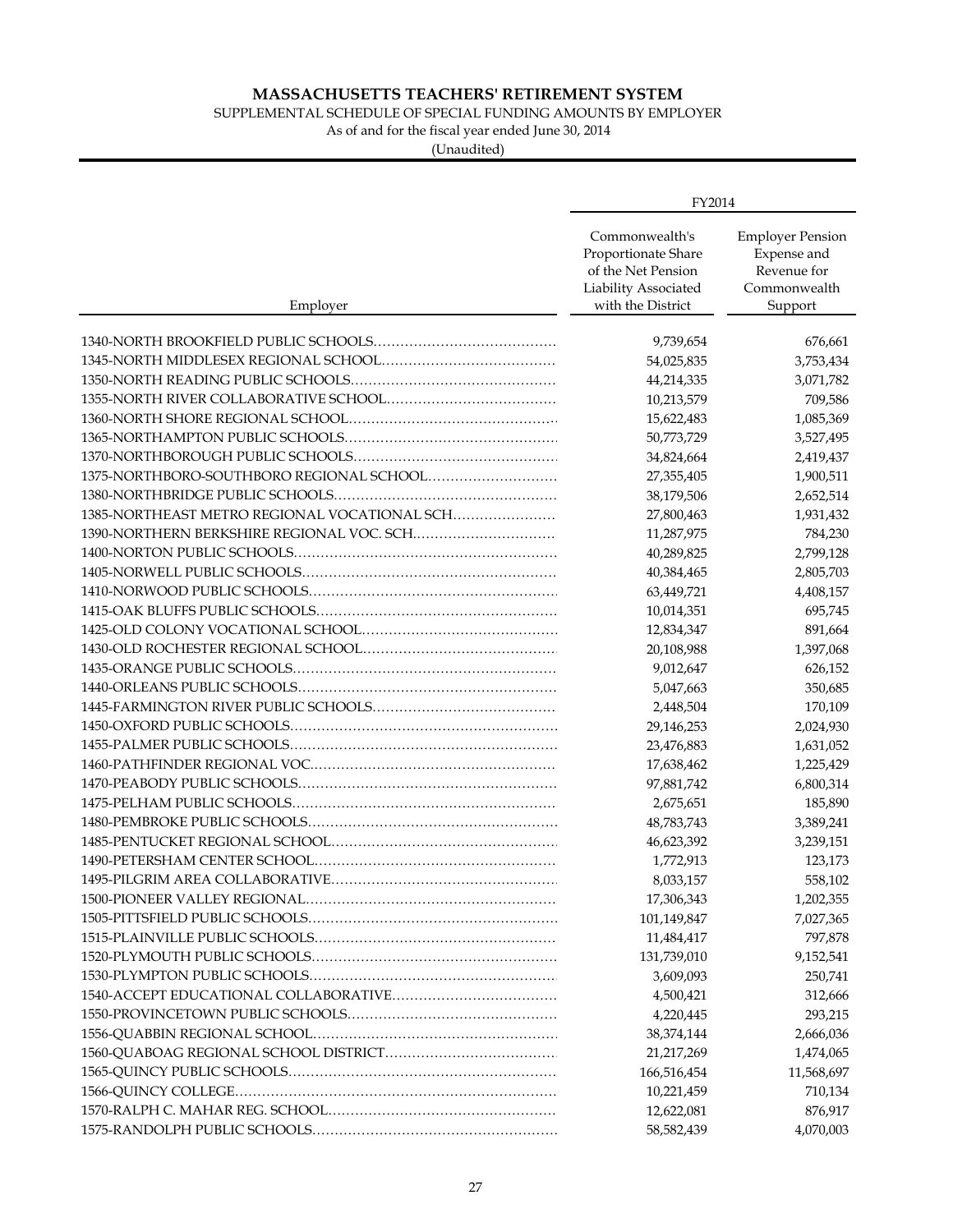SUPPLEMENTAL SCHEDULE OF SPECIAL FUNDING AMOUNTS BY EMPLOYER

As of and for the fiscal year ended June 30, 2014

|                                             | FY2014                                                                                                   |                                                                                  |
|---------------------------------------------|----------------------------------------------------------------------------------------------------------|----------------------------------------------------------------------------------|
| Employer                                    | Commonwealth's<br>Proportionate Share<br>of the Net Pension<br>Liability Associated<br>with the District | <b>Employer Pension</b><br>Expense and<br>Revenue for<br>Commonwealth<br>Support |
|                                             |                                                                                                          |                                                                                  |
|                                             | 67,583,938                                                                                               | 4,695,381                                                                        |
|                                             | 7,811,416<br>123,836,717                                                                                 | 542,697                                                                          |
|                                             |                                                                                                          | 8,603,531                                                                        |
|                                             | 3,434,274                                                                                                | 238,595                                                                          |
|                                             | 8,943,617                                                                                                | 621,356                                                                          |
|                                             | 35,204,329                                                                                               | 2,445,814                                                                        |
|                                             | 19,824,226                                                                                               | 1,377,284                                                                        |
|                                             | 1,602,956                                                                                                | 111,365                                                                          |
|                                             | 97,197,542                                                                                               | 6,752,780                                                                        |
|                                             | 51,604,522                                                                                               | 3,585,214                                                                        |
|                                             | 46,517,370                                                                                               | 3,231,785                                                                        |
|                                             | 781,420                                                                                                  | 54,289                                                                           |
|                                             | 60,029,569                                                                                               | 4,170,542                                                                        |
|                                             | 36,170,859                                                                                               | 2,512,963                                                                        |
|                                             | 16,702,908                                                                                               | 1,160,431                                                                        |
|                                             | 66,484,812                                                                                               | 4,619,019                                                                        |
|                                             | 32,305,339                                                                                               | 2,244,407                                                                        |
|                                             | 9,100,762                                                                                                | 632,274                                                                          |
|                                             | 8,323,077                                                                                                | 578,244                                                                          |
|                                             | 86,245,517                                                                                               | 5,991,890                                                                        |
|                                             | 2,918,918                                                                                                | 202,791                                                                          |
|                                             | 32,819,514                                                                                               | 2,280,129                                                                        |
|                                             | 28,341,288                                                                                               | 1,969,005                                                                        |
|                                             | 102,638,916                                                                                              | 7,130,818                                                                        |
|                                             | 32,921,984                                                                                               | 2,287,248                                                                        |
|                                             | 19,081,503                                                                                               | 1,325,684                                                                        |
|                                             | 14,657,864                                                                                               | 1,018,352                                                                        |
| 1760-SOUTH SHORE EDUCATIONAL COLLABORATIVE  | 19,354,955                                                                                               | 1,344,682                                                                        |
| 1765-SOUTHERN WORCESTER COUNTY REGIONAL SCH | 24,285,887                                                                                               | 1,687,257                                                                        |
|                                             | 7,699,779                                                                                                | 534,941                                                                          |
|                                             | 28,909,216                                                                                               | 2,008,462                                                                        |
|                                             |                                                                                                          |                                                                                  |
| 1785-SOUTHEASTERN REGIONAL VOC. SCHOOL DIST | 34,717,931                                                                                               | 2,412,021                                                                        |
|                                             | 24,052,548                                                                                               | 1,671,046                                                                        |
|                                             | 2,635,895                                                                                                | 183,128                                                                          |
|                                             | 16,085,490                                                                                               | 1,117,536                                                                        |
|                                             | 4,422,772                                                                                                | 307,271                                                                          |
|                                             | 27,727,150                                                                                               | 1,926,338                                                                        |
|                                             | 19,481,867                                                                                               | 1,353,499                                                                        |
| 1820-SPENCER-EAST BROOKFIELD PUBLIC SCHOOLS | 24,946,262                                                                                               | 1,733,137                                                                        |
|                                             | 430,067,023                                                                                              | 29,878,820                                                                       |
|                                             | 41,542,919                                                                                               | 2,886,186                                                                        |
|                                             | 67,177,139                                                                                               | 4,667,118                                                                        |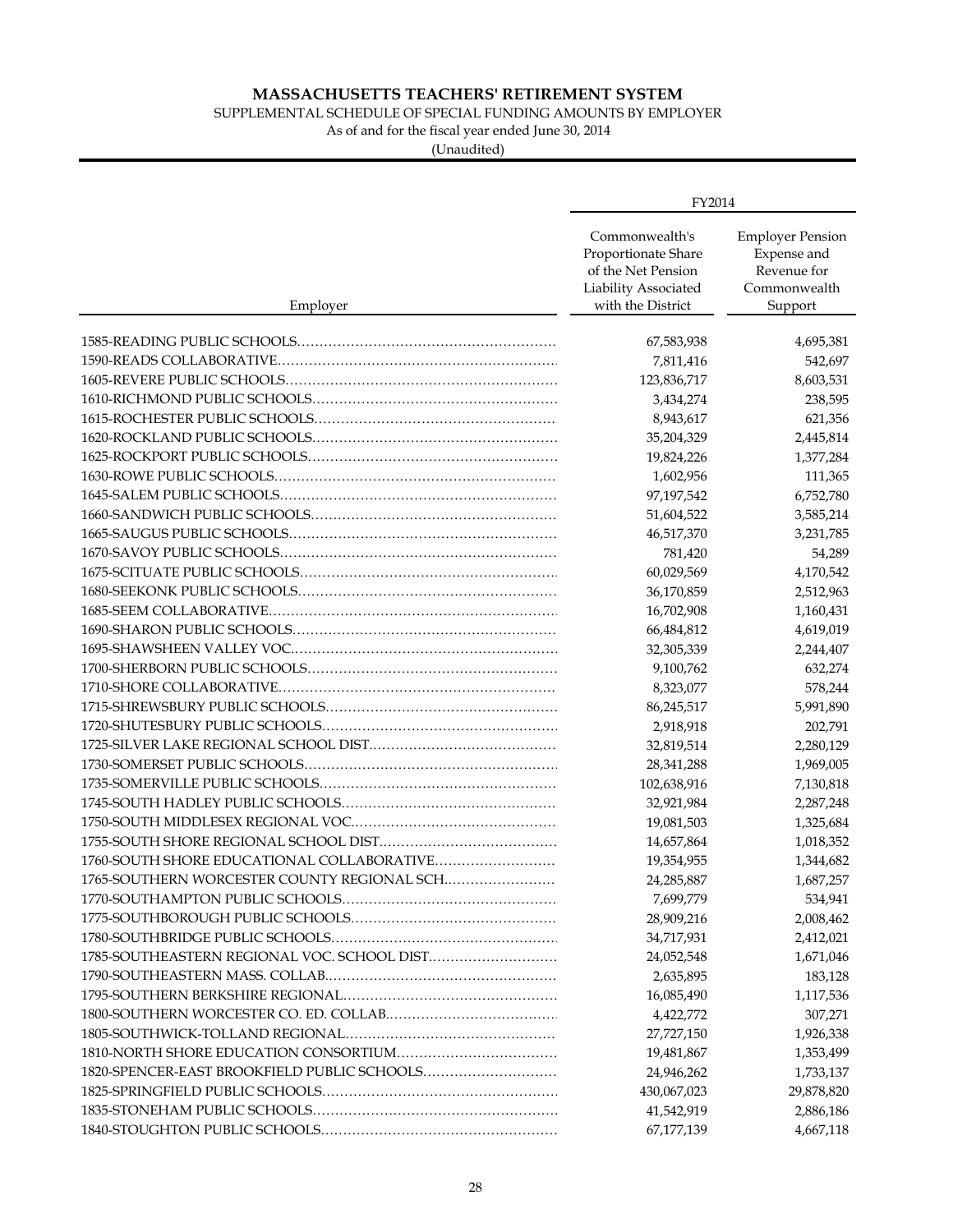### SUPPLEMENTAL SCHEDULE OF SPECIAL FUNDING AMOUNTS BY EMPLOYER

As of and for the fiscal year ended June 30, 2014

|          | FY2014                                                                                                   |                                                                                  |
|----------|----------------------------------------------------------------------------------------------------------|----------------------------------------------------------------------------------|
| Employer | Commonwealth's<br>Proportionate Share<br>of the Net Pension<br>Liability Associated<br>with the District | <b>Employer Pension</b><br>Expense and<br>Revenue for<br>Commonwealth<br>Support |
|          |                                                                                                          |                                                                                  |
|          | 15,686,891                                                                                               | 1,089,844                                                                        |
|          | 54,298,794                                                                                               | 3,772,398                                                                        |
|          | 3,633,987                                                                                                | 252,471                                                                          |
|          | 23,905,002                                                                                               | 1,660,795                                                                        |
|          | 42,970,408                                                                                               | 2,985,360                                                                        |
|          | 32,074,203                                                                                               | 2,228,349                                                                        |
|          | 33,038,758                                                                                               | 2,295,361                                                                        |
|          | 113,601,249                                                                                              | 7,892,424                                                                        |
|          | 6,808,328                                                                                                | 473,007                                                                          |
|          | 55,302,785                                                                                               | 3,842,150                                                                        |
|          | 8,335,673                                                                                                | 579,119                                                                          |
|          | 10,923,645                                                                                               | 758,918                                                                          |
|          | 23,741,209                                                                                               | 1,649,416                                                                        |
|          | 49,436,678                                                                                               | 3,434,603                                                                        |
|          | 3,713,125                                                                                                | 257,969                                                                          |
|          | 31,512,556                                                                                               | 2,189,328                                                                        |
|          | 15,884,136                                                                                               | 1,103,547                                                                        |
|          | 9,579,738                                                                                                | 665,550                                                                          |
|          | 31,207,624                                                                                               | 2,168,143                                                                        |
|          | 103,660,015                                                                                              | 7,201,759                                                                        |
|          | 53,395,653                                                                                               | 3,709,652                                                                        |
|          | 2,259,096                                                                                                | 156,950                                                                          |
|          | 70,334,640                                                                                               | 4,886,485                                                                        |
|          | 110,096,513                                                                                              | 7,648,933                                                                        |
|          | 18,228,785                                                                                               | 1,266,441                                                                        |
|          | 44,599,148                                                                                               | 3,098,517                                                                        |
|          | 56,030,914                                                                                               | 3,892,736                                                                        |
|          | 57,557,092                                                                                               | 3,998,767                                                                        |
|          | 28,309,198                                                                                               | 1,966,776                                                                        |
|          | 113,081,320                                                                                              | 7,856,302                                                                        |
|          | 3,855,336                                                                                                | 267,849                                                                          |
|          | 16,638,669                                                                                               | 1,155,968                                                                        |
|          | 19,333,846                                                                                               | 1,343,215                                                                        |
|          | 63,984,224                                                                                               | 4,445,291                                                                        |
|          | 69,502,393                                                                                               | 4,828,665                                                                        |
|          | 94,995,163                                                                                               | 6,599,770                                                                        |
|          | 84,322,583                                                                                               | 5,858,295                                                                        |
|          | 2,265,264                                                                                                | 157,379                                                                          |
|          | 58,374,297                                                                                               | 4,055,543                                                                        |
|          | 26,170,957                                                                                               | 1,818,222                                                                        |
|          | 63,201,321                                                                                               | 4,390,899                                                                        |
|          | 104,294,146                                                                                              | 7,245,815                                                                        |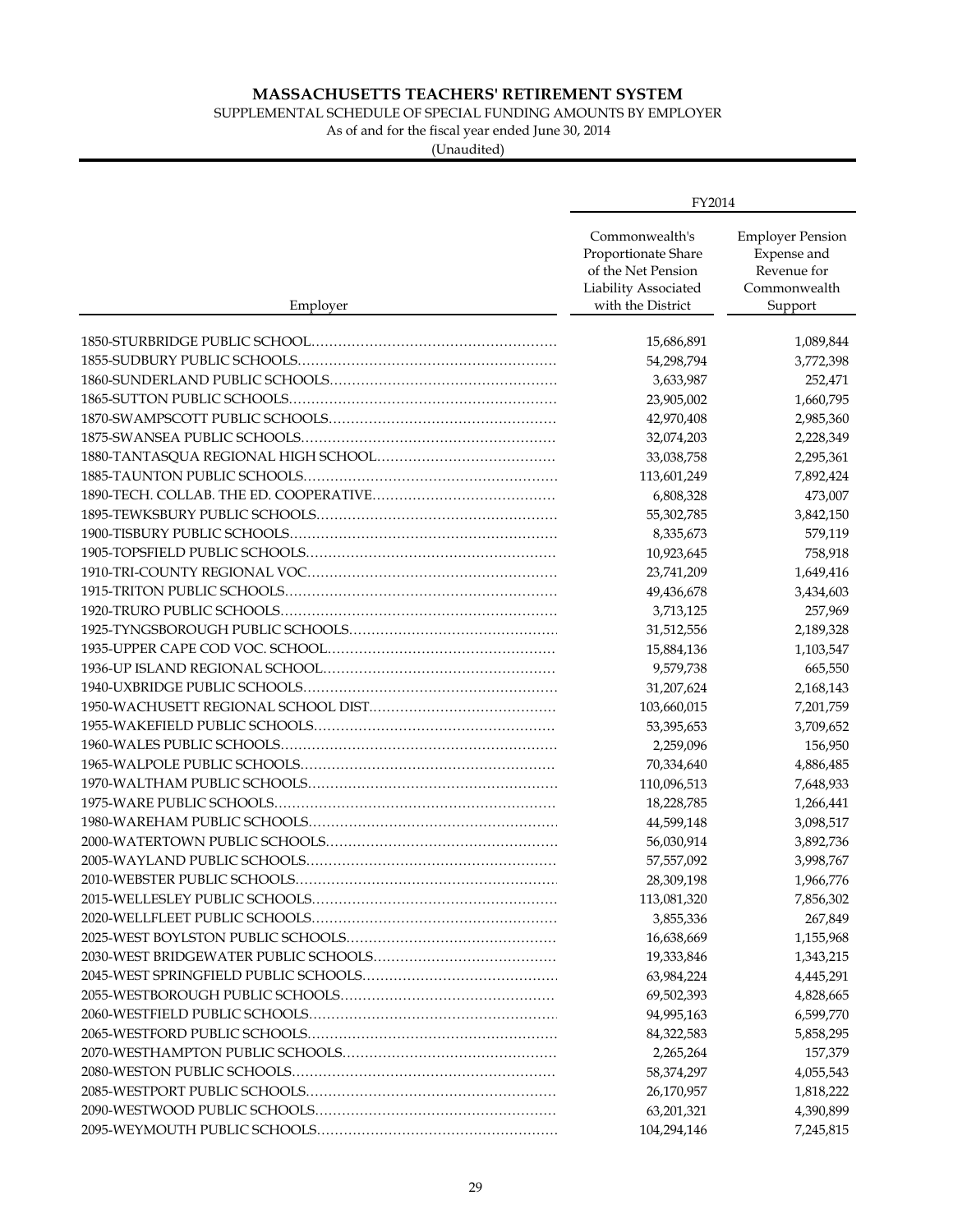### SUPPLEMENTAL SCHEDULE OF SPECIAL FUNDING AMOUNTS BY EMPLOYER

As of and for the fiscal year ended June 30, 2014

|                                              | FY2014                                                                                                   |                                                                                  |
|----------------------------------------------|----------------------------------------------------------------------------------------------------------|----------------------------------------------------------------------------------|
| Employer                                     | Commonwealth's<br>Proportionate Share<br>of the Net Pension<br>Liability Associated<br>with the District | <b>Employer Pension</b><br>Expense and<br>Revenue for<br>Commonwealth<br>Support |
|                                              |                                                                                                          |                                                                                  |
|                                              | 2,674,951<br>57,720,753                                                                                  | 185,842<br>4,010,138                                                             |
|                                              |                                                                                                          | 222,225                                                                          |
|                                              | 3,198,640<br>7,852,466                                                                                   | 545,548                                                                          |
|                                              |                                                                                                          | 4,242,437                                                                        |
|                                              | 61,064,398                                                                                               |                                                                                  |
|                                              | 23,924,444                                                                                               | 1,662,146                                                                        |
|                                              | 78,050,395                                                                                               | 5,422,536                                                                        |
|                                              | 29,818,728                                                                                               | 2,071,650                                                                        |
|                                              | 27,669,511                                                                                               | 1,922,334                                                                        |
|                                              | 83,789,331                                                                                               | 5,821,247                                                                        |
|                                              | 435,996,868                                                                                              | 30,290,795                                                                       |
|                                              | 1,286,465                                                                                                | 89,377                                                                           |
|                                              | 16,758,364                                                                                               | 1,164,284                                                                        |
|                                              | 27,219,125                                                                                               | 1,891,043                                                                        |
|                                              | 17,554,880                                                                                               | 1,219,622                                                                        |
|                                              | 41,838,366                                                                                               | 2,906,712                                                                        |
|                                              | 143,980                                                                                                  | 10,003                                                                           |
|                                              | 6,756,083                                                                                                | 469,378                                                                          |
|                                              | 5,883,623                                                                                                | 408,764                                                                          |
|                                              | 10,319,614                                                                                               | 716,953                                                                          |
|                                              | 4,445,058                                                                                                | 308,820                                                                          |
|                                              | 2,576,748                                                                                                | 179,019                                                                          |
| 4030-BENJAMIN FRANKLIN CLASSICAL CHARTER SCH | 5,724,757                                                                                                | 397,726                                                                          |
|                                              | 9,538,679                                                                                                | 662,698                                                                          |
|                                              | 1,938,759                                                                                                | 134,695                                                                          |
|                                              | 16,839,824                                                                                               | 1,169,943                                                                        |
|                                              | 3,667,118                                                                                                | 254,772                                                                          |
|                                              | 6,858,451                                                                                                | 476,489                                                                          |
|                                              | 8,244,177                                                                                                | 572,763                                                                          |
|                                              | 8,252,259                                                                                                | 573,324                                                                          |
|                                              | 5,944,204                                                                                                | 412,972                                                                          |
| 4090-LAWRENCE FAMILY DEVELOPMENT CHARTER SCH | 9,038,395                                                                                                | 627,941                                                                          |
|                                              | 5,263,615                                                                                                | 365,689                                                                          |
|                                              | 16,387,338                                                                                               | 1,138,507                                                                        |
| 4115-PIONEER VALLEY PERFORMING ARTS CHARTER  | 6,338,217                                                                                                | 440,346                                                                          |
|                                              | 21,565,627                                                                                               | 1,498,268                                                                        |
|                                              | 9,444,812                                                                                                | 656,176                                                                          |
|                                              | 20,122,989                                                                                               | 1,398,041                                                                        |
| 4145-MYSTIC VALLEY REGIONAL CHARTER SCHOOL   | 17,621,171                                                                                               | 1,224,227                                                                        |
|                                              |                                                                                                          | 992,489                                                                          |
|                                              | 14,285,591<br>6,766,893                                                                                  | 470,129                                                                          |
|                                              | 12,470,534                                                                                               | 866,388                                                                          |
|                                              |                                                                                                          |                                                                                  |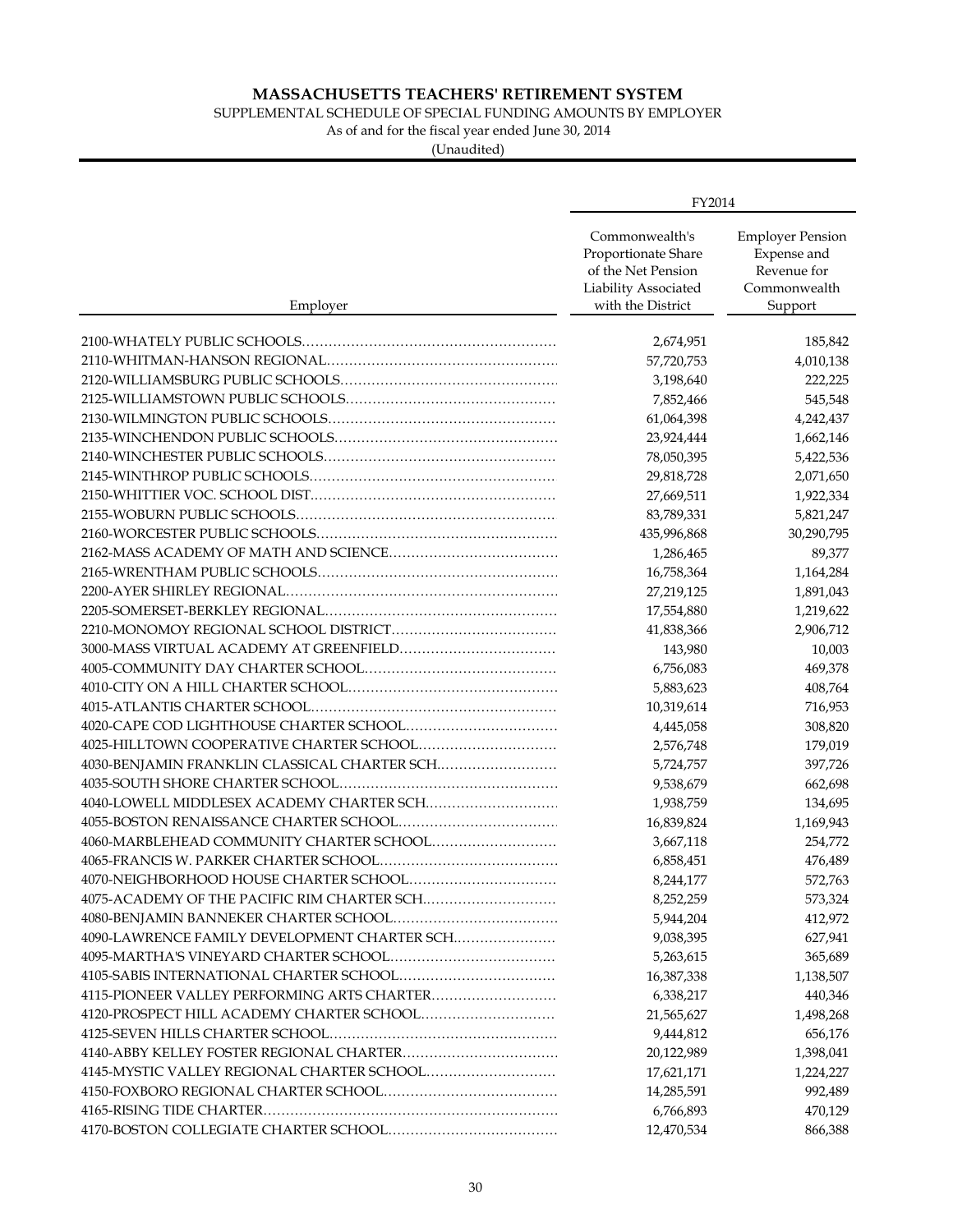### SUPPLEMENTAL SCHEDULE OF SPECIAL FUNDING AMOUNTS BY EMPLOYER

As of and for the fiscal year ended June 30, 2014

| Commonwealth's<br><b>Employer Pension</b><br>Expense and<br>Proportionate Share<br>of the Net Pension<br>Revenue for<br>Liability Associated<br>Commonwealth<br>with the District<br>Support<br>Employer<br>15,101,851<br>1,049,198<br>3,731,197<br>259,224<br>3,834,377<br>266,393<br>13,936,332<br>968,224<br>517,918<br>7,454,764<br>3,829,095<br>266,026<br>5,225,727<br>363,056<br>4240-NORTH CENTRAL CHARTER ESSENTIAL SCHOOL<br>5,846,451<br>406,181<br>10,134,923<br>704,122<br>9,849,324<br>684,280<br>240,190<br>3,457,224<br>7,837,897<br>544,536<br>5,780,182<br>401,577<br>6,748,822<br>468,873<br>4285-BERKSHIRE ARTS AND TECHNOLOGY CHARTER<br>4,884,174<br>339,327<br>4290-HELEN Y. DAVIS LEADERSHIP ACADEMY CHARTER PUBLIC<br>4,034,038<br>280,264<br>3,101,306<br>215,463<br>12,682,832<br>881,137<br>4305-ADVANCED MATH & SCIENCE ACADEMY CHARTER SCHOOL<br>982,092<br>14,135,951<br>4310-COMMUNITY CHARTER SCHOOL OF CAMBRIDGE<br>6,628,171<br>460,491<br>8,080,404<br>561,384<br>4320-MARTIN LUTHER KING JR. CHARTER SCHOOL<br>407,397<br>5,863,952<br>279,026<br>4,016,215<br>4330-PIONEER VALLEY CHINESE IMMERSION CHARTER<br>4,917,910<br>341,671<br>9,411,289<br>653,847<br>6,308,013<br>438,248<br>4430-GLOBAL LEARNING CHARTER PUBLIC SCHOOL<br>6,871,451<br>477,393<br>4435-DORCHESTER COLLEGIATE ACADEMY CHARTER<br>3,533,246<br>245,472<br>4,989,604<br>346,652<br>1,124,708<br>78,139<br>2,694,401<br>187,193<br>2,252,387<br>156,484<br>4530-MATCH - COMMUNITY DAY CHARTER SCHOOL<br>271,518<br>3,908,158<br>426,670<br>6,141,367<br>4540-EXCEL ACADEMY CHARTER SCHOOL-CHELSEA<br>201,493<br>2,900,225<br>4545-EXCEL ACADEMY CHARTER SCHOOL-BOSTON II<br>2,065,900<br>143,528<br>190,368<br>2,740,099<br>5,001,200<br>347,457<br>2,498,413<br>173,577<br>2,593,436<br>180,178<br>3,186,969<br>221,414 |                                                 | FY2014    |         |
|---------------------------------------------------------------------------------------------------------------------------------------------------------------------------------------------------------------------------------------------------------------------------------------------------------------------------------------------------------------------------------------------------------------------------------------------------------------------------------------------------------------------------------------------------------------------------------------------------------------------------------------------------------------------------------------------------------------------------------------------------------------------------------------------------------------------------------------------------------------------------------------------------------------------------------------------------------------------------------------------------------------------------------------------------------------------------------------------------------------------------------------------------------------------------------------------------------------------------------------------------------------------------------------------------------------------------------------------------------------------------------------------------------------------------------------------------------------------------------------------------------------------------------------------------------------------------------------------------------------------------------------------------------------------------------------------------------------------------------------------------------------------------------------------------------------------------------------|-------------------------------------------------|-----------|---------|
|                                                                                                                                                                                                                                                                                                                                                                                                                                                                                                                                                                                                                                                                                                                                                                                                                                                                                                                                                                                                                                                                                                                                                                                                                                                                                                                                                                                                                                                                                                                                                                                                                                                                                                                                                                                                                                       |                                                 |           |         |
|                                                                                                                                                                                                                                                                                                                                                                                                                                                                                                                                                                                                                                                                                                                                                                                                                                                                                                                                                                                                                                                                                                                                                                                                                                                                                                                                                                                                                                                                                                                                                                                                                                                                                                                                                                                                                                       |                                                 |           |         |
|                                                                                                                                                                                                                                                                                                                                                                                                                                                                                                                                                                                                                                                                                                                                                                                                                                                                                                                                                                                                                                                                                                                                                                                                                                                                                                                                                                                                                                                                                                                                                                                                                                                                                                                                                                                                                                       |                                                 |           |         |
|                                                                                                                                                                                                                                                                                                                                                                                                                                                                                                                                                                                                                                                                                                                                                                                                                                                                                                                                                                                                                                                                                                                                                                                                                                                                                                                                                                                                                                                                                                                                                                                                                                                                                                                                                                                                                                       |                                                 |           |         |
|                                                                                                                                                                                                                                                                                                                                                                                                                                                                                                                                                                                                                                                                                                                                                                                                                                                                                                                                                                                                                                                                                                                                                                                                                                                                                                                                                                                                                                                                                                                                                                                                                                                                                                                                                                                                                                       |                                                 |           |         |
|                                                                                                                                                                                                                                                                                                                                                                                                                                                                                                                                                                                                                                                                                                                                                                                                                                                                                                                                                                                                                                                                                                                                                                                                                                                                                                                                                                                                                                                                                                                                                                                                                                                                                                                                                                                                                                       |                                                 |           |         |
|                                                                                                                                                                                                                                                                                                                                                                                                                                                                                                                                                                                                                                                                                                                                                                                                                                                                                                                                                                                                                                                                                                                                                                                                                                                                                                                                                                                                                                                                                                                                                                                                                                                                                                                                                                                                                                       |                                                 |           |         |
|                                                                                                                                                                                                                                                                                                                                                                                                                                                                                                                                                                                                                                                                                                                                                                                                                                                                                                                                                                                                                                                                                                                                                                                                                                                                                                                                                                                                                                                                                                                                                                                                                                                                                                                                                                                                                                       |                                                 |           |         |
|                                                                                                                                                                                                                                                                                                                                                                                                                                                                                                                                                                                                                                                                                                                                                                                                                                                                                                                                                                                                                                                                                                                                                                                                                                                                                                                                                                                                                                                                                                                                                                                                                                                                                                                                                                                                                                       |                                                 |           |         |
|                                                                                                                                                                                                                                                                                                                                                                                                                                                                                                                                                                                                                                                                                                                                                                                                                                                                                                                                                                                                                                                                                                                                                                                                                                                                                                                                                                                                                                                                                                                                                                                                                                                                                                                                                                                                                                       |                                                 |           |         |
|                                                                                                                                                                                                                                                                                                                                                                                                                                                                                                                                                                                                                                                                                                                                                                                                                                                                                                                                                                                                                                                                                                                                                                                                                                                                                                                                                                                                                                                                                                                                                                                                                                                                                                                                                                                                                                       |                                                 |           |         |
|                                                                                                                                                                                                                                                                                                                                                                                                                                                                                                                                                                                                                                                                                                                                                                                                                                                                                                                                                                                                                                                                                                                                                                                                                                                                                                                                                                                                                                                                                                                                                                                                                                                                                                                                                                                                                                       |                                                 |           |         |
|                                                                                                                                                                                                                                                                                                                                                                                                                                                                                                                                                                                                                                                                                                                                                                                                                                                                                                                                                                                                                                                                                                                                                                                                                                                                                                                                                                                                                                                                                                                                                                                                                                                                                                                                                                                                                                       |                                                 |           |         |
|                                                                                                                                                                                                                                                                                                                                                                                                                                                                                                                                                                                                                                                                                                                                                                                                                                                                                                                                                                                                                                                                                                                                                                                                                                                                                                                                                                                                                                                                                                                                                                                                                                                                                                                                                                                                                                       |                                                 |           |         |
|                                                                                                                                                                                                                                                                                                                                                                                                                                                                                                                                                                                                                                                                                                                                                                                                                                                                                                                                                                                                                                                                                                                                                                                                                                                                                                                                                                                                                                                                                                                                                                                                                                                                                                                                                                                                                                       |                                                 |           |         |
|                                                                                                                                                                                                                                                                                                                                                                                                                                                                                                                                                                                                                                                                                                                                                                                                                                                                                                                                                                                                                                                                                                                                                                                                                                                                                                                                                                                                                                                                                                                                                                                                                                                                                                                                                                                                                                       |                                                 |           |         |
|                                                                                                                                                                                                                                                                                                                                                                                                                                                                                                                                                                                                                                                                                                                                                                                                                                                                                                                                                                                                                                                                                                                                                                                                                                                                                                                                                                                                                                                                                                                                                                                                                                                                                                                                                                                                                                       |                                                 |           |         |
|                                                                                                                                                                                                                                                                                                                                                                                                                                                                                                                                                                                                                                                                                                                                                                                                                                                                                                                                                                                                                                                                                                                                                                                                                                                                                                                                                                                                                                                                                                                                                                                                                                                                                                                                                                                                                                       |                                                 |           |         |
|                                                                                                                                                                                                                                                                                                                                                                                                                                                                                                                                                                                                                                                                                                                                                                                                                                                                                                                                                                                                                                                                                                                                                                                                                                                                                                                                                                                                                                                                                                                                                                                                                                                                                                                                                                                                                                       |                                                 |           |         |
|                                                                                                                                                                                                                                                                                                                                                                                                                                                                                                                                                                                                                                                                                                                                                                                                                                                                                                                                                                                                                                                                                                                                                                                                                                                                                                                                                                                                                                                                                                                                                                                                                                                                                                                                                                                                                                       |                                                 |           |         |
|                                                                                                                                                                                                                                                                                                                                                                                                                                                                                                                                                                                                                                                                                                                                                                                                                                                                                                                                                                                                                                                                                                                                                                                                                                                                                                                                                                                                                                                                                                                                                                                                                                                                                                                                                                                                                                       |                                                 |           |         |
|                                                                                                                                                                                                                                                                                                                                                                                                                                                                                                                                                                                                                                                                                                                                                                                                                                                                                                                                                                                                                                                                                                                                                                                                                                                                                                                                                                                                                                                                                                                                                                                                                                                                                                                                                                                                                                       |                                                 |           |         |
|                                                                                                                                                                                                                                                                                                                                                                                                                                                                                                                                                                                                                                                                                                                                                                                                                                                                                                                                                                                                                                                                                                                                                                                                                                                                                                                                                                                                                                                                                                                                                                                                                                                                                                                                                                                                                                       |                                                 |           |         |
|                                                                                                                                                                                                                                                                                                                                                                                                                                                                                                                                                                                                                                                                                                                                                                                                                                                                                                                                                                                                                                                                                                                                                                                                                                                                                                                                                                                                                                                                                                                                                                                                                                                                                                                                                                                                                                       |                                                 |           |         |
|                                                                                                                                                                                                                                                                                                                                                                                                                                                                                                                                                                                                                                                                                                                                                                                                                                                                                                                                                                                                                                                                                                                                                                                                                                                                                                                                                                                                                                                                                                                                                                                                                                                                                                                                                                                                                                       |                                                 |           |         |
|                                                                                                                                                                                                                                                                                                                                                                                                                                                                                                                                                                                                                                                                                                                                                                                                                                                                                                                                                                                                                                                                                                                                                                                                                                                                                                                                                                                                                                                                                                                                                                                                                                                                                                                                                                                                                                       |                                                 |           |         |
|                                                                                                                                                                                                                                                                                                                                                                                                                                                                                                                                                                                                                                                                                                                                                                                                                                                                                                                                                                                                                                                                                                                                                                                                                                                                                                                                                                                                                                                                                                                                                                                                                                                                                                                                                                                                                                       |                                                 |           |         |
|                                                                                                                                                                                                                                                                                                                                                                                                                                                                                                                                                                                                                                                                                                                                                                                                                                                                                                                                                                                                                                                                                                                                                                                                                                                                                                                                                                                                                                                                                                                                                                                                                                                                                                                                                                                                                                       |                                                 |           |         |
|                                                                                                                                                                                                                                                                                                                                                                                                                                                                                                                                                                                                                                                                                                                                                                                                                                                                                                                                                                                                                                                                                                                                                                                                                                                                                                                                                                                                                                                                                                                                                                                                                                                                                                                                                                                                                                       |                                                 |           |         |
|                                                                                                                                                                                                                                                                                                                                                                                                                                                                                                                                                                                                                                                                                                                                                                                                                                                                                                                                                                                                                                                                                                                                                                                                                                                                                                                                                                                                                                                                                                                                                                                                                                                                                                                                                                                                                                       |                                                 |           |         |
|                                                                                                                                                                                                                                                                                                                                                                                                                                                                                                                                                                                                                                                                                                                                                                                                                                                                                                                                                                                                                                                                                                                                                                                                                                                                                                                                                                                                                                                                                                                                                                                                                                                                                                                                                                                                                                       |                                                 |           |         |
|                                                                                                                                                                                                                                                                                                                                                                                                                                                                                                                                                                                                                                                                                                                                                                                                                                                                                                                                                                                                                                                                                                                                                                                                                                                                                                                                                                                                                                                                                                                                                                                                                                                                                                                                                                                                                                       |                                                 |           |         |
|                                                                                                                                                                                                                                                                                                                                                                                                                                                                                                                                                                                                                                                                                                                                                                                                                                                                                                                                                                                                                                                                                                                                                                                                                                                                                                                                                                                                                                                                                                                                                                                                                                                                                                                                                                                                                                       |                                                 |           |         |
|                                                                                                                                                                                                                                                                                                                                                                                                                                                                                                                                                                                                                                                                                                                                                                                                                                                                                                                                                                                                                                                                                                                                                                                                                                                                                                                                                                                                                                                                                                                                                                                                                                                                                                                                                                                                                                       |                                                 |           |         |
|                                                                                                                                                                                                                                                                                                                                                                                                                                                                                                                                                                                                                                                                                                                                                                                                                                                                                                                                                                                                                                                                                                                                                                                                                                                                                                                                                                                                                                                                                                                                                                                                                                                                                                                                                                                                                                       |                                                 |           |         |
|                                                                                                                                                                                                                                                                                                                                                                                                                                                                                                                                                                                                                                                                                                                                                                                                                                                                                                                                                                                                                                                                                                                                                                                                                                                                                                                                                                                                                                                                                                                                                                                                                                                                                                                                                                                                                                       |                                                 |           |         |
|                                                                                                                                                                                                                                                                                                                                                                                                                                                                                                                                                                                                                                                                                                                                                                                                                                                                                                                                                                                                                                                                                                                                                                                                                                                                                                                                                                                                                                                                                                                                                                                                                                                                                                                                                                                                                                       |                                                 |           |         |
|                                                                                                                                                                                                                                                                                                                                                                                                                                                                                                                                                                                                                                                                                                                                                                                                                                                                                                                                                                                                                                                                                                                                                                                                                                                                                                                                                                                                                                                                                                                                                                                                                                                                                                                                                                                                                                       |                                                 |           |         |
|                                                                                                                                                                                                                                                                                                                                                                                                                                                                                                                                                                                                                                                                                                                                                                                                                                                                                                                                                                                                                                                                                                                                                                                                                                                                                                                                                                                                                                                                                                                                                                                                                                                                                                                                                                                                                                       |                                                 |           |         |
|                                                                                                                                                                                                                                                                                                                                                                                                                                                                                                                                                                                                                                                                                                                                                                                                                                                                                                                                                                                                                                                                                                                                                                                                                                                                                                                                                                                                                                                                                                                                                                                                                                                                                                                                                                                                                                       |                                                 |           |         |
|                                                                                                                                                                                                                                                                                                                                                                                                                                                                                                                                                                                                                                                                                                                                                                                                                                                                                                                                                                                                                                                                                                                                                                                                                                                                                                                                                                                                                                                                                                                                                                                                                                                                                                                                                                                                                                       |                                                 |           |         |
|                                                                                                                                                                                                                                                                                                                                                                                                                                                                                                                                                                                                                                                                                                                                                                                                                                                                                                                                                                                                                                                                                                                                                                                                                                                                                                                                                                                                                                                                                                                                                                                                                                                                                                                                                                                                                                       |                                                 |           |         |
|                                                                                                                                                                                                                                                                                                                                                                                                                                                                                                                                                                                                                                                                                                                                                                                                                                                                                                                                                                                                                                                                                                                                                                                                                                                                                                                                                                                                                                                                                                                                                                                                                                                                                                                                                                                                                                       | 4580-PAULO FREIRE SOCIAL JUSTICE CHARTER SCHOOL | 2,391,652 | 166,160 |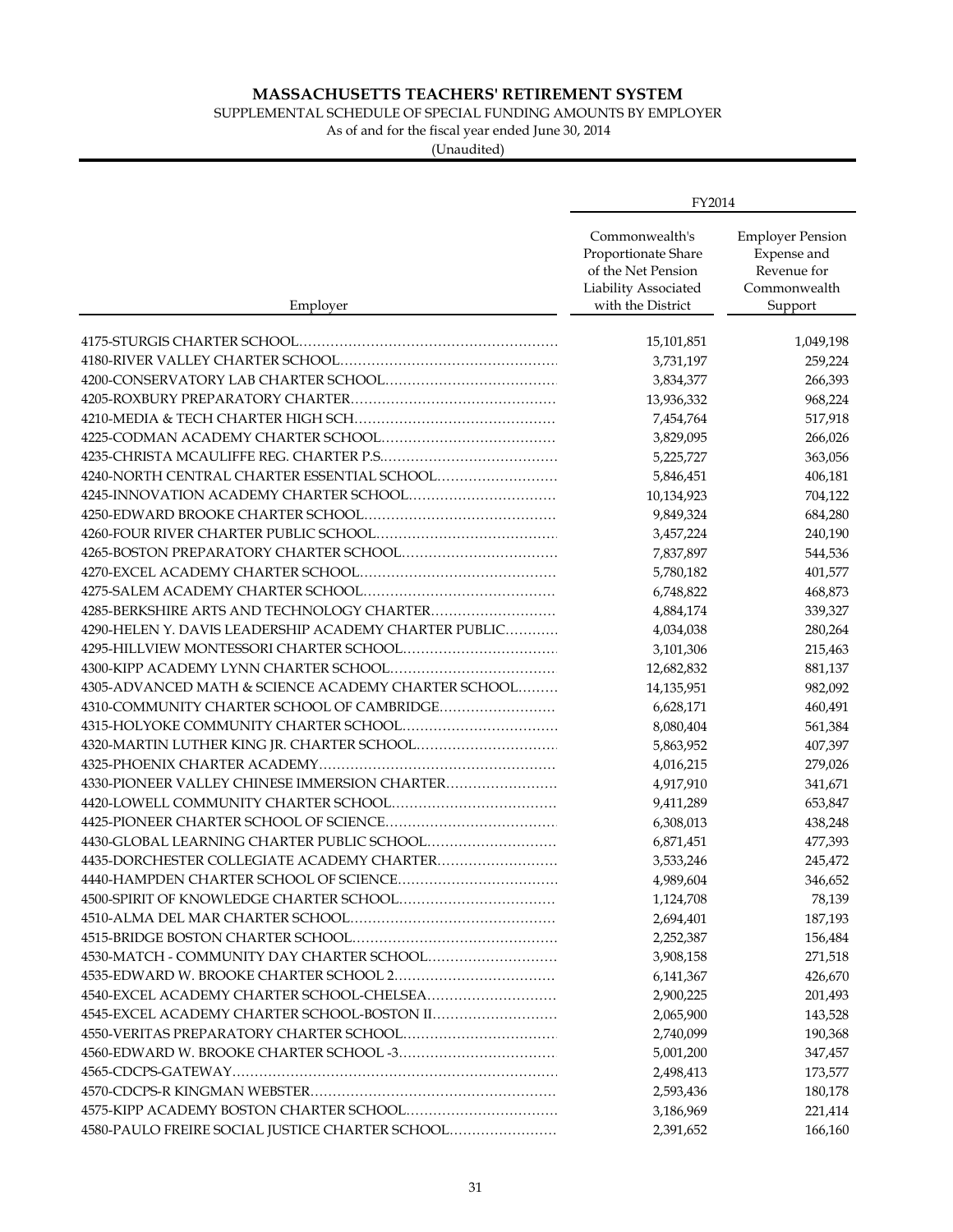### SUPPLEMENTAL SCHEDULE OF SPECIAL FUNDING AMOUNTS BY EMPLOYER

As of and for the fiscal year ended June 30, 2014

(Unaudited)

|                                            | FY2014                                                                                                   |                                                                                  |
|--------------------------------------------|----------------------------------------------------------------------------------------------------------|----------------------------------------------------------------------------------|
| Employer                                   | Commonwealth's<br>Proportionate Share<br>of the Net Pension<br>Liability Associated<br>with the District | <b>Employer Pension</b><br>Expense and<br>Revenue for<br>Commonwealth<br>Support |
|                                            |                                                                                                          |                                                                                  |
|                                            | 1,910,424                                                                                                | 132,726                                                                          |
| 4595-PIONEER CHARTER SCHOOL OF SCIENCE II. | 2,748,249                                                                                                | 190,934                                                                          |
|                                            | 2,280,347                                                                                                | 158,427                                                                          |
|                                            | 1,800,601                                                                                                | 125,096                                                                          |
|                                            | 142,342                                                                                                  | 9,889                                                                            |
|                                            | 38,889                                                                                                   | 2,702                                                                            |
| Totals.                                    | \$<br>15,896,354,000                                                                                     | 1,104,396,000<br>S                                                               |

See accompanying notes to supplemental schedules.